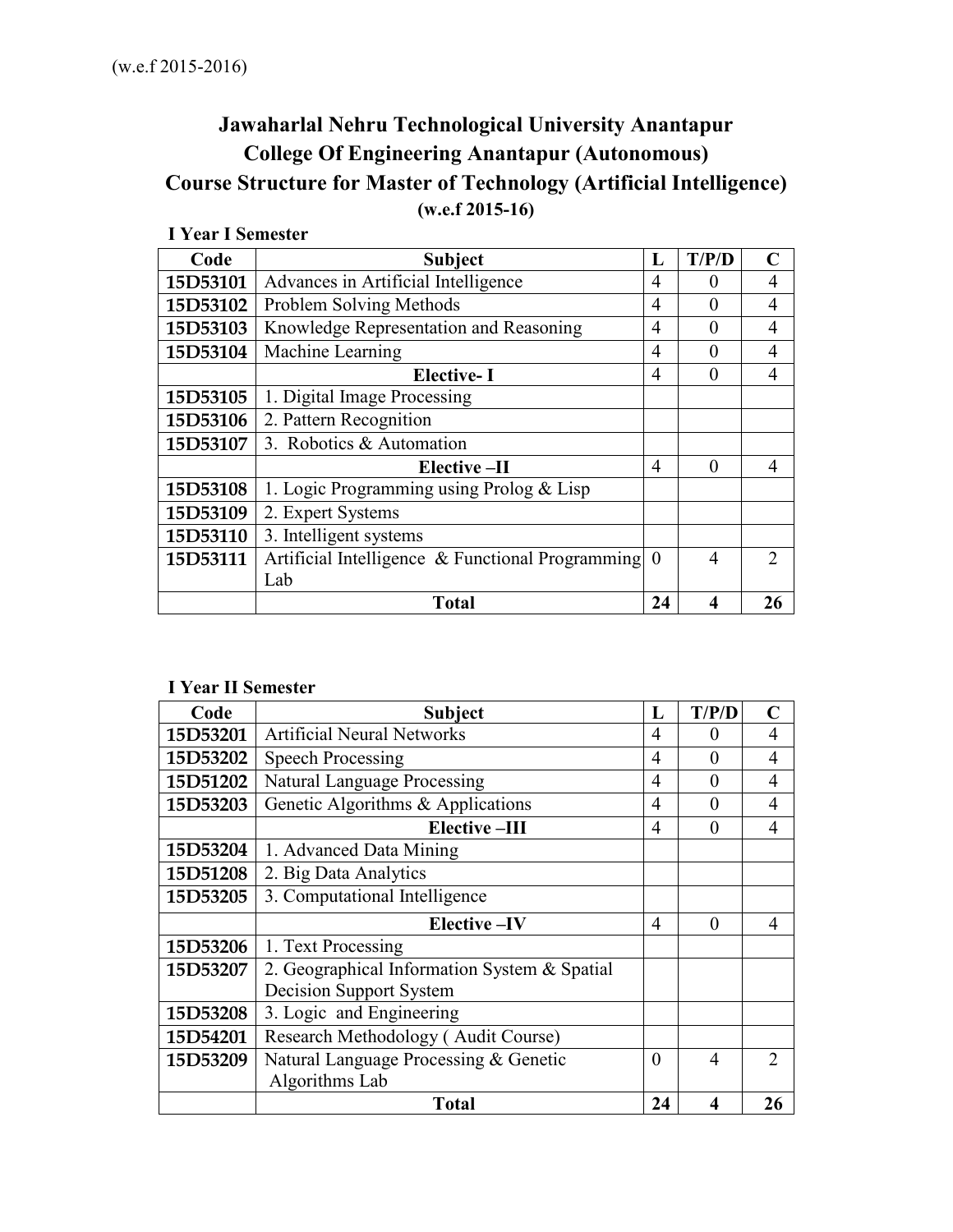# **III & IV Semester**

| Code |                              | <b>Subject</b>      | ы |  |
|------|------------------------------|---------------------|---|--|
|      | 15D53301   III Semester      | Seminar - I         |   |  |
|      | 15D53401   IV Semester       | Seminar - II        |   |  |
|      | 15D53302   III & IV Semester | <b>Project Work</b> |   |  |
|      |                              | Total               |   |  |

**Note: All End Examinations (Theory and Practical) are of three hours duration.** 

**T- Tutorial L- Theory P- Practical/Drawing C - Credits**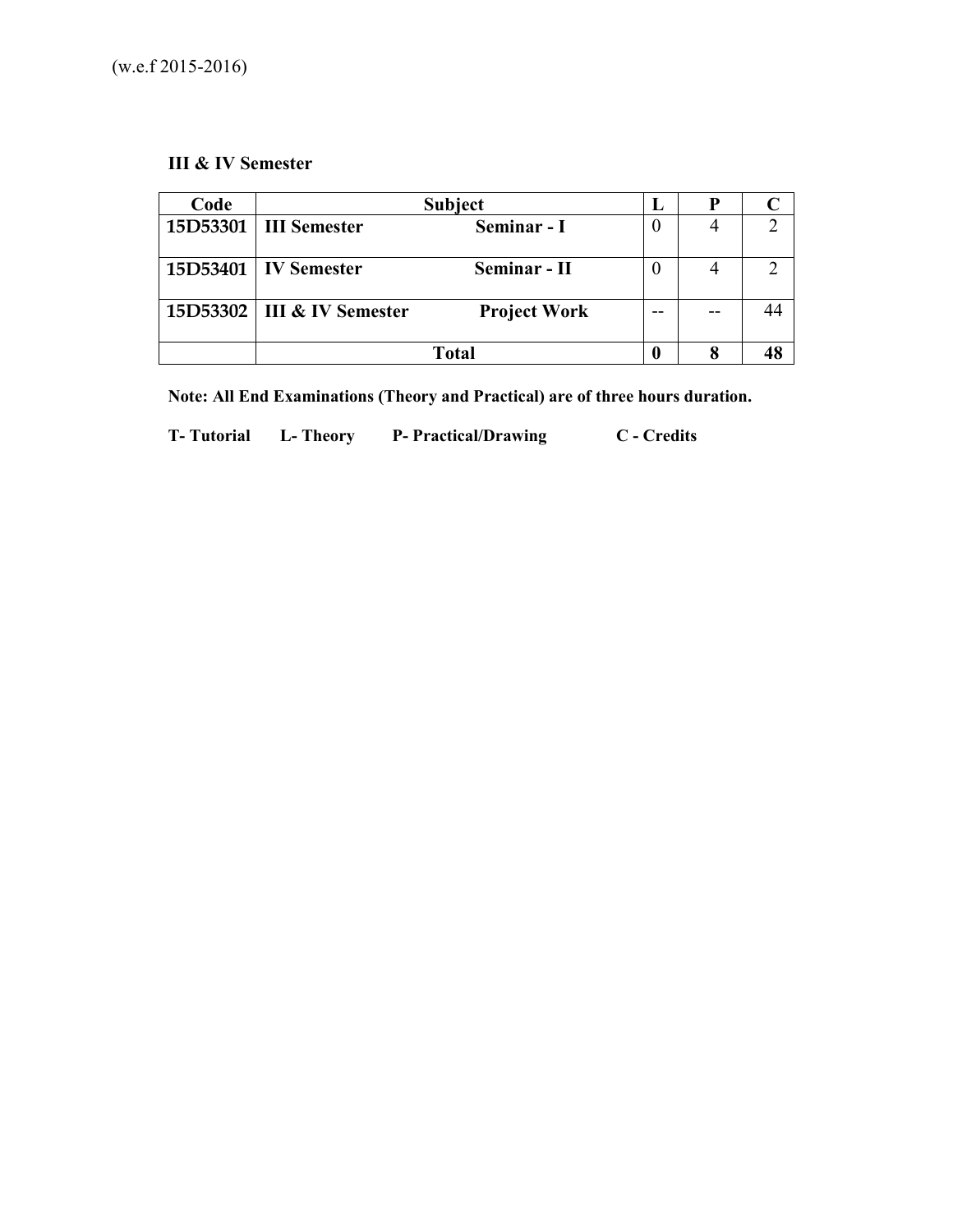# **JNTUA College of Engineering (***Autonomous***) :: Ananthapuramu**

# **Department of Computer Science & Engineering**

**M.Tech. I– I Sem (AI)** 

| T P C                                       |  |
|---------------------------------------------|--|
| $\begin{array}{cccc} 4 & 0 & 4 \end{array}$ |  |

## **15D53101: Advances in Artificial Intelligence**

# **Objectives:**

- To learn the difference between optimal reasoning Vs human like reasoning
- To understand the notions of state space representation, exhaustive search, heuristic search along with the time and space complexities
- To learn different knowledge representation techniques
- To understand the applications of AI: namely Game Playing, Theorem Proving, Expert Systems, Machine Learning and Natural Language Processing

# **UNIT-I**

Introduction: What is AI? Foundations of AI, History of AI, Agents and environments, The nature of the Environment, Problem solving Agents, Problem Formulation, Search Strategies

# **UNIT-II**

Knowledge and Reasoning: Knowledge-based Agents, Representation, Reasoning and Logic, Prepositional logic, First-order logic, Using First-order logic, Inference in First-order logic, forward and Backward Chaining

# **UNIT-III**

Learning: Learning from observations, Forms of Learning, Inductive Learning, Learning decision trees, why learning works, Learning in Neural and Belief networks

# **UNIT-IV**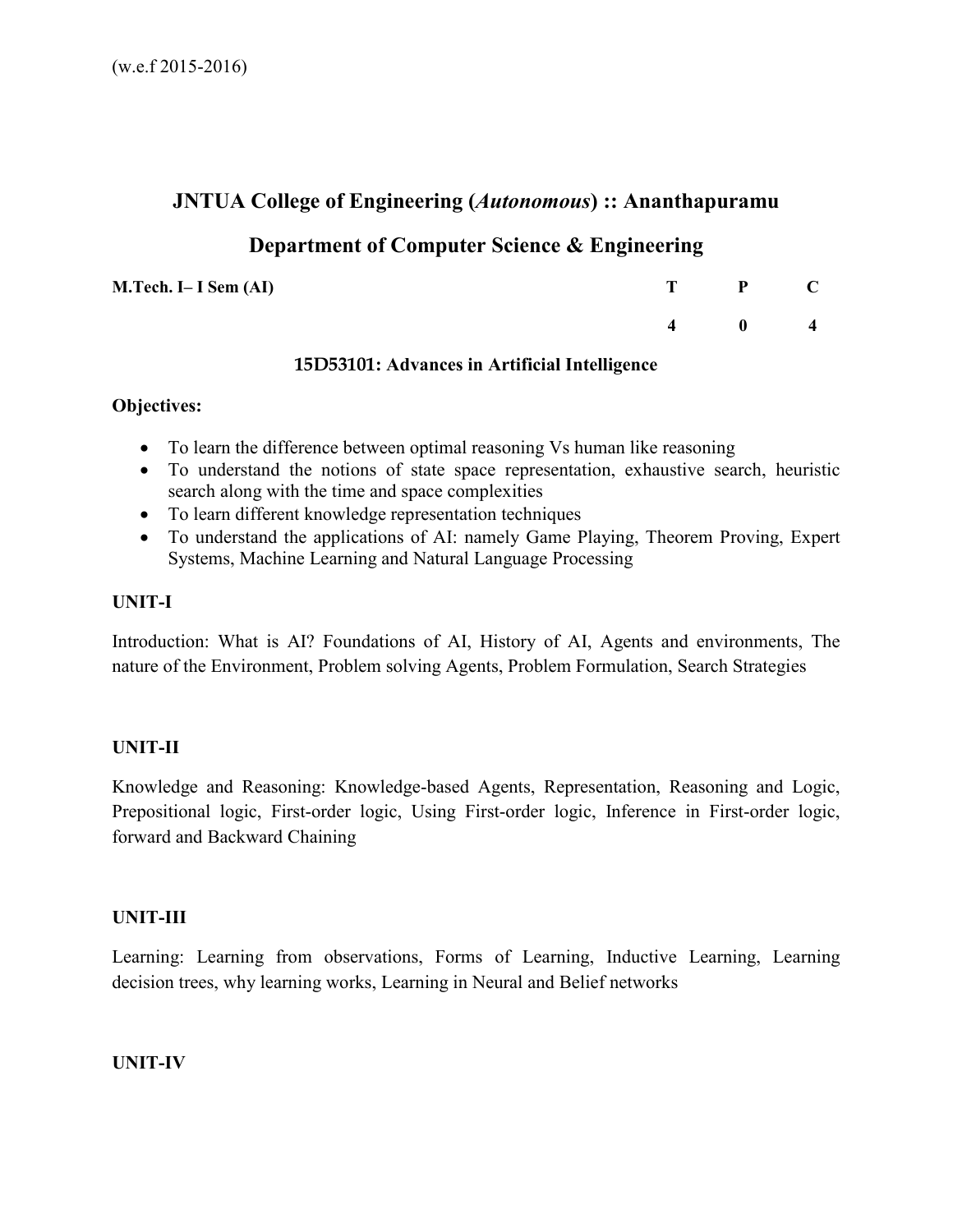Practical Natural Language Processing: Practical applications, Efficient parsing, Scaling up the lexicon, Scaling up the Grammar, Ambiguity, Perception, Image formation, Image processing operations for Early vision, Speech recognition and Speech Synthesis

# **UNIT-V**

Robotics: Introduction, Tasks, parts, effectors, Sensors, Architectures, Configuration spaces, Navigation and motion planning, Introduction to AI based programming Tools

# **TEXT BOOKS**

1. Stuart Russell, Peter Norvig: "Artificial Intelligence: A Modern Approach",2nd Edition, Pearson Education, 2007

# **REFERENCES**

.

- 1. Artificial Neural Networks B. Yagna Narayana, PHI
- 2. Artificial Intelligence , 2nd Edition, E.Rich and K.Knight (TMH).
- 3. Artificial Intelligence and Expert Systems Patterson PHI.
- 4. Expert Systems: Principles and Programming- Fourth Edn, Giarrantana/ Riley, Thomson.

5. PROLOG Programming for Artificial Intelligence. Ivan Bratka- Third Edition – Pearson Education.

6. Neural Networks Simon Haykin PHI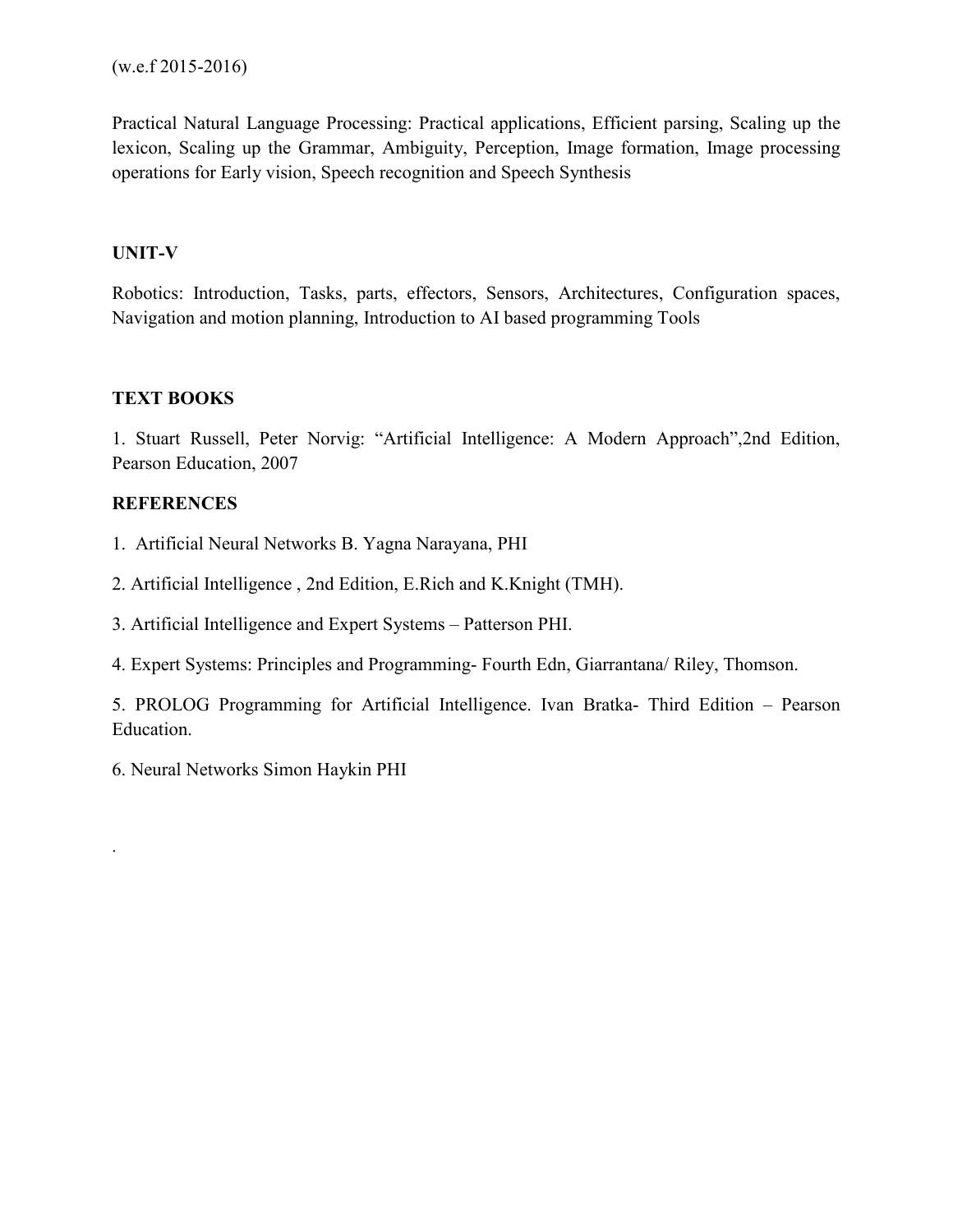# **JNTUA College of Engineering (***Autonomous***) :: Ananthapuramu Department of Computer Science & Engineering**

## **M.Tech. I– I Sem (AI)** T P C

#### **4 0 4 15D53102: Problem Solving Methods**

#### **Objectives:**

- To explain problem solving and reasoning strategies in AI systems
- To enable students to analyze a problem so that appropriate problem solving techniques may be applied
- To recognize the importance of dealing with the cause of a problem, rather than just dealing with the effect of a problem
- To learn how to generate alternative solutions, using creative thinking and brainstorming
- To learn the different stages of the decision making process and understand the importance of each stage in ensuring effective decisions are made
- To enable students to apply problem solving and decision making models to the workplace.

#### **UNIT I**

**General introduction of AI:** What is AI?, The foundations of AI, The history of AI, The state of the art.

**Intelligent agents:** Agents and environments, Good behavior: The concept of reality, The nature of environments, The structure of agents, AI applications.

#### **UNIT II**

**Solving problems by searching:** Problem-solving agents, Example problems, Searching for solutions, Uninformed search strategies, Avoiding repeated states, Searching with partial information.

**Informed search and exploration:** Informed search strategies, Heuristic functions, Local search algorithms and optimization problems, Local search in continuous spaces, Online search agents and unknown environments.

#### **UNIT III**

**Constraint satisfaction problems:** Backtracking search for CSPs, Local search for constraint satisfaction problems, The structure of problems.

**Adversarial search:** Games, Optimal decisions in games, Alpha-beta pruning, Imperfect realtime decisions, Games that include an element of chance, State-of-the-art game programs.

#### **UNIT IV**

**Formalized symbolic logics:** Introduction, Syntax and semantics for propositional logic, Syntax and semantics for first order propositional logic, Properties of WFFS, Connection to clausal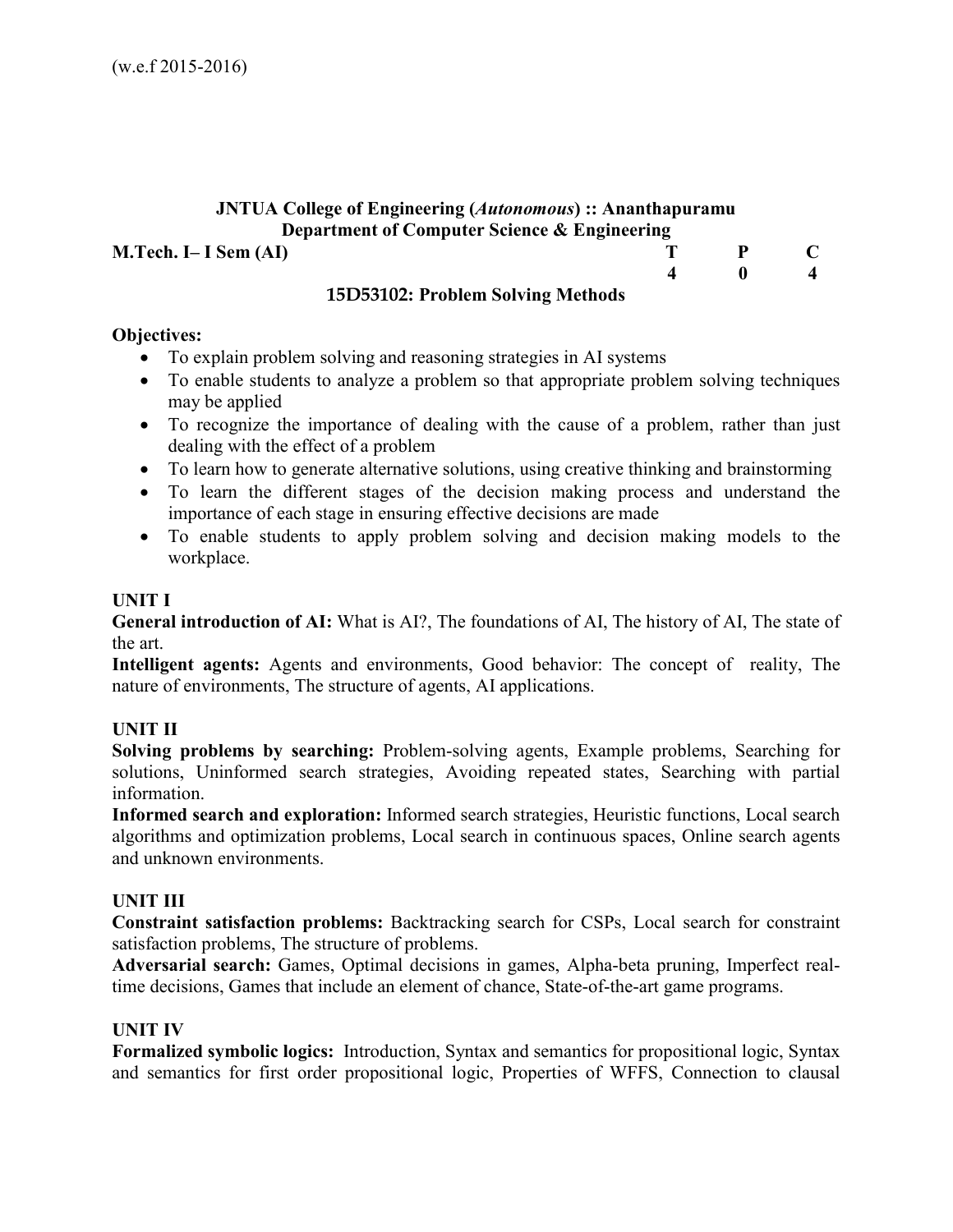form, Inference rules, The resolution principle, Non-deductive inference methods, Representations using rules.

**Resolution refutation systems:** Production systems for resolution refutations, Control strategies for resolution methods, Simplification strategies, Extracting answers from resolution refutations.

# **UNIT V**

**The Planning problem:** Planning with state-space search, Partial-order planning, Planning graphs, Planning with propositional logic, Analysis of planning approaches.

**Planning and acting in the real world:** Time, schedules, and resources, Hierarchical task network planning, planning and acting in nondeterministic domains, Conditional planning, Execution monitoring and replanning, Continuous planning, Multi-agent planning. AI system architectures, Knowledge acquisition, Representational formalisms.

## **Text Books:**

1. D. W. Patterson: Introduction to AI & Expert System, PHI.

2. S. Russell and P. Norvig. AI: A Modern Approach, 2nd Edn., McGraw-Hill, 2003.

## **Reference Books:**

- 1. J. Siekmann, R. Goebel, and W. Wahlster: Problem Solving Methods, Springer, 2000 edition
- 2. N.J.Nilsson: Principles of Artificial Intelligence, Narosa Publications.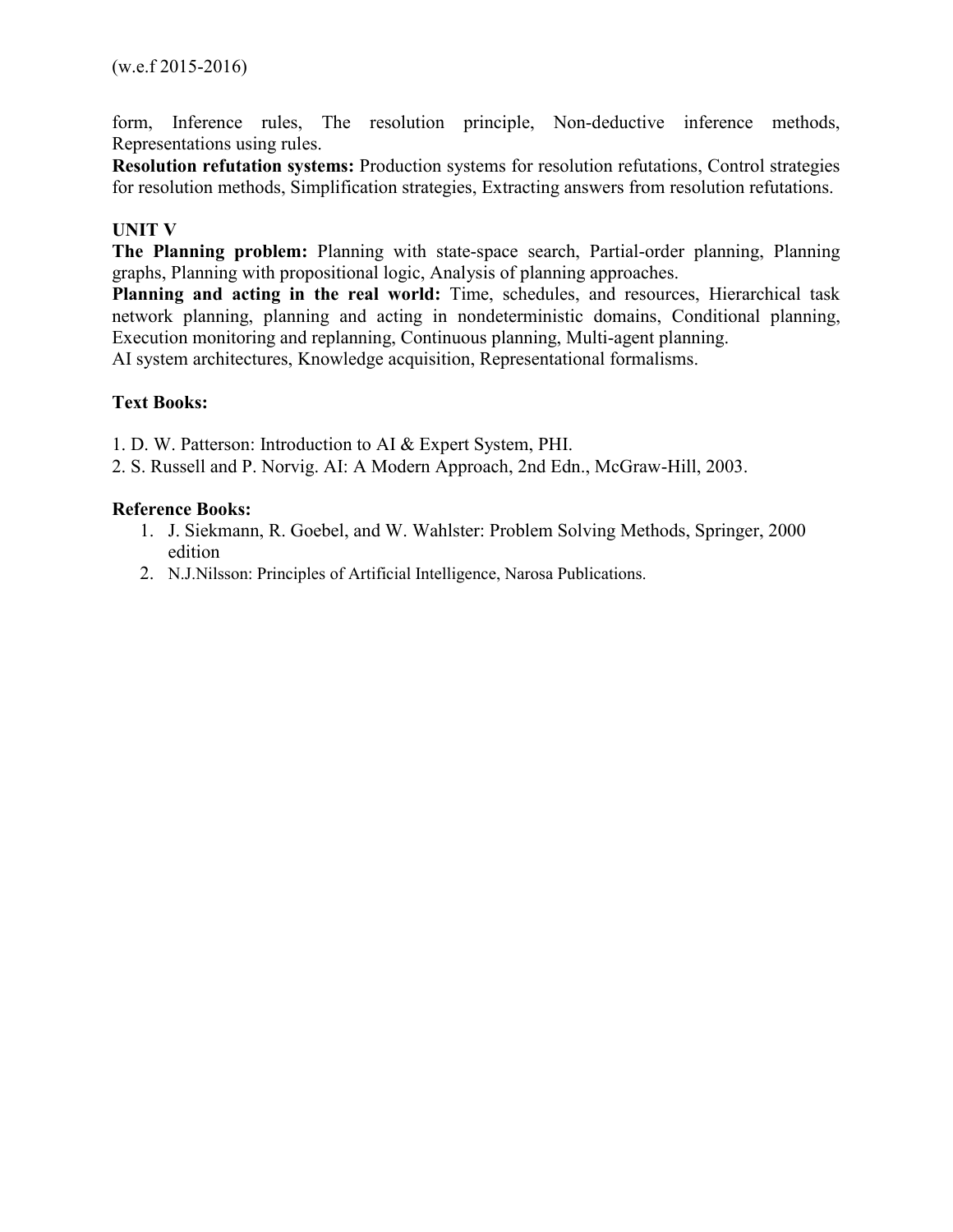## **JNTUA College of Engineering (***Autonomous***) :: Ananthapuramu Department of Computer Science & Engineering M.Tech. I– I Sem (AI)** T P C  **4 0 4**

# **15D53103: Knowledge Representations and Reasoning**

## **Objectives:**

- To investigate the key concepts of knowledge representation (KR) techniques and different notations.
- To integrate the KR view as a knowledge engineering approach to model organizational knowledge.
- To introduce the study of ontologies as a KR paradigm and applications of ontologies.
- To understand various KR techniques.
- To understand process, knowledge acquisition and sharing of ontology.

# **Course Outcomes:**

- Analyze and design knowledge based systems intended for computer implementation.
- Acquire theoretical knowledge about principles for logic-based representation and reasoning.
- Ability to understand *knowledge*-engineering process
- Ability to implement production systems, frames, inheritance systems and approaches to handle uncertain or incomplete knowledge.

# **UNIT I:**

**The Key Concepts:** Knowledge, Representation, Reasoning, Why knowledge representation and reasoning, Role of logic

**Logic:** Historical background, Representing knowledge in logic, Varieties of logic, Name, Type, Measures, Unity Amidst diversity

# **UNIT II:**

**Ontology:** Ontological categories, Philosophical background, Top-level categories, Describing physical entities, Defining abstractions, Sets, Collections, Types and Categories, Space and Time

# **UNIT III:**

**Knowledge Representations:** Knowledge Engineering, Representing structure in frames, Rules and data, Object-oriented systems, Natural language Semantics, Levels of representation

# **UNIT IV:**

**Processes:** Times, Events and Situations, Classification of processes, Procedures, Processes and Histories, Concurrent processes, Computation, Constraint satisfaction, Change

**Contexts:** Syntax of contexts, Semantics of contexts, First-order reasoning in contexts, Modal reasoning in contexts, Encapsulating objects in contexts.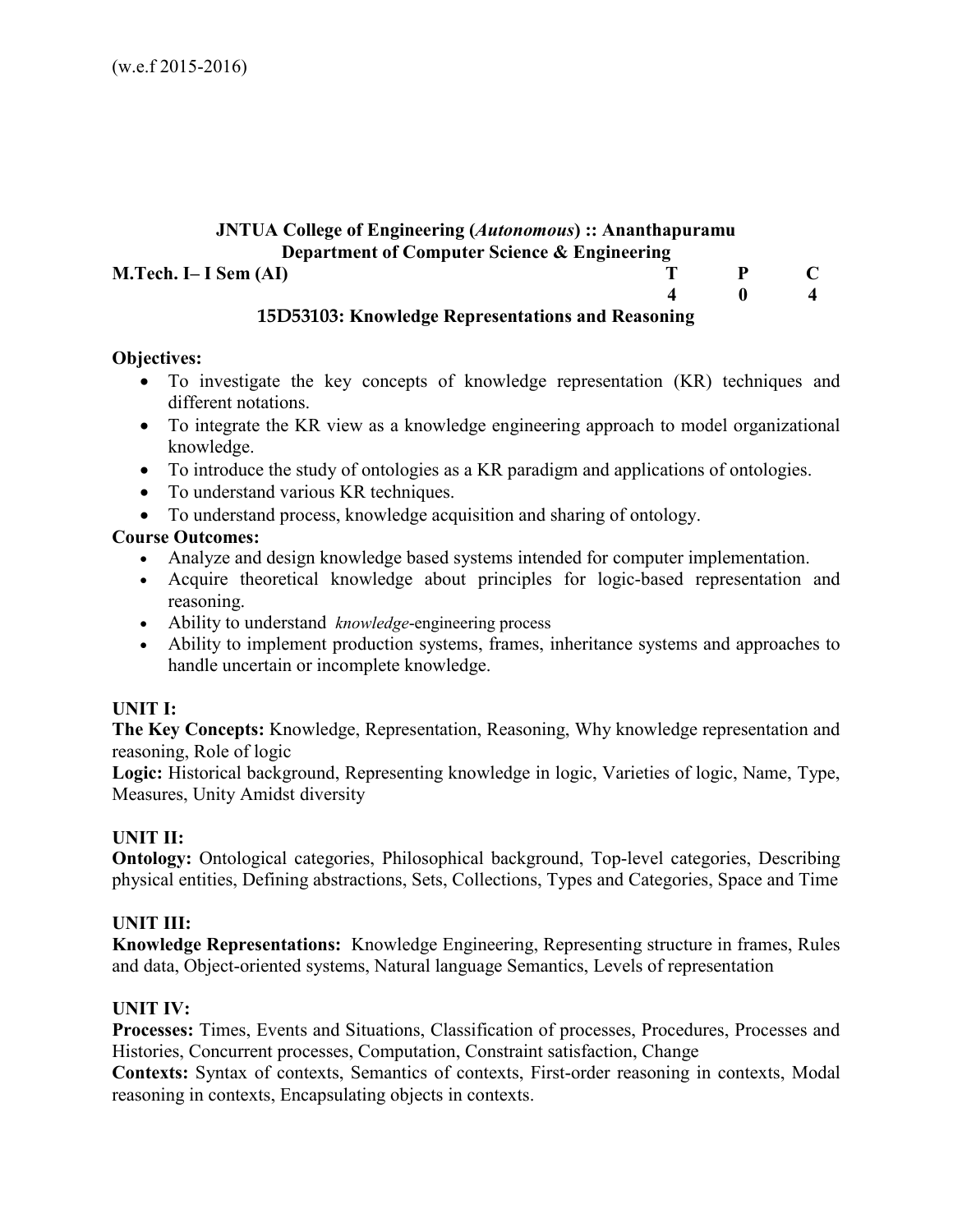# **UNIT V:**

**Knowledge Soup:** Vagueness, Uncertainty, Randomness and Ignorance, Limitations of logic, Fuzzy logic, Nonmonotonic Logic, Theories, Models and the world, Semiotics

**Knowledge Acquisition and Sharing:** Sharing Ontologies, Conceptual schema, Accommodating multiple paradigms, Relating different knowledge representations, Language patterns, Tools for knowledge acquisition

# **Text Books:**

- 1. Knowledge Representation *logical, Philosophical, and Computational Foundations* by John F. Sowa, Thomson Learning.
- 2. Knowledge Representation and Reasoning by Ronald J. Brachman, Hector J. Levesque, Elsevier.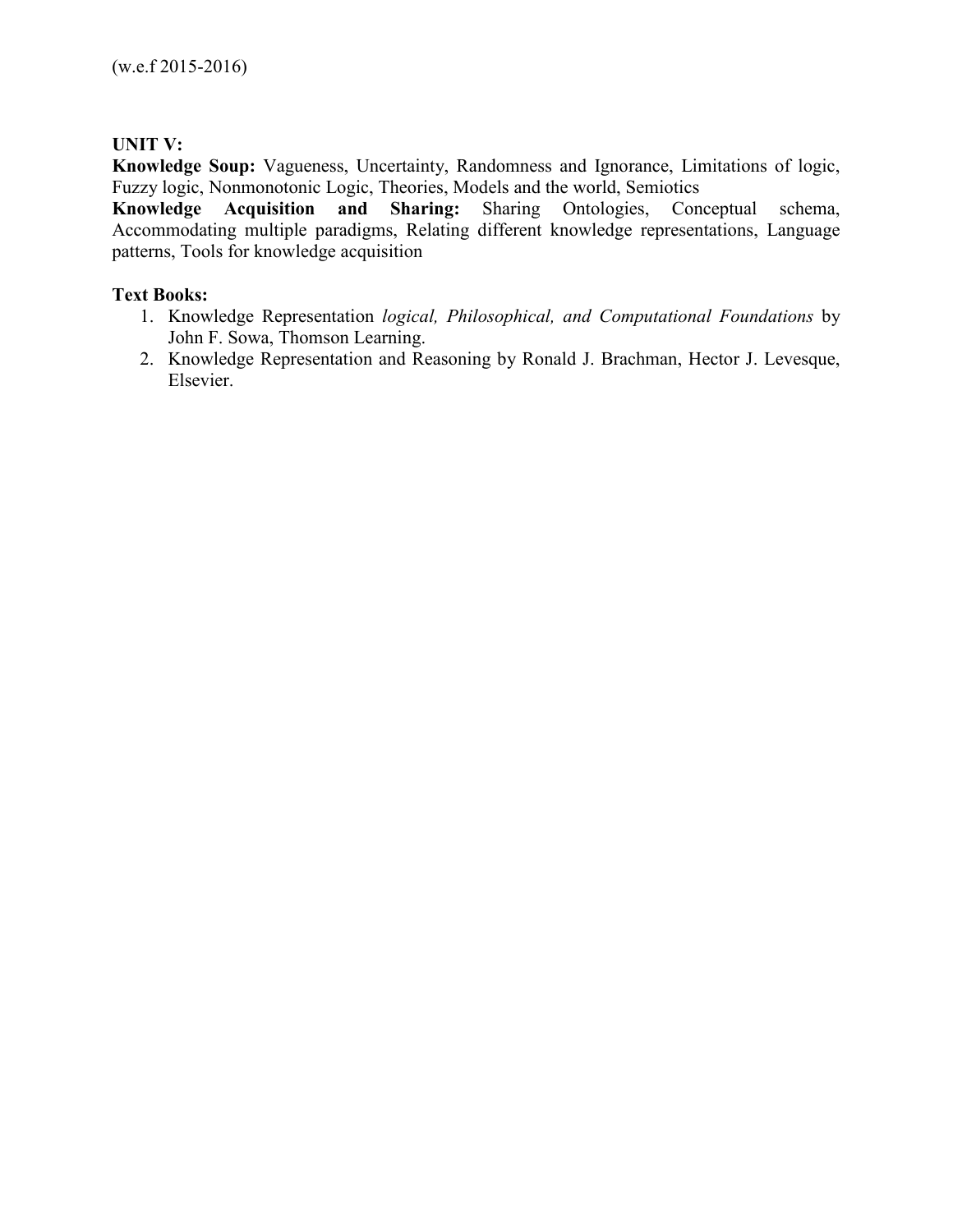# **JNTUA College of Engineering (***Autonomous***) :: Ananthapuramu Department of Computer Science & Engineering M.Tech. I– I Sem (AI)** T P C **4** 0 4

#### **15D53104: Machine Learning**

#### **Objectives:**

- To understand the basic theory underlying machine learning.
- To be able to formulate machine learning problems corresponding to different applications.
- To understand a range of machine learning algorithms along with their strengths and weaknesses.
- To be able to apply machine learning algorithms to solve problems of moderate complexity.

#### **Course Outcomes:**

- Ability to understand what is learning and why it is essential to the design of intelligent machines.
- Ability to design and implement various machine learning algorithms in a wide range of real-world applications.
- Acquire knowledge deep learning and be able to implement deep learning models for language, vision, speech, decision making, and more

# **UNIT I INTRODUCTION**

 Learning Problems – Perspectives and Issues – Concept Learning – Version Spaces and Candidate Eliminations – Inductive bias – Decision Tree learning – Representation – Algorithm – Heuristic Space Search.

## **UNIT II NEURAL NETWORKS AND GENETIC ALGORITHMS**

 Neural Network Representation – Problems – Perceptrons – Multilayer Networks and Back Propagation Algorithms – Advanced Topics – Genetic Algorithms – Hypothesis Space Search – Genetic Programming – Models of Evalution and Learning.

# **UNIT III BAYESIAN AND COMPUTATIONAL LEARNING**

Bayes Theorem – Concept Learning – Maximum Likelihood – Minimum Description Length Principle – Bayes Optimal Classifier – Gibbs Algorithm – Naïve Bayes Classifier – Bayesian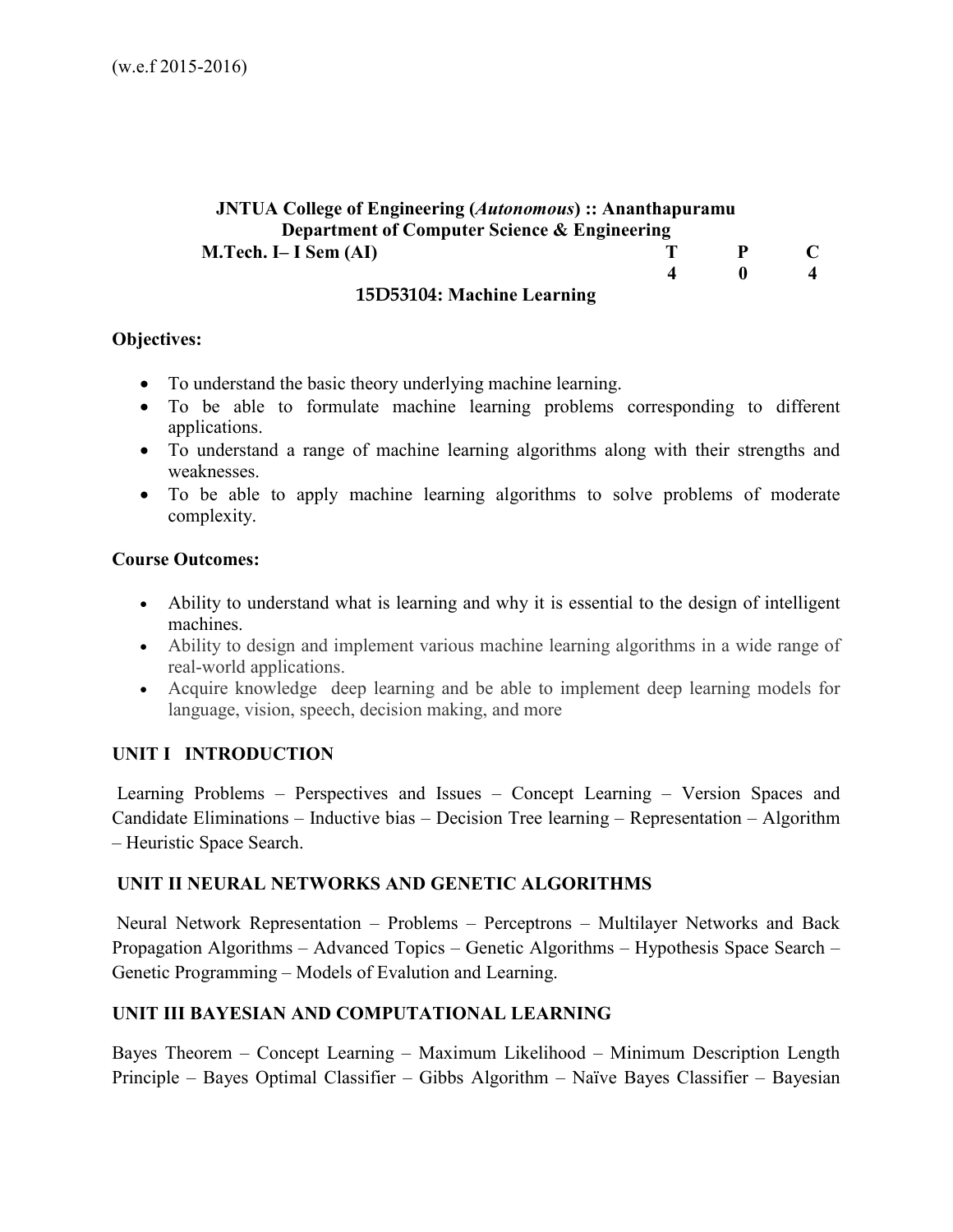Belief Network – EM Algorithm – Probability Learning – Sample Complexity – Finite and Infinite Hypothesis Spaces – Mistake Bound Model.

# **UNIT IV INSTANT BASED LEARNING**

K- Nearest Neighbour Learning – Locally weighted Regression – Radial Bases Functions – Case Based Learning.

# **UNIT V ADVANCED LEARNING**

 Learning Sets of Rules – Sequential Covering Algorithm – Learning Rule Set – First Order Rules – Sets of First Order Rules – Induction on Inverted Deduction – Inverting Resolution – Analytical Learning – Perfect Domain Theories – Explanation Base Learning – FOCL Algorithm – Reinforcement Learning – Task – Q-Learning – Temporal Difference Learning

# **TEXT BOOKS:**

1. Machine Learning – Tom M. Mitchell, - MGH

# **REFERENCE BOOKS**

1. Machine Learning: An Algorithmic Perspective, Stephen Marsland, Taylor & Francis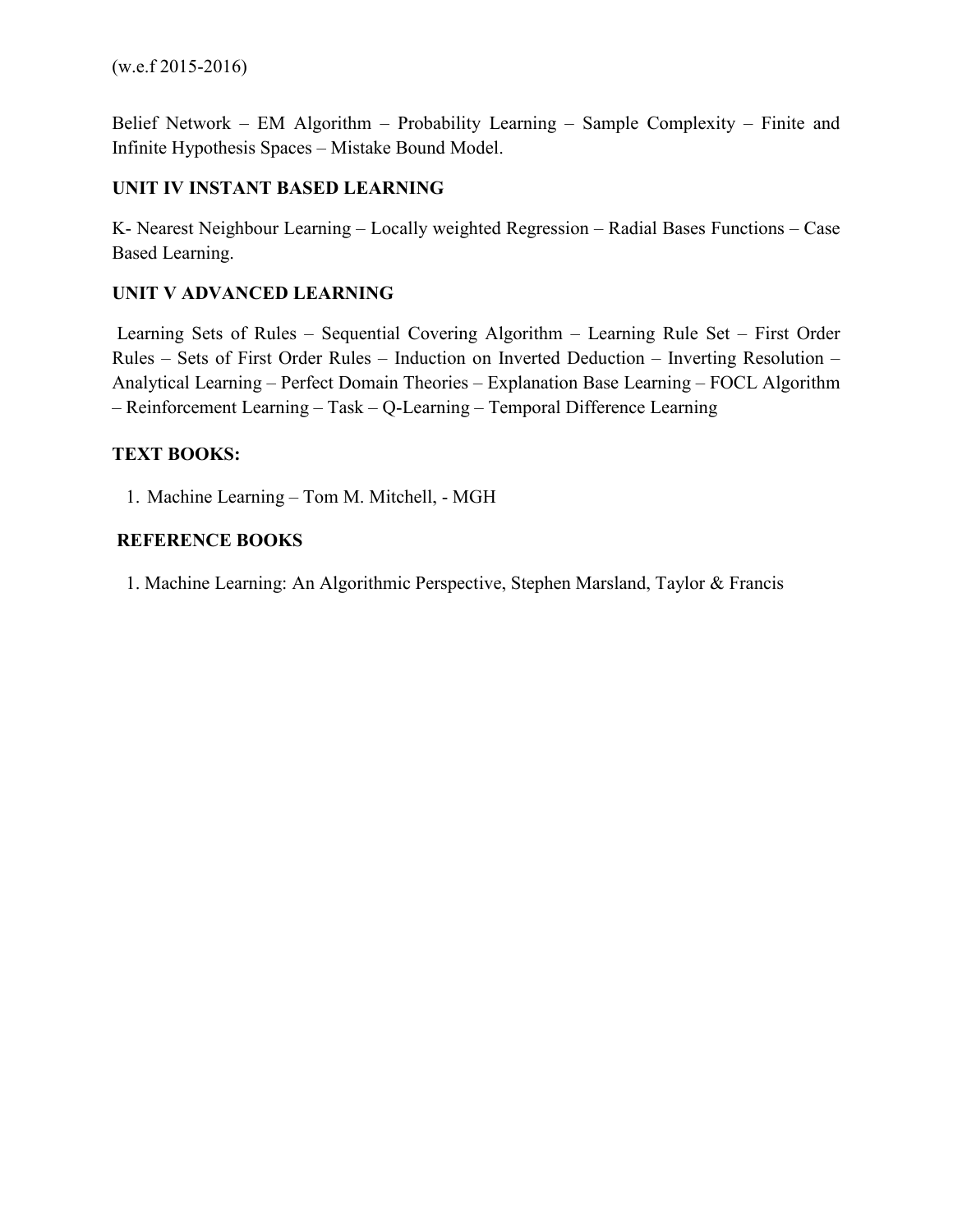## **JNTUA College Of Engineering (Autonomous):: Ananthapuramu Department of Computer Science & Engineering**

**M.Tech. I– I Sem (AI)** T P C

#### **4 0 4 15D53105: DIGITAL IMAGE PROCESSING**

## **Elective-I**

## **Objectives:**

- Develop an overview of the field of image processing.
- Understand the Image segmentation, enhancement, compression etc., approaches and how to implement them.
- Prepare to read the current image processing research literature.
- Gain experience in applying image processing algorithms to real problems
- Analyze general terminology of digital image processing.

#### Unit -  $I$  :

**Digital Image Fundamentals:** What is Digital Image Processing, examples of fields that use digital image processing, fundamental Steps in Digital Image Processing, Components of an Image processing system, Image Sampling and Quantization, Some Basic Relationships between Pixels, Linear and Nonlinear Operations.

 $Unit - II$ 

**Image Enhancement**: Image Enhancement in the spatial domain: some basic gray level transformations, histogram processing, enhancement using arithmetic and logic operations, basics of spatial filters, smoothening and sharpening spatial filters, combining spatial enhancement methods.

Unit –  $III$  ·

**Segmentation:** Thresholding, Edge Based Segmentation: Edge Image Thresholding, Region Based Segmentation, Matching, **Representation and Description**: Representation , Boundary Descriptors, Regional Descriptors.

#### Unit –  $IV:$

**Image Compression:** Fundamentals, image compression models, elements of information theory, error-free compression, lossy compression,Image Compression Stanadrds.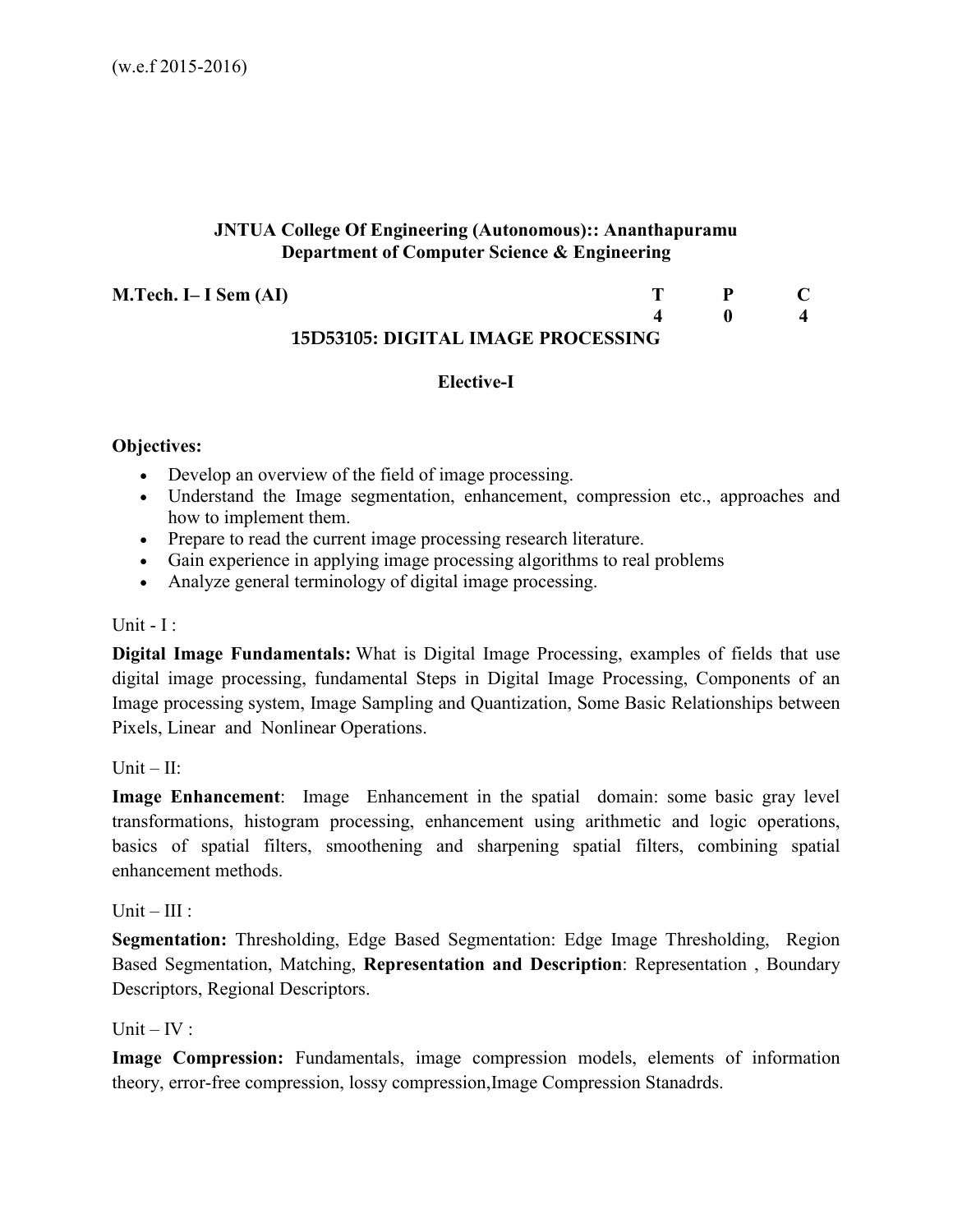Unit  $-V$  :

**Morphological Image Processing:** Preliminaries, dilation, erosion, open and closing, hit transformation, basic morphologic algorithms.

**Color Image Processing**: Color fundamentals, Color Models and basics of full-color image processing

# Text Books :

- 1. "Digital Image Processing", Rafael C.Gonzalez and Richard E. Woods, Third Edition, Pearson Education, 2007
- 2. Digital Image Processing", S.Sridhar, Oxford University Press

Reference Books :

- 1. "Fundamentals of Digital Image Processing" , S. Annadurai, Pearson Edun, 2001.
- 2. "Digital Image Processing and Analysis", B. Chanda and D. Dutta Majumdar, PHI, 2003.
- 3. "Image Processing" , Analysis and Machine Vision , Milan Sonka, Vaclav Hlavac and Roger Boyle, 2nd Edition, Thomson Learning, 2001.
- 4. "Digital Image Processing" Vipula Singh, Elsevier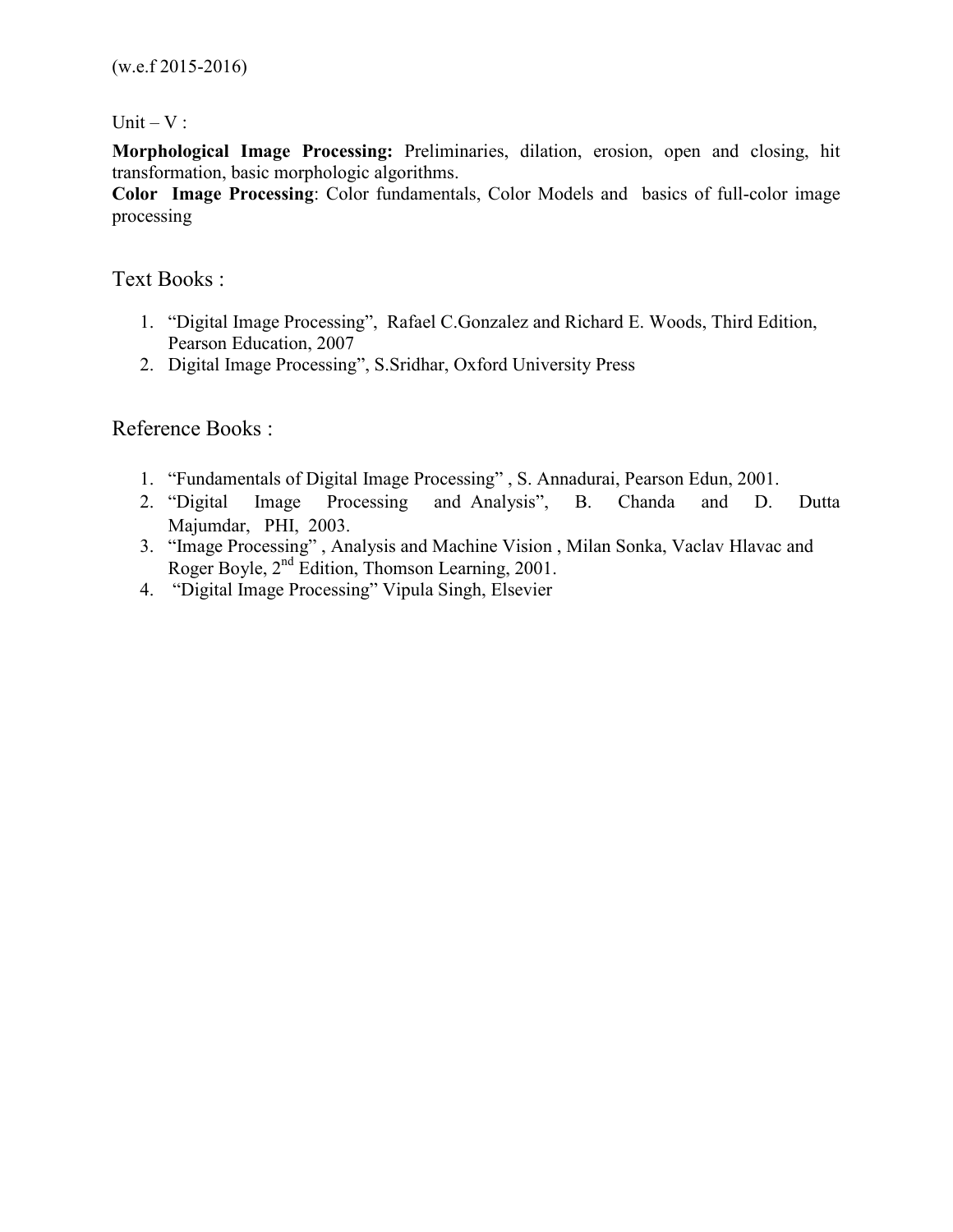## **JNTUA College Of Engineering (Autonomous):: Ananthapuramu Department of Computer Science & Engineering**

**M.Tech. I– I Sem (AI)** T P C

#### **4 0 4 15D53106: PATTERN RECOGNITION Elective-I**

#### **Objectives:**

- Understand the fundamental pattern recognition and machine learning theories
- Able to design and implement certain important pattern recognition techniques
- Capable of applying the pattern recognition theories to applications of interest.

#### Unit -  $I$  :

**Introduction to Pattern Recognition:** Data Sets for Pattern Recognition, Different Paradigms for Pattern Recognition,

Pattern Representation: Data Structures for Pattern Representation, Representation of Clusters, Proximity Measures, Size of Patterns, Abstractions of the Data Set, Feature, Feature Selection, Evaluation of Classifiers, Evaluation of Clustering

#### $Unit - II:$

**Nearest Neighbour Based Classifiers:** Nearest Neighbour Algorithm, Variants of the NN Algorithm , Use of the Nearest Neighbour Algorithm for Transaction Databases, Efficient Algorithms, Data Reduction, Prototype Selection,

**Bayes Classifier:** Bayes Theorem, Minimum error rate classifier, Estimation of Probabilities, Comparison with the NNC, Naive Bayes Classifier, Bayesian Belief Network.

#### Unit –  $III$ :

**Hidden Markov Models:** Markov Models for Classification, Hidden Markov Models, Classification Using HMMs, Classification of Test Patterns.

**Decision Trees:** Introduction, Decision Trees for Pattern Classification, Construction of Decision Trees, Splitting at the Nodes, Over fitting and Pruning, Example of Decision Tree Induction.

#### Unit –  $IV:$

**Support Vector Machines:** Introduction, Linear Discriminant Functions, Learning the Linear Discriminant Function, Neural Networks, SVM for Classification, Linearly Separable Case, Non-linearly Separable Case.

**Combination of Classifiers:** Introduction, Methods for Constructing Ensembles of Classifiers, Methods for Combining Classifiers, Evaluation of Classifiers, Evaluation of Clustering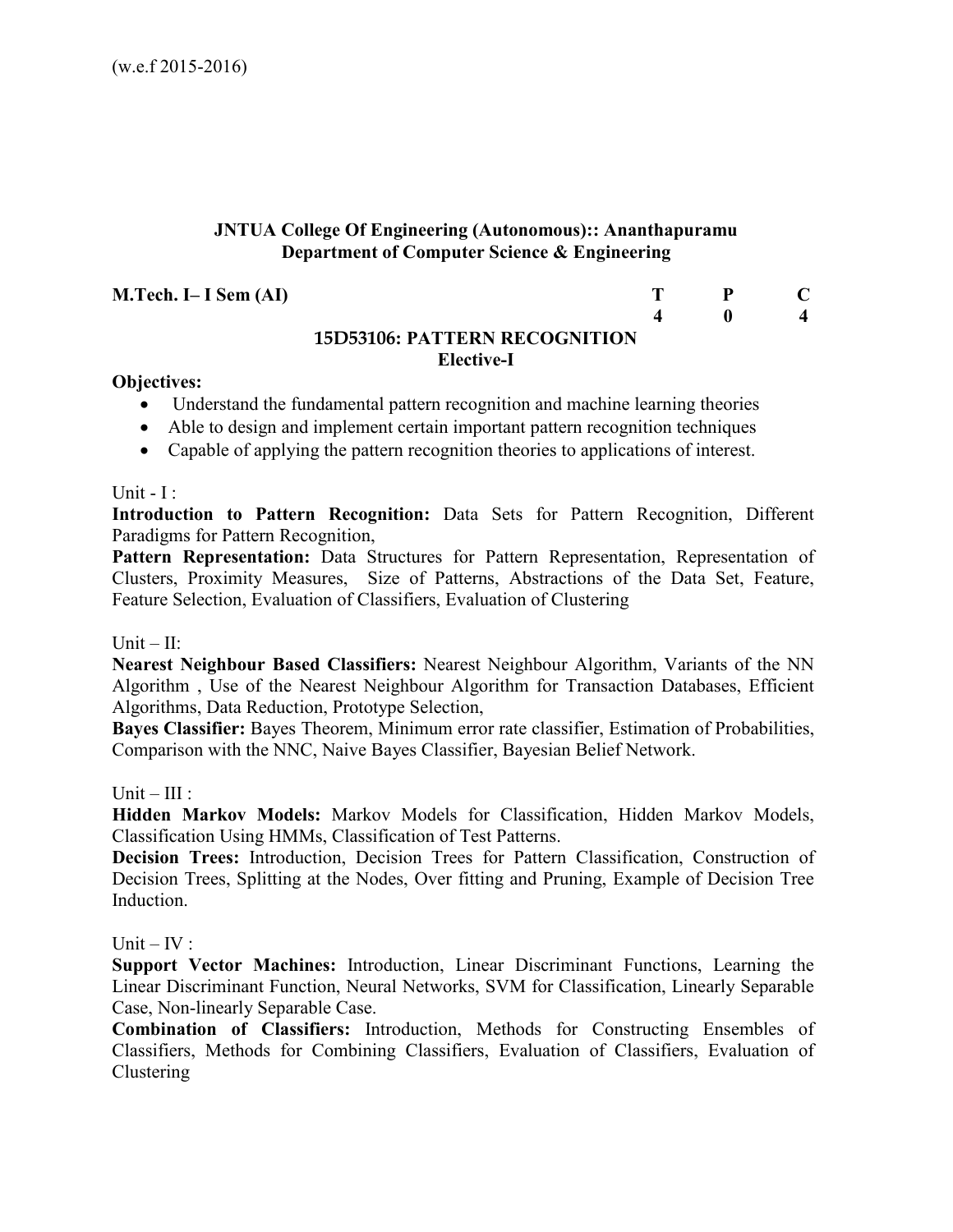Unit  $-V$  :

**Clustering:** Clustering and its Importance, Hierarchical Algorithms, Partitional Clustering, Clustering Large Data Sets, An Application to Handwritten Digit Recognition: Description of the Digit Data, Pre-processing of Data, Classification Algorithms, Selection of Representative Patterns.

# **Text Books :**

- 1. Pattern Recognition an Introduction, V. Susheela Devi M. Narasimha Murty, University Press.
- 2. Pattern Recognition, Segrios Theodoridis,Konstantinos Koutroumbas, Fourth Edition, Elsevier

# **Reference Books :**

- 1. Pattern Recognition and Image Analysis, Earl Gose, Richard John Baugh, Steve Jost, PHI 2004.
- 2. C. M. Bishop, 'Neural Networks for Pattern Recognition', Oxford University Press, Indian Edition, 2003.
- 3. Pattern Classification, R.O.Duda, P.E.Hart and D.G.Stork, Johy Wiley, 2002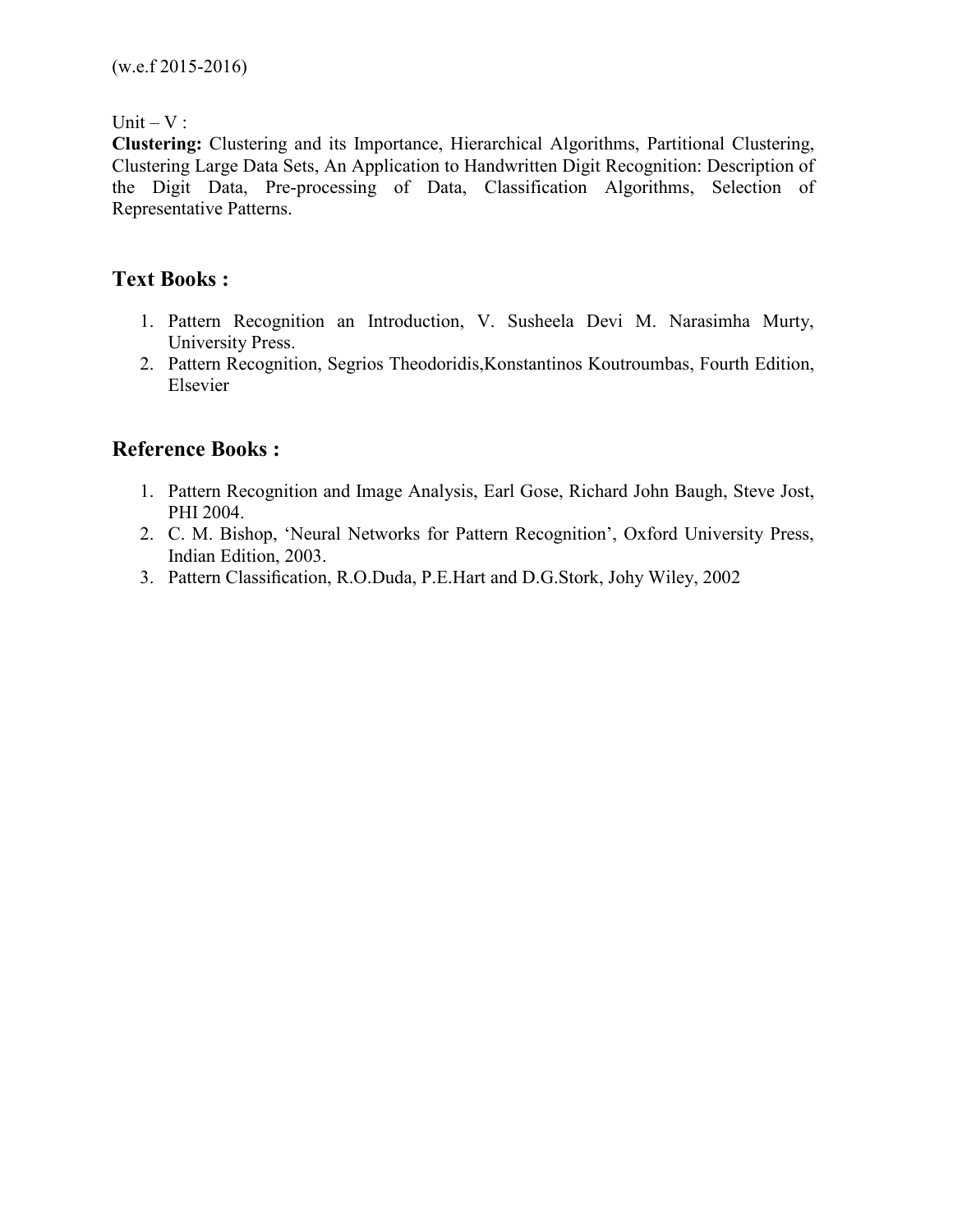# **JNTUA College of Engineering (***Autonomous***) :: Ananthapuramu**

# **Department of Computer Science & Engineering**

**M.Tech. I– I Sem (AI)** T P C

 **4 0 4** 

# **15D53107: Robotics & Automation**

**(Elective - I)** 

# **Course Outcomes:**

- Acquire basic Knowledge on Robots
- Ability to process end effectors and robotic controls.
- Analyze Robot Transformations and Sensors
- Able to understand Robot cell design and applications

# **UNIT I-Introduction**

Robot anatomy-Definition, law of robotics, History and Terminology of Robotics-Accuracy and repeatability of Robotics-Simple problems Specifications of Robot-Speed of Robot-Robot joints and links-Robot classifications-Architecture of robotic systems

# **UNIT II- End Effectors And Robot Controls**

Mechanical grippers-Slider crank mechanism, Screw type, Rotary actuators, cam type-Magnetic grippers-Vacuum grippers-Air operated grippers-Gripper force analysis-Gripper design-Simple problems-Robot controls-Point to point control, Continuous path control, Intelligent robot-Control system for robot joint-Control actions-Feedback devices-Encoder, Resolver, LVDT-Motion Interpolations-Adaptive control.

# **UNIT III-Robot Transformations and Sensors**

Robot kinematics-Types- 2D, 3D Transformation-Scaling, Rotation, Translation- Homogeneous coordinates, multiple transformation-Simple problems. Sensors in robot – Touch sensors-Tactile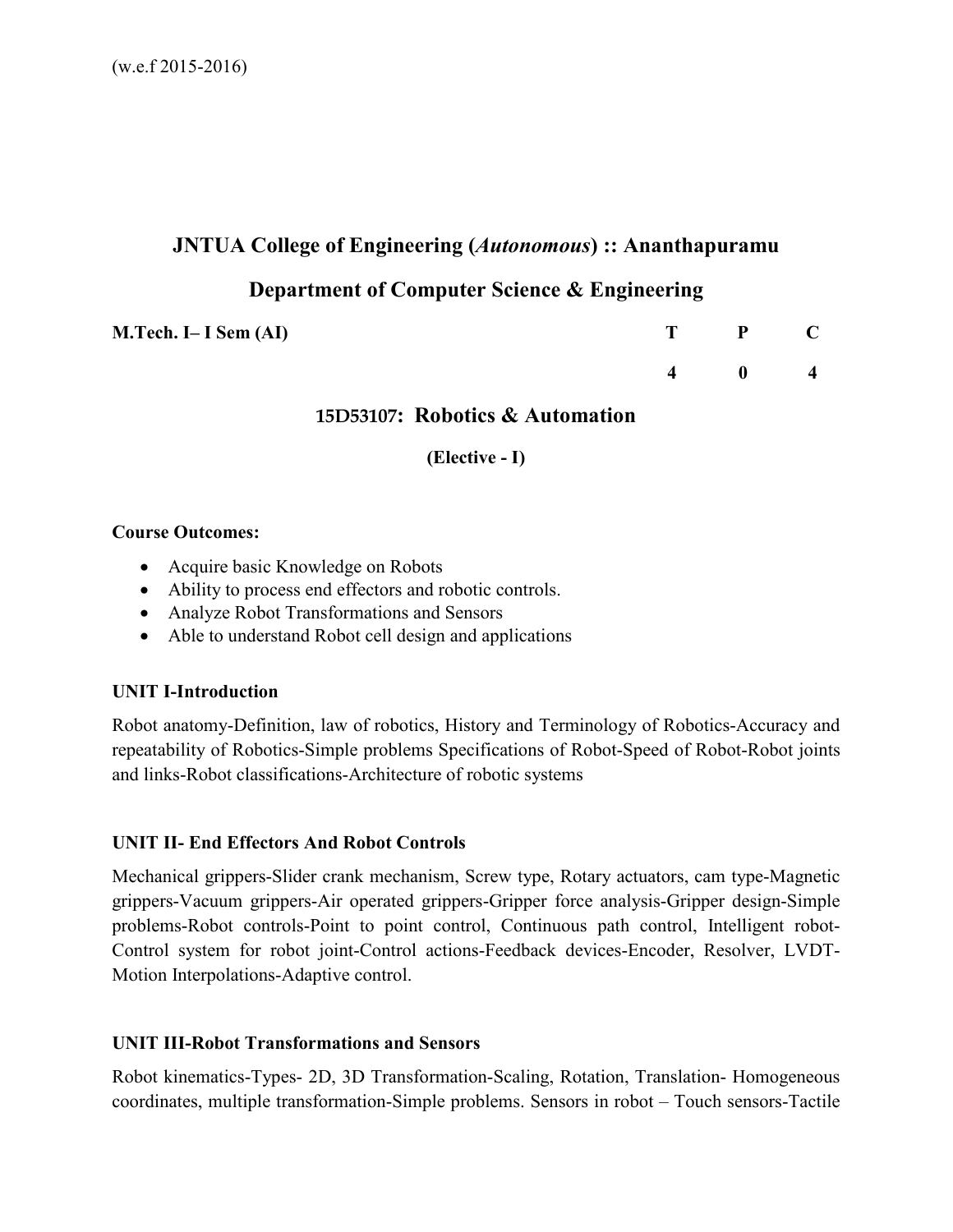sensor – Proximity and range sensors – Robotic vision sensor-Force sensor-Light sensors, Pressure sensors.

## **UNIT IV-Robot Cell Design And Applications**

Robot work cell design and control-Sequence control, Operator interface, Safety monitoring devices in Robot-Mobile robot working principle, actuation using MATLAB, NXT Software Introductions-Robot applicationsMaterial handling, Machine loading and unloading, assembly, Inspection, Welding, Spray painting and undersea robot.

## **UNIT V-Micro/Nano Robotics System**

Micro/Nanorobotics system overview-Scaling effect-Top down and bottom up approach-Actuators of Micro/Nano robotics system-Nanorobot communication techniques-Fabrication of micro/nano grippers-Wall climbing micro robot working principles-Biomimetic robot-Swarm robot-Nanorobot in targeted drug delivery system

## **Textbooks:**

- 1. S.R. Deb, Robotics Technology and flexible automation, Tata McGraw-Hill Education., 2009
- 2. Mikell P Groover & Nicholas G Odrey, Mitchel Weiss, Roger N Nagel, Ashish Dutta, Industrial Robotics, Technology programming and Applications, McGraw Hill, 2012.

# **References:**

- 1. Carl D. Crane and Joseph Duffy, Kinematic Analysis of Robot manipulators, Cambridge University press, 2008.
- 2. Fu. K. S., Gonzalez. R. C. & Lee C.S.G., "Robotics control, sensing, vision and intelligence", McGraw Hill Book co, 1987
- 3. Craig. J. J. "Introduction to Robotics mechanics and control", Addison- Wesley, 1999.
- 4. Ray Asfahl. C., "Robots and Manufacturing Automation", John Wiley & Sons Inc.,1985.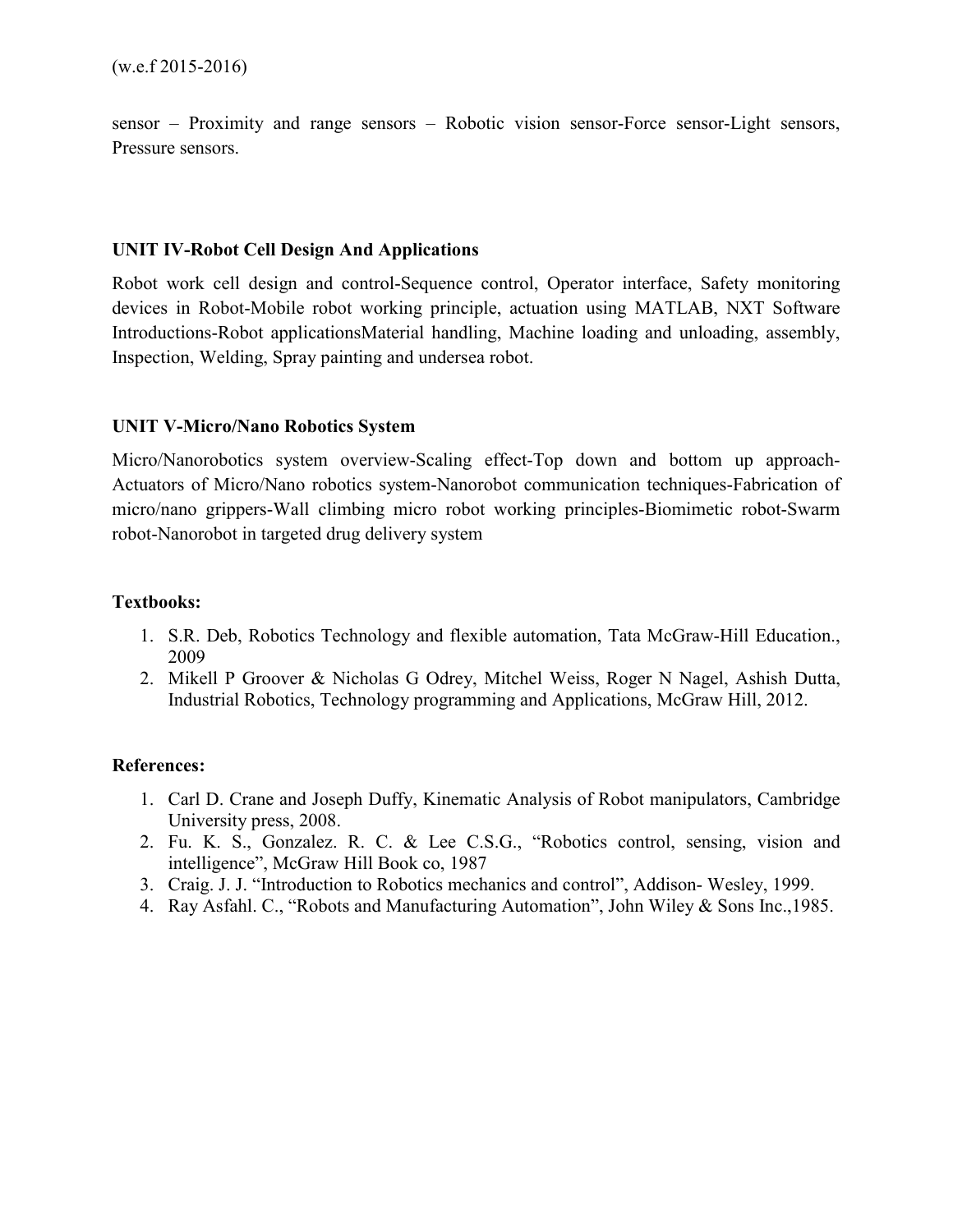# **JNTUA College of Engineering (***Autonomous***) :: Ananthapuramu Department of Computer Science & Engineering**

**M.Tech. I– I Sem (AI)** T P C 4 0 4

 **4 0 4** 

# **15D53108: Logic Programming using Prolog & Lisp (Elective -II)**

# **Objectives:**

Students will become familiar with:

- the basic syntax of Prolog language.
- giving a declarative and procedural reading of a Prolog program.
- pursuing any course that makes use of predicate calculus or Prolog.
- how to better utilize recursion through functional programming
- how to write common Lisp programs as groups of functions and definitions
- how to use the common Lisp programming environment including the debugger
- what symbolic computing is and some common AI problems and Lisp-based solutions
- Programming concepts like variable binding, memory allocation and deallocation, scope, the run-time stack. etc.

# **UNIT I**

**Prolog Representation:** Introduction, Logic-Based Representation, Prolog Syntax, Creating, Changing, and Tracing a Prolog Computation, Lists and Recursion in Prolog.

**Structured Representation and Inheritance Search:** Abstract Data Types and Search, Using cut, Control Search in prolog, Abstract Data Types (ADTs) in Prolog.

# **UNIT II**

**Depth-First, Breadth-First and Best-First Search:** Production System Search, Designing Alternative Search Strategies.

**Meta-Linguistic Abstraction, Types and Meta-Interpreters:** Meta-Interpreters, Types, and Unification, Types in prolog, Unification, Variable Binding, and Evaluation.

# **UNIT III**

**Machine Learning Algorithms in Prolog:** Machine Learning: Version Space Search, Explanation Based Learning in Prolog.

**Programming in Lisp:** S-Expressions, Syntax of LISP, Lists and Recursive Search, Variables, Datatypes, High Order Functions, Logic Programming in LISP, Lisp-Shell.

# **UNIT IV**

**Semantic Networks, Inheritance and Machine Learning:** Sematic Nets, Inheritance, Object-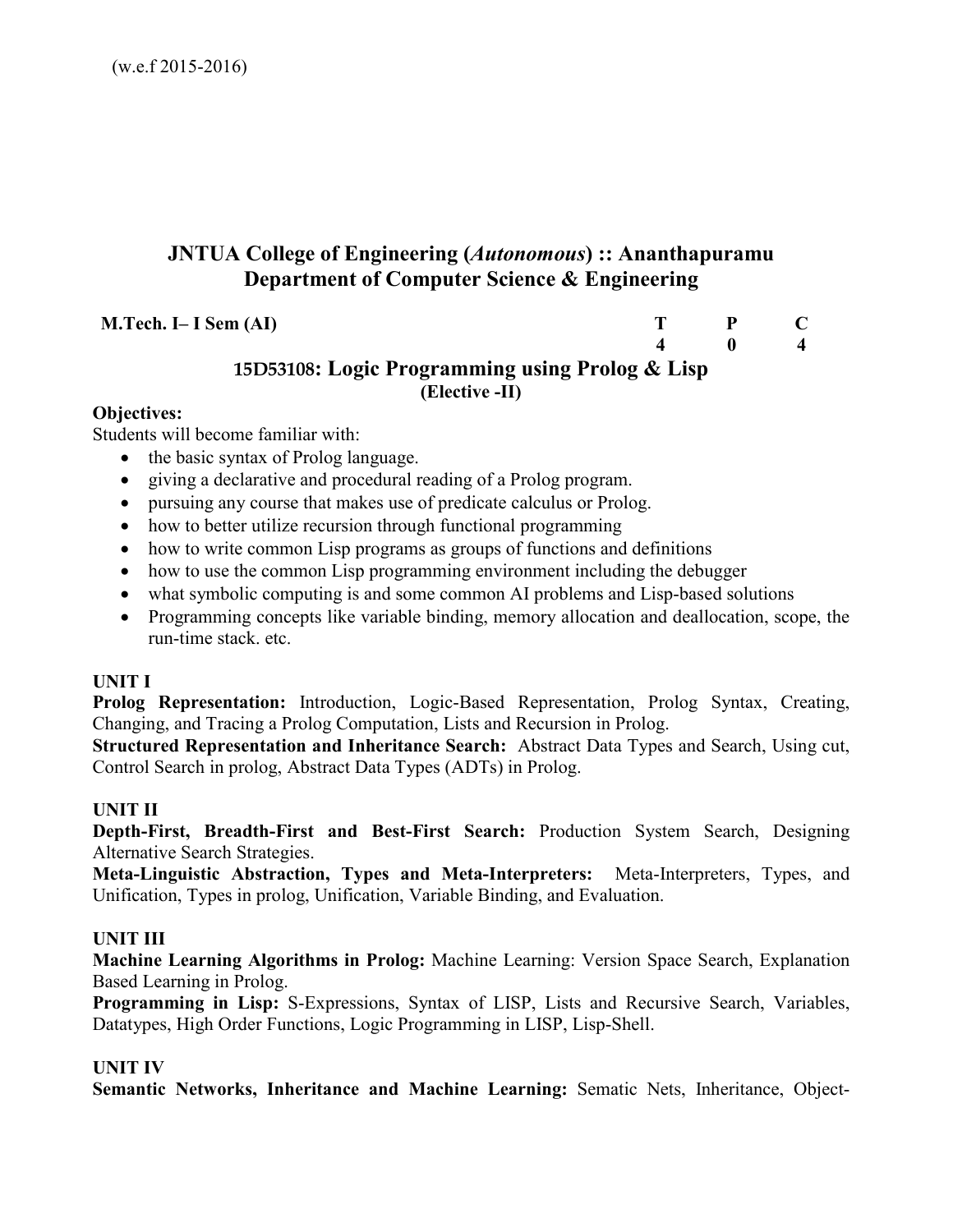Oriented Lisp, Learning ID3 Algorithm, Implementing ID3 Algorithm.

# **UNIT V**

Java, Representation and Object-Oriented Programming, Problem Spaces and Search, A Logic-Based Reasoning System, An Expert System Shell

# **TEXT BOOKS**

1. George F. Luger, William A. Stubblefield, Pearson Publishers, AI Algorithms, Data Structures, and Idioms in Prolog, Lisp and Java 6th Edition

# **REFERENCES**

- 1. Logic, Programming and Prolog by Ulf Nilsson, Jan Maluszynski.Wiley; 2 edition (August 1995)
- 2. The Art of Prolog: Advanced Programming Techniques (Mit Press Series in Logic Programming) by Leon Sterling and Ehud Shapiro (Oct 1986)
- 3. Prolog Programming for Artificial Intelligence (4th Edition) (International Computer Science Series) by Ivan Bratko (Aug 31, 2011)
- 4. Paradigms of Artificial Intelligence Programming: Case Studies in Common Lisp by Peter Norvig (Oct 15, 1991)
- 5. Common LISP: The Language by Guy L. Steele (Mar 16, 1984)
- 6. Lisp 3rd Edition, Bertbold Klaus Paul Horn, Patrick Henry Winston
- 7. Artificial Intelligence Common LISP 1st Edition (Hardcover) by Noyes, James S. Noyer, James L. Noyes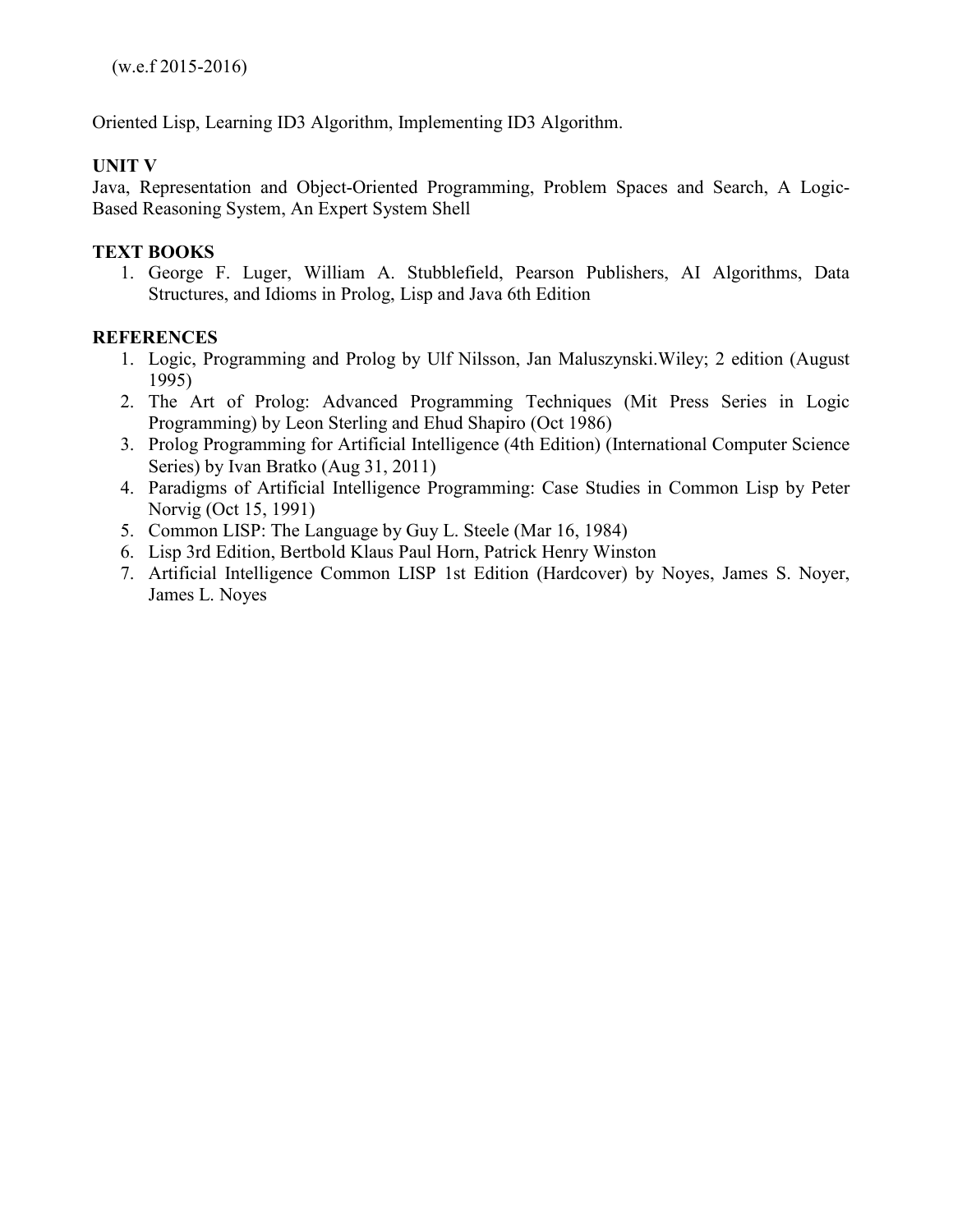# **JNTUA College of Engineering (***Autonomous***) :: Ananthapuramu**

# **Department of Computer Science & Engineering**

| M.Tech. I– I Sem (AI) | T P C         |  |
|-----------------------|---------------|--|
|                       | $4 \t 0 \t 4$ |  |

## **15D53109: Expert Systems**

## **(Elective - II)**

## **Course Outcomes:**

- Acquire knowledge on fundamentals of knowledge representation
- Analyze Probabilistic Reasoning for knowledge
- Able to understand expert systems architecture

#### **UNIT I**

**Overview of Artificial Intelligence:** Definition & Importance of AI.

**Knowledge: General Concepts:** Introduction, Definition and Importance of Knowledge, Knowledge-Based Systems, And Representation of Knowledge, Knowledge Organization, Knowledge Manipulation, And Acquisition of Knowledge.

#### **UNIT II**

**Knowledge Representation:** Introduction, Syntax and Semantics for Propositional logic, Syntax and Semantics for FOPL, Properties of Wffs, Conversion to Clausal Form, Inference Rules, The Resolution Principle, No deductive Inference Methods, Representations Using Rules.

#### **UNIT III**

**Dealing with Inconsistencies and Uncertainties:** Introduction, Truth Maintenance Systems, Default Reasoning and the Closed World Assumption, Predicate Completion and Circumscription, Modal and Temporal Logics.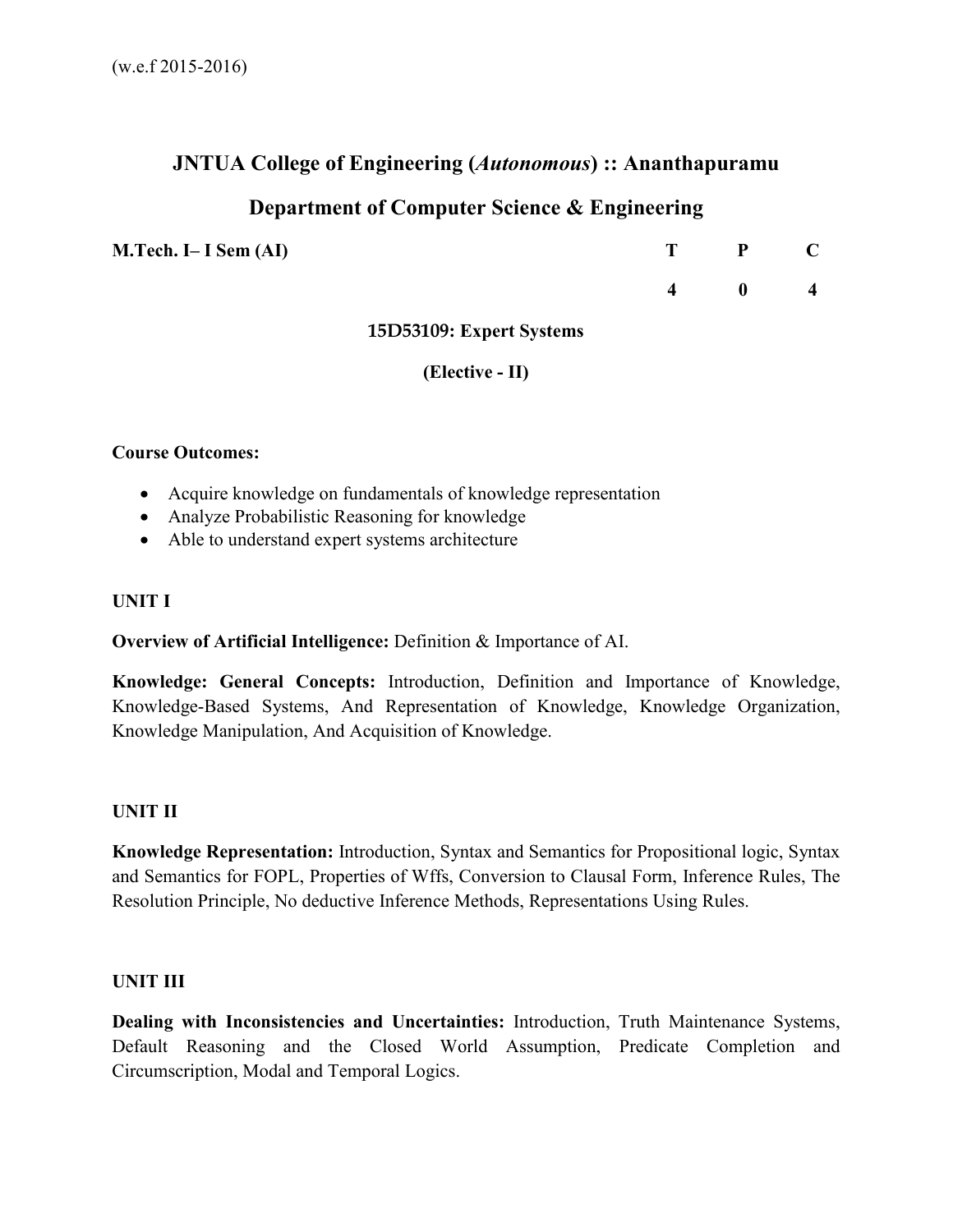**Probabilistic Reasoning:** Introduction, Bayesian Probabilistic Inference, Possible World Representations, Dumpster-Shafer Theory, Ad-Hoc Methods.

# **UNIT IV**

**Structured Knowledge:** Graphs, Frames and Related Structures: Introduction, Associative Networks, Frame Structures, Conceptual Dependencies and Scripts.

**Object-Oriented Representations:** Introduction, Overview of Objects, Classes, Messages and Methods, Simulation Example using an OOS Program.

## **UNIT V**

**Knowledge Organization and Management:** Introduction, Indexing and Retrieval Techniques, Integrating Knowledge in Memory, Memory Organization Systems.

**Expert Systems Architectures:** Introduction, Rule Based System Architecture, Non-Production System Architecture, Dealing with uncertainty, Knowledge Acquisition and Validation, Knowledge System Building Tools.

# **Text Book:**

1. Dan W. Patterson - Introduction to Artificial Intelligence and Expert Systems, PHI, New Delhi, 2006.

# **Reference Books:**

- 1. E. Rich & K. Knight Artificial Intelligence, 2/e, TMH, New Delhi, 2005.
- 2. P.H. Winston Artificial Intelligence, 3/e, Pearson Edition, New Delhi, 2006.
- 3. D.W. Rolston,- Principles of AI & Expert System Development, TMH, New Delhi.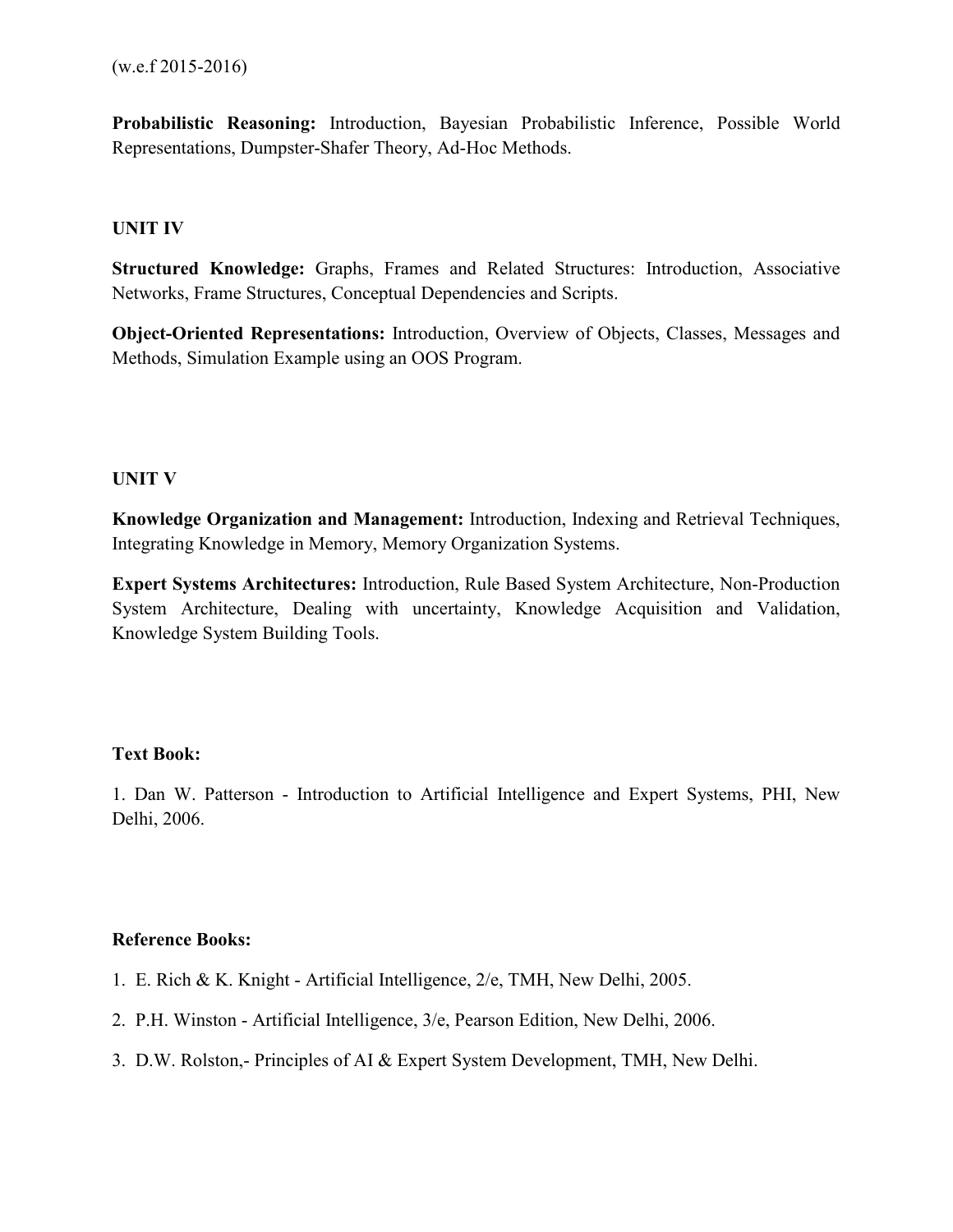# **JNTUA College Of Engineering (Autonomous):: Ananthapuramu Department of Computer Science & Engineering**

**M.Tech. I– I Sem (AI)** 

| т | P<br>- | $\mathbf C$            |
|---|--------|------------------------|
|   | 0      | $\boldsymbol{\Lambda}$ |

# **15D53110: Intelligent Systems (Elective - II)**

## **Objectives:**

- One of the major challenges of Intelligent Systems is to make the computer systems on which we rely so much more "intelligent". There are two ways in which a system can be taken to act intelligently.
- Artificial intelligence covers a whole range of methods, from logical, symbol manipulation methods with attached semantics to statistical and heuristic techniques.
- Knowledge is mainly statistical: the aim is not to understand the fine structure or deeper origin of knowledge, but to generate intelligent behavior on the basis of statistical evidence.

## **UNIT I: Knowledge Representation:**

Data and knowledge: Data representation and data items in traditional databases, Data representation and data items in relational databases. Rules: Logical operations, Syntax and semantics of rules, Data log rule sets ,The dependence graph of data log rule sets, Objects ,Frames ,Semantic nets, Solving problems by reasoning: The structure of the knowledge base, The reasoning algorithm, Conflict resolution, Explanation of the reasoning.

#### **Unit II: Rule Based Systems:**

Forward reasoning: The method of forward reasoning, A simple case study of forward reasoning. Backward reasoning: Solving problems by reduction, The method of backward reasoning, A simple case study of backward reasoning, Bidirectional reasoning. Search Methods: Depth-first search, Breadth-first search, Hill climbing search, A\* search. Contradiction freeness: The notion of contradiction freeness, Testing contradiction freeness, The search problem of contradiction freeness .Completeness: The notion of completeness, Testing completeness ,The search problem of completeness .Decomposition of knowledge bases: Strict decomposition, Heuristic decomposition

#### **UNIT III: Tools For Representation And Reasoning:**

The Lisp programming language: The fundamental data types in Lisp, Expressions and their evaluation, Some useful Lisp primitives, Some simple examples in Lisp, The Prolog programming language: The elements of Prolog programs, The execution of Prolog programs, Built-in predicates, and Some simple examples in Prolog. Expert system shells: Components of an expert system shell, Basic functions and services in an expert system shell.

# **UNIT IV: Real-Time Expert Systems:**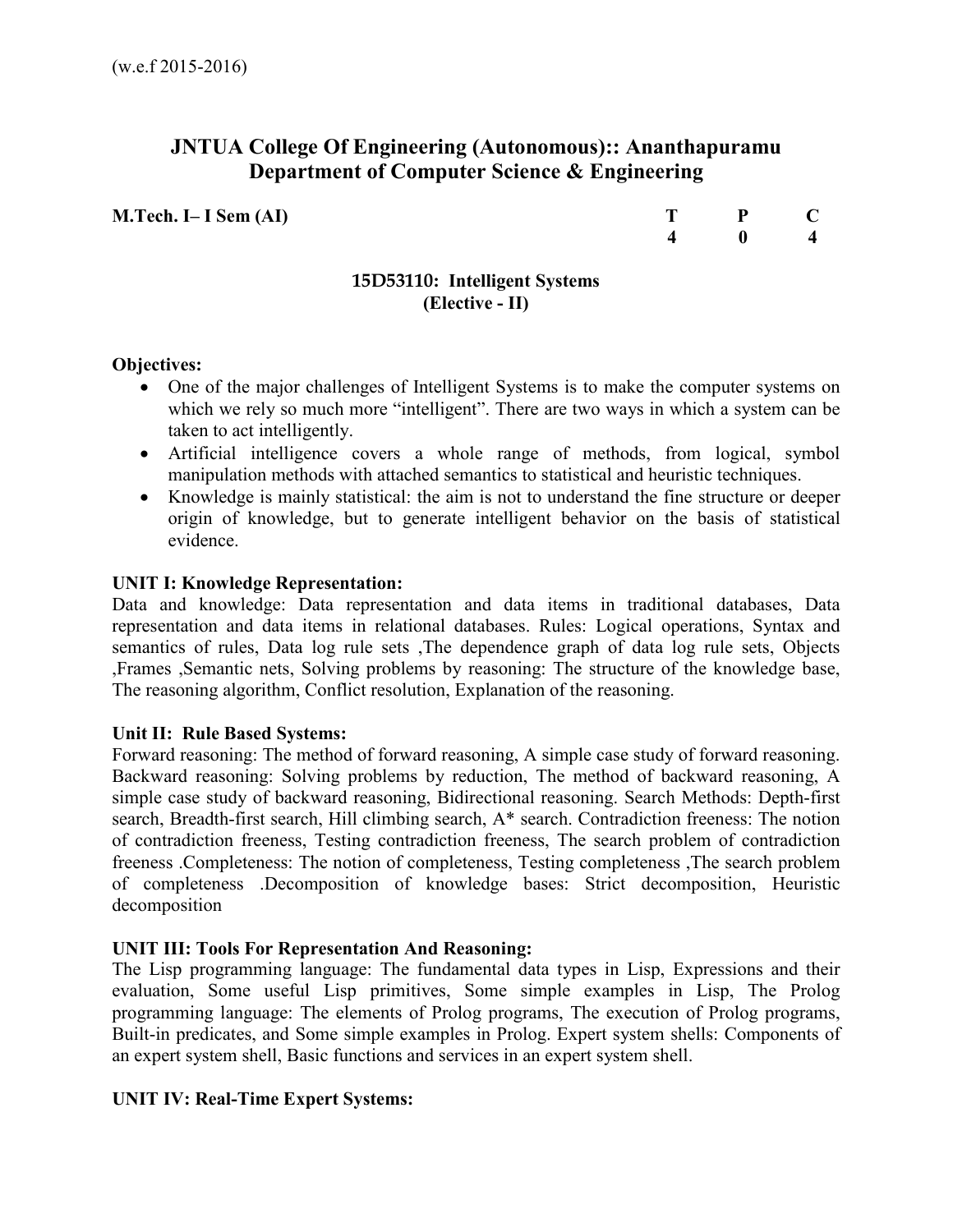The architecture of real-time expert systems: The real-time subsystem, The intelligent subsystem Synchronization and communication between real-time and intelligent subsystems: Synchronization and communication primitives, Priority handling and time-out. Data exchange between the real-time and the intelligent subsystems: Loose data exchange, The blackboard architecture. Software engineering of real-time expert systems: The software lifecycle of realtime expert systems, Special steps and tool, An Example of A Real-Time expert System.

# **UNIT V: Qualitative Reasoning and Petri Nets:**

Sign and interval calculus, Qualitative simulation: Constraint type qualitative differential equations, The solution of QDEs: the qualitative simulation algorithm: Initial data for the simulation, Steps of the simulation algorithm, Simulation results. Qualitative physics, Signed directed graph (SDG) models, The Notion of Petri nets, The firing of transitions, Special cases and extensions, The state-space of Petri nets The use of Petri nets for intelligent control, The analysis of Petri nets: Analysis Problems for Petri Nets, Analysis techniques.

## TEXT BOOKS:

1. Intelligent Control Systems-An Introduction with Examples by Katalin M. Hangos, Rozália Lakner , Miklós Gerzson, **Kluwer Academic Publishers.** 

## REFERENCES BOOKS:

- 1. Intelligent Systems and Control: Principles and Applications Paperback **12 Nov 2009**  by Laxmidhar Behera, Indrani Kar by OXFORD.
- 2. Intelligent Systems and Technologies Methods and Applications by Springer publications.
- 3. *Intelligent Systems Modeling, Optimization and Control,* by Yung C. Shin and Chengying Xu, CRC Press, Taylor & Francis Group, 2009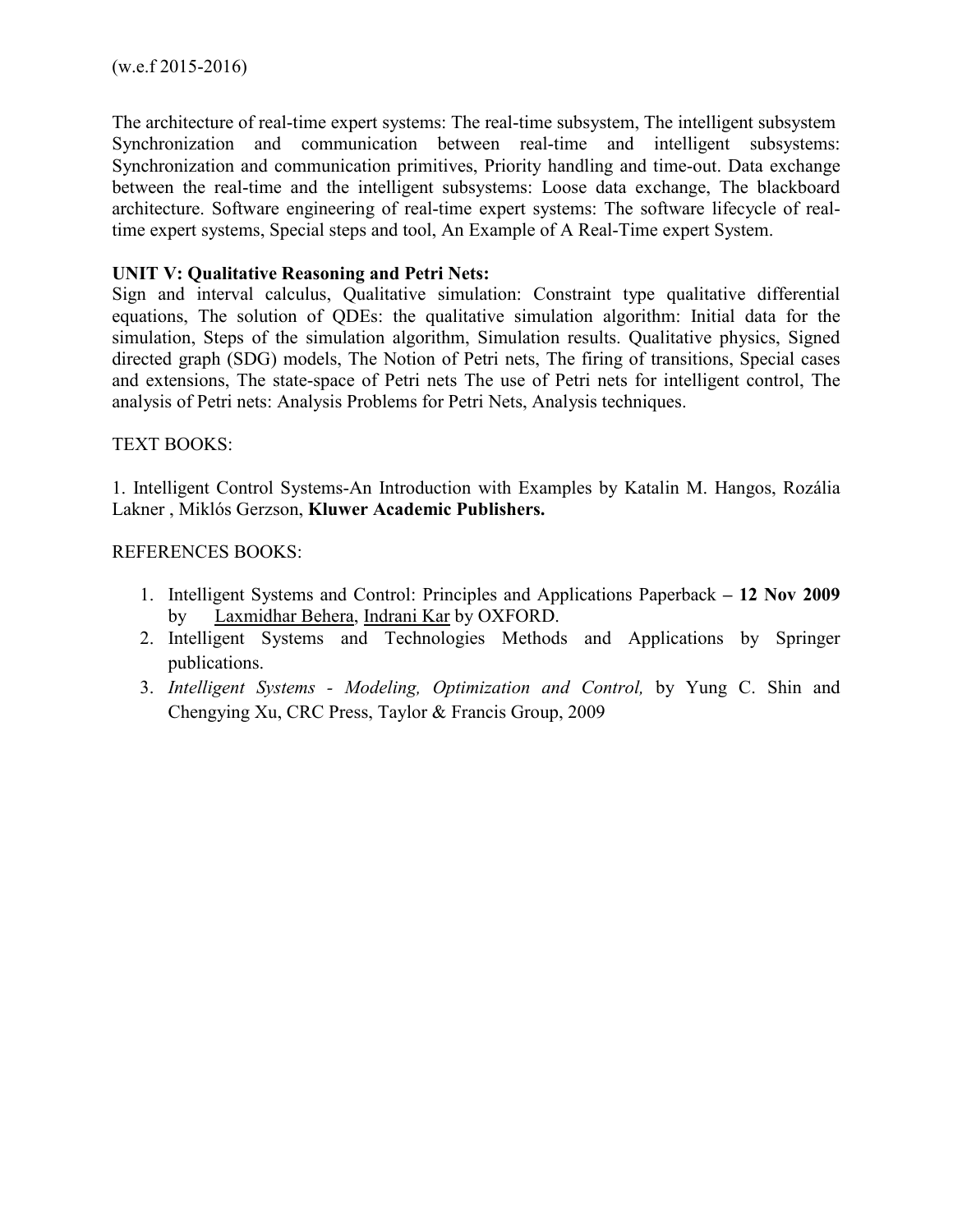# **JNTUA College Of Engineering (Autonomous):: Anantapuram Department of Computer Science & Engineering**

# **M.Tech I Sem. (AI)**

| т | P           | $\mathbf C$    |
|---|-------------|----------------|
| 0 | $\mathbf 3$ | $\overline{2}$ |

**15D53111:Artificial Intelligence and Functional Programming Lab Course Objective**

- 1. To provide students with a theoretical and practical base in Artificial Intelligence.
- 2. Students will be able purse their study in advanced functional programming.
- 3. Students will able to Design, Implement, and Analyze simple problem solving technique.
- 4. Students will able to identify, formulate, and solve problems.

# **Course Outcomes:**

- 1. Able to understanding of the major areas and challenges of AI
- 2. Ability to apply basic AI algorithms to solve problems
- 3. Able to describe search strategies and solve problems by applying a suitable search method.
- 4. Able to describe and apply knowledge representation.

# **List of Experiments:**

**Week 1** 

- 1. Write a program to implementation of DFS
- **2.** Write a program to implementation of BFS

# **Week 2**

1. Write a Program to find the solution for traveling salesman Problem

# **Week 3**

- 1. Write a program to implement Simulated Annealing Algorithm
- 2. Write a program to find the solution for wampus world problem

# **Week 4**

1. Write a program to implement 8 puzzle problem

**Week 5** 

1. Write a program to implement Tower of Hanoi problem

# **Week 6**

1. Write a program to implement A\* Algorithm

# **Week 7**

1. Write a program to implement Hill Climbing Algorithm

# **Week 8**

1. To Study JESS expert system

# **Week 9**

1. To Study RVD expert system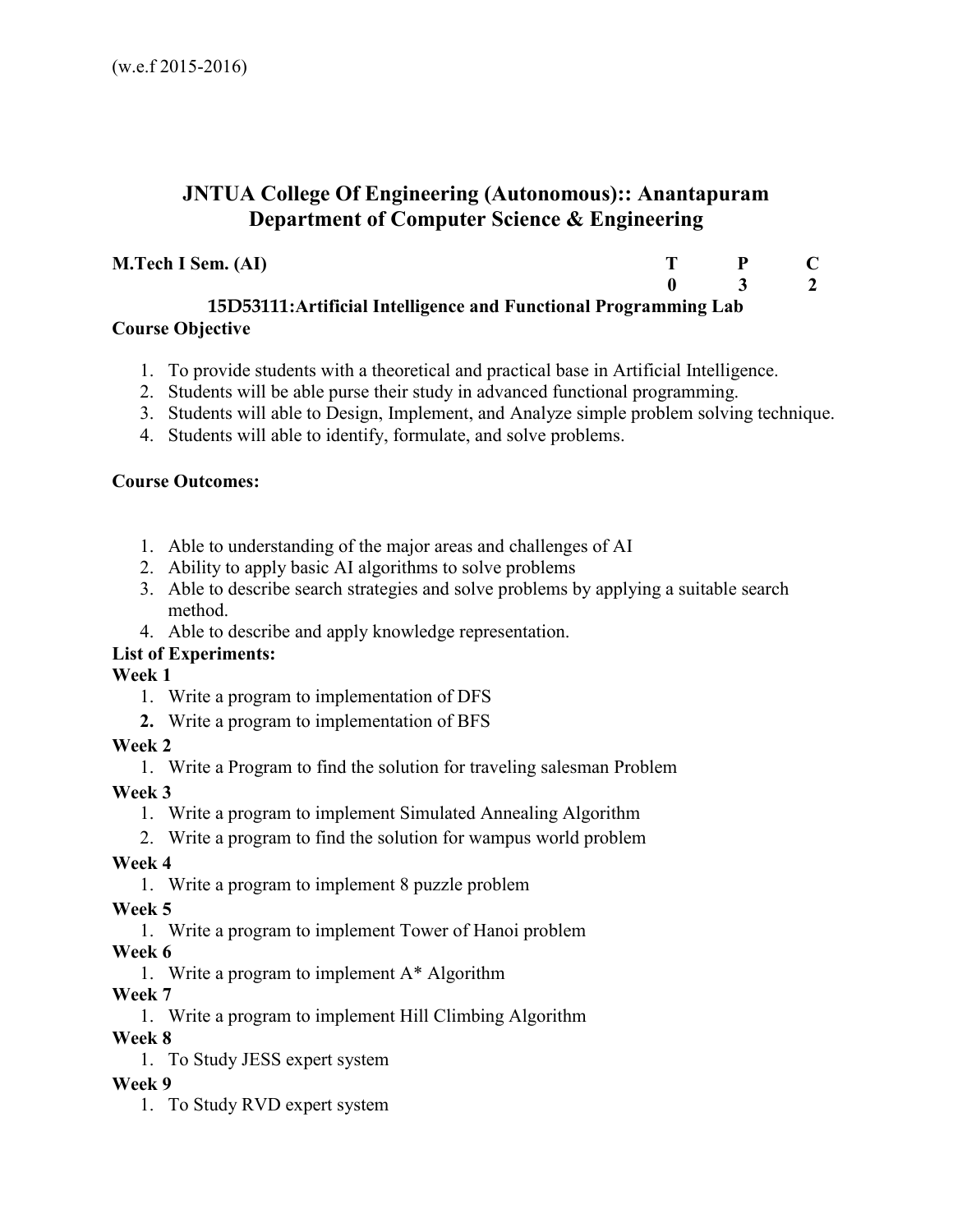# **Week 10**

- 1. Write a Program to Perform Fibonacci Series
- 2. Write a Program to Check Sides of a Triangle

## **Week 11**

- 1. Write a Program to Perform Length of List
- 2. Write a Program to Perform Reverse in List.

## **Week 12**

- 1. Write a Prolog program to perform Arithmetic Mean.
- 2. Write a Program to Check Vowels or Not.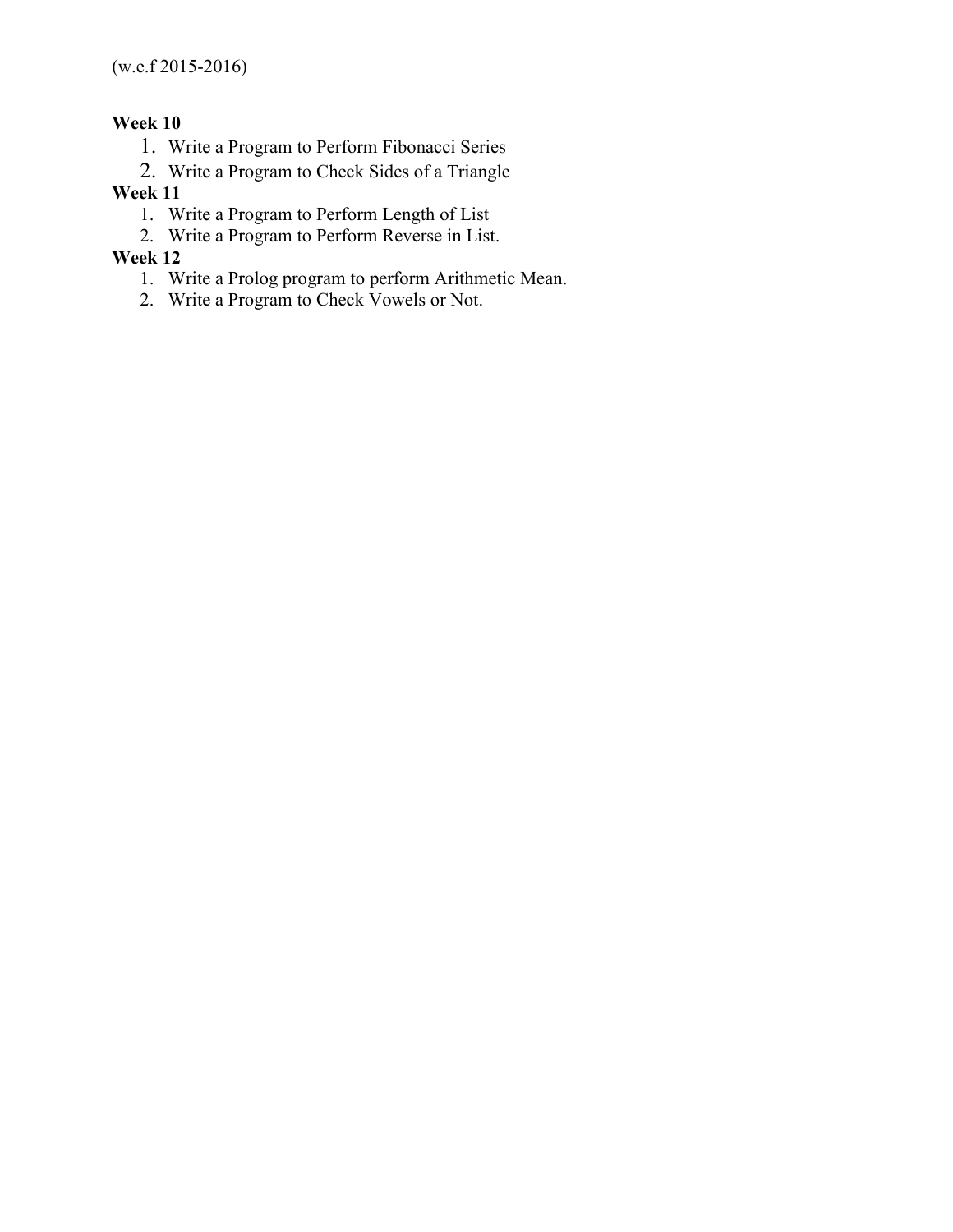# **JNTUA College Of Engineering (Autonomous):: Ananthapuramu Department of Computer Science & Engineering**

| M.Tech. I– IISem (AI) | $T \t P \t C$     |  |
|-----------------------|-------------------|--|
|                       | $\frac{4}{4}$ 0 4 |  |

# **15D53201: Artificial Neural Networks**

# **Objectives:**

- To Survey of attractive applications of Artificial Neural Networks.
- To practical approach for using Artificial Neural Networks in various technical, organizational and economic applications

**UNIT I: INTRODUCTION:** History Of Neural Networks, Structure And Functions Of Biological And Artificial Neuron, Neural Network Architectures, Characteristics Of ANN, Basic Learning Laws and Methods.

**UNIT II: SUPERVISED LEARNING:** Single Layer Neural Network and architecture, McCulloch-Pitts Neuron Model, Learning Rules, Perceptron Model, Perceptron Convergence Theorem, Delta learning rule, ADALINE, Multi-Layer Neural Network and architecture, MADALINE, Back Propagation learning, Back Propagation Algorithm.

**UNIT III: UNSUPERVISED LEARNING-1:** Outstar Learning, Kohenen Self Organization Networks, Hamming Network And MAXNET, Learning Vector Quantization, Mexican hat.

**UNIT IV: UNSUPERVISED LEARNING-2:** Counter Propagation Network -Full Counter Propagation network, Forward Only Counter Propagation Network, Adaptive Resonance Theory (ART) -Architecture, Algorithms.

**UNIT V : ASSOCIATIVE MEMORY NETWORKS :** Introduction, Auto Associative Memory ,Hetero Associative Memory, Bidirectional Associative Memory(BAM) -Theory And Architecture, BAM Training Algorithm, Hopfield Network: Introduction, Architecture Of Hopfield Network.

# **TEXT BOOKS:**

- 1. B.Yegnanarayana" Artificial neural networks" PHI ,NewDelhi.
- 2. S.N.Sivanandam ,S.N.Deepa, "Introduction to Neural Networks using MATLAB 6.0", TATA MCGraw- Hill publications.
- 3. J .M. Zurada ,"Introduction to Artificial neural systems" –Jaico publishing.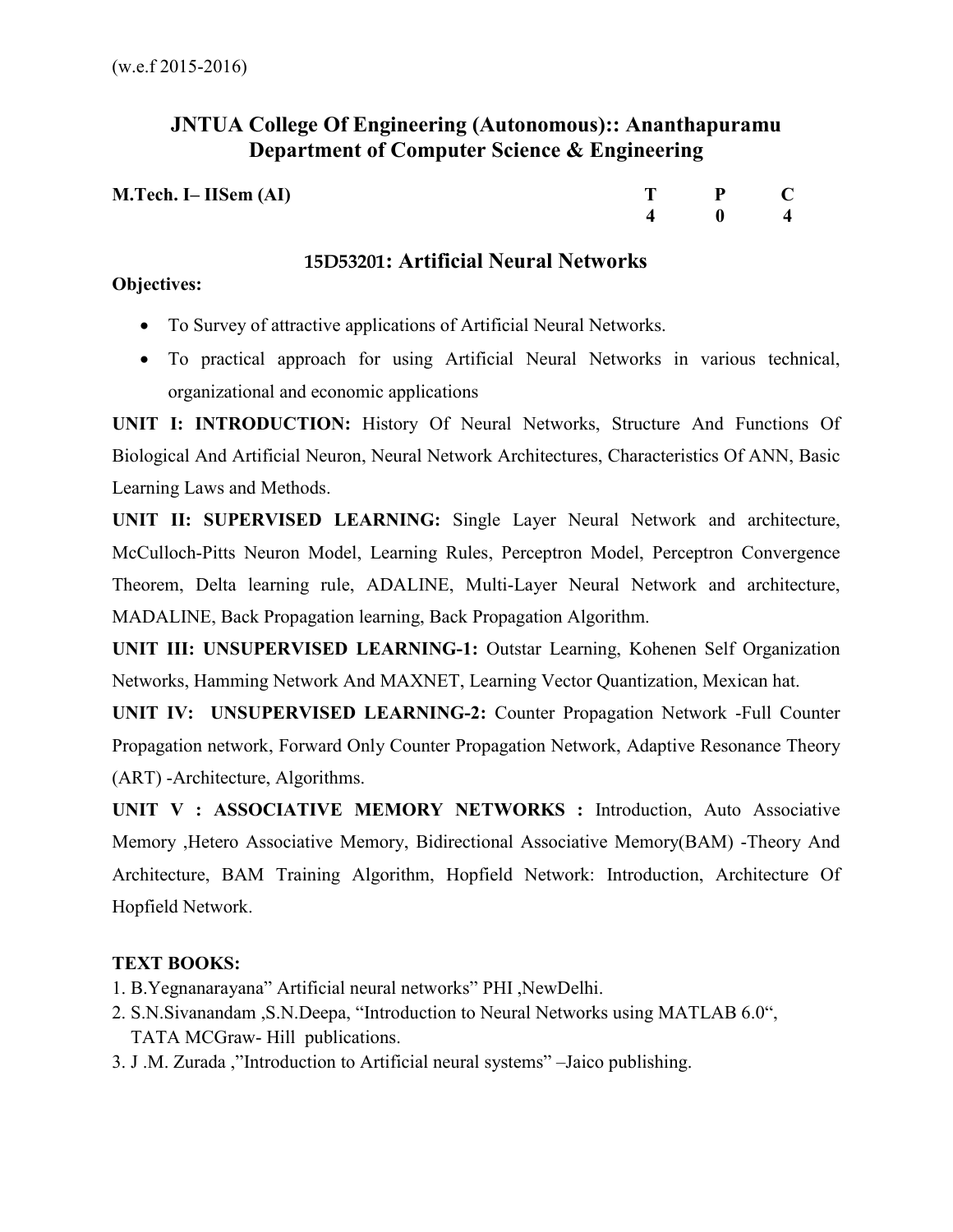# **REFERENCE BOOKS:**

- 1. S.Rajasekaran and G.A.Vijayalakshmi pai "Neural Networks.Fuzzy Logic and genetic Algorithms".
- 3. James A Freeman and Davis Skapura" Neural Networks Algorithm, applications and programming Techniques ", Pearson Education, 2002.
- 4. Simon Hakins "Neural Networks " Pearson Education.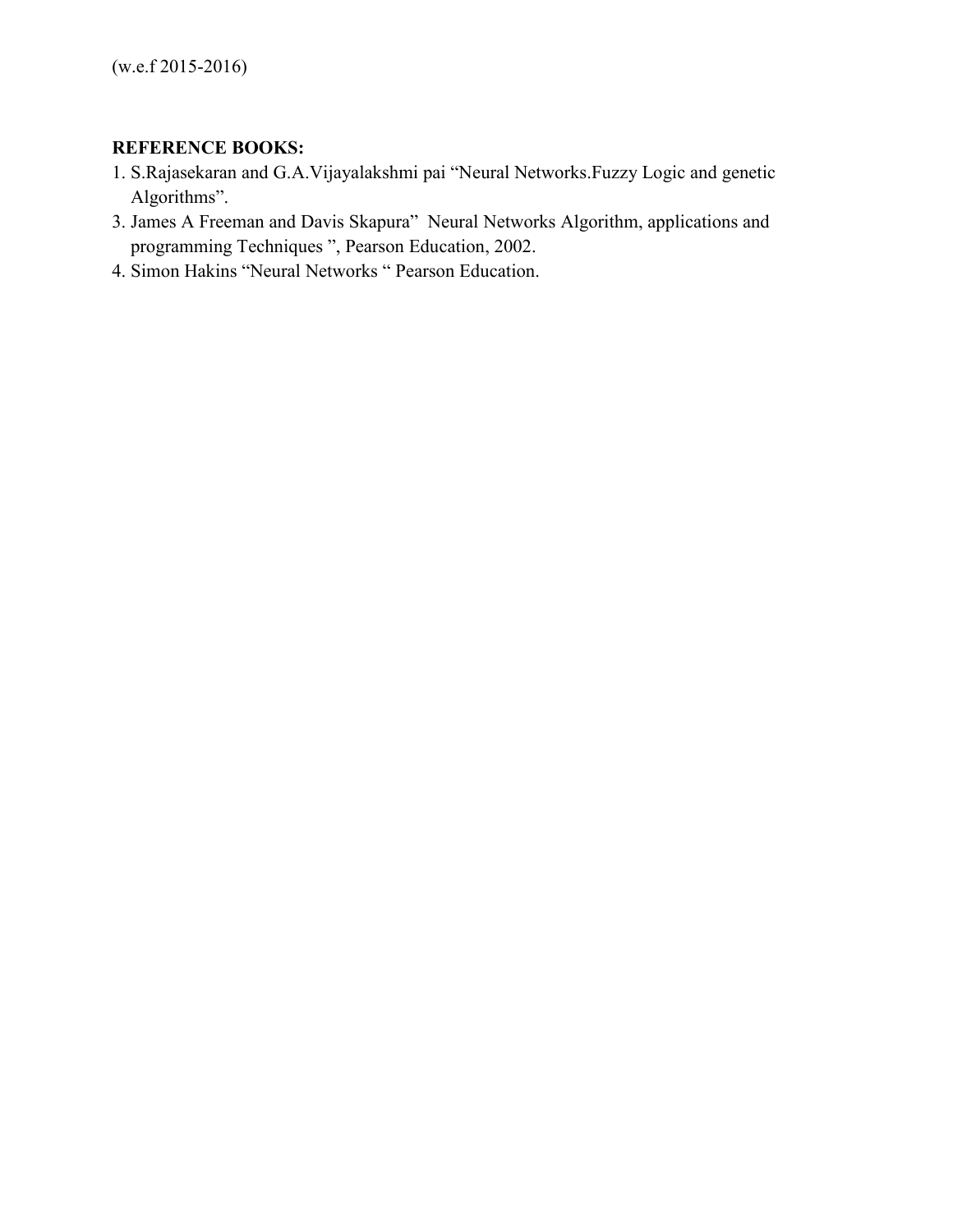# **JNTUA College of Engineering (***Autonomous***) :: Ananthapuramu Department of Computer Science & Engineering M.Tech. I– II Sem (AI)** T P C  **4 0 4 15D53202: Speech Processing**

### **Objectives:**

- To analyze a speech signal in terms of its frequency content.
- To understand the basics of human speech production mechanism.
- To understand which speech coding methods are used for what reasons.
- To implement LPC Analysis.

#### **UNIT I**

**FUNDAMENTALS OF DIGITAL SPEECH PROCESSING**: Anatomy & physiology of speech organs, The process of speech production, The acoustic theory of speech production, Digital models for speech signals.

## **UNIT II**

**TIME DOMAIN MODELS FOR SPEECH PROCESSING**: Introduction- Window considerations, Short time energy and average magnitude short time average zero crossing rate, Speech Vs Silence discrimination using Average energy and zero crossing, Pitch period estimation using parallel processing approach, The short time autocorrelation function, The short time average magnitude difference function, Pitch period estimation using the autocorrelation function.

#### **UNIT III**

**LINEAR PREDICTIVE CODING (LPC) ANALYSIS**: Basic principles of linear predictive analysis: The Autocorrelation method, The covariance method, solution of LPC equations: Cholesky Decomposition, solution for covariance method, Durbin's recursive solution for the Autocorrelation equations, Comparison between the methods of solution of the LPC parameters, Formant analysis using LPC parameters.

**HOMOMORPHIC SPEECH PROCESSING**: Introduction, Homomorphic systems for convolution: Properties of the complex cepstrum, computational considerations, The complex cepstrum of speech, pitch detection, Formant estimation, The homomorphic vocoder.

#### **SPEECH SYNTHESIS**

Formant Speech Synthesis –Concatenative Speech Synthesis – Prosodic Modification of Speech– Source Filter Models For Prosody Modification

#### **UNIT IV**

**AUTOMATIC SPEECH RECOGNITION**: Basic pattern recognition approaches, parametric representation of speech, Evaluating the similarity of speech patterns, isolated digit recognition system, continuous digit recognition system.

**HIDDEN MARKOV MODEL (HMM) FOR SPEECH**: Hidden markov model (HMM) for speech recognition, Viterbi algorithm, Training and testing using HMMS, Adapting to variability in speech, Language models.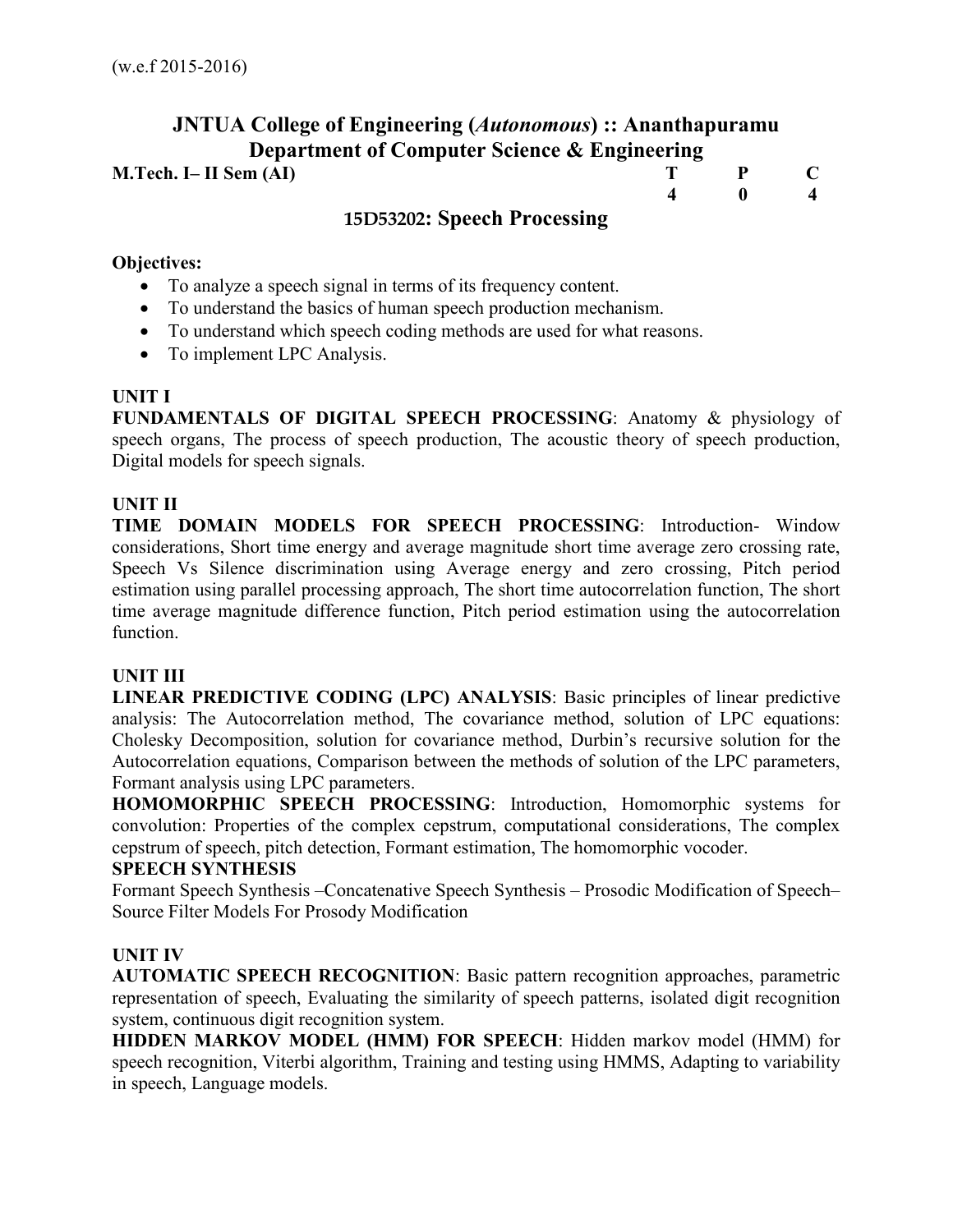# **UNIT V**

**SPEAKER RECOGNITION**: Recognition techniques, Features that distinguish speakers, speaker recognition systems: speaker verification system, Speaker identification system.

**SPEECH ENHANCEMENT**: Nature of interfering sounds, speech enhancement techniques, spectral subtraction, Enhancement by re-synthesis.

## **TEXT BOOKS**:

- 1. L.R.Rabiner and S.W.Schafer. Digital processing of speech signals,Pearson.
- 2. Douglas. O. Shaughnessy, speech communication, second edition Oxford university press,2000.
- 3. Fundamentals of speech recognition- L.R. Rabinar and B.H.Juang

## **REFERENCES**:

- 1. Discrete Time Speech Signal Processing-Thomas F. Quateri1/e,Pearson.
- **2.** Speech & Audio signal processing- Ben Gold & Nelson Morgan,1/e,Wiley.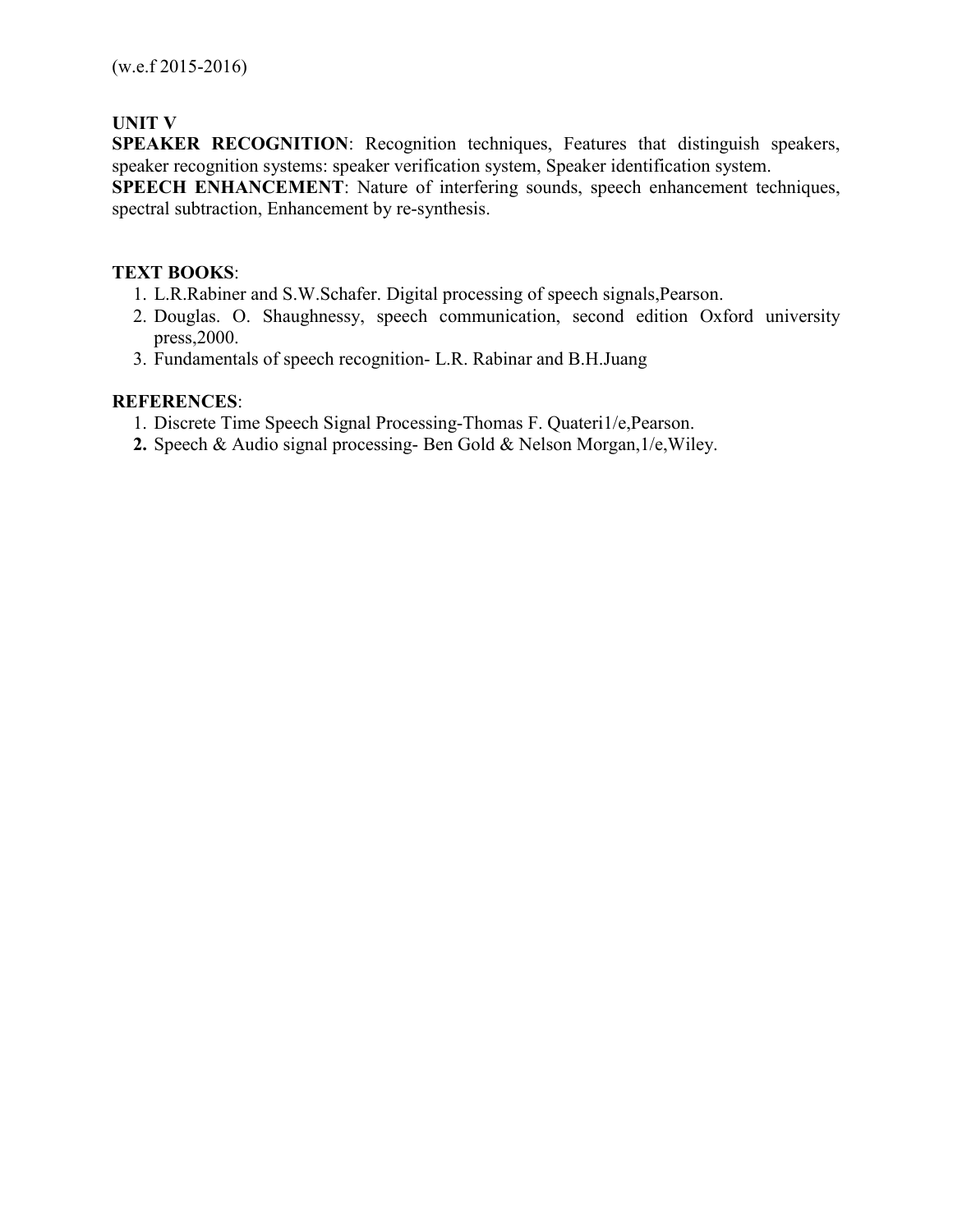# **JNTUA College Of Engineering (Autonomous):: Ananthapuramu Department of Computer Science & Engineering**

| M.Tech. I– IISem (AI) | T P C                                      |  |
|-----------------------|--------------------------------------------|--|
|                       | $\begin{array}{ccc} 4 & 0 & 4 \end{array}$ |  |

# **15D51202: Natural Language Processing**

## **Objectives:**

- able to explain and apply fundamental algorithms and techniques in the area of natural language processing (NLP)
- Understand approaches to syntax and semantics in NLP.
- Understand current methods for statistical approaches to machine translation.
- Understand language modeling.
- Understand machine learning techniques used in NLP.

# **UNIT I:**

# **Introduction to Natural language**

The Study of Language, Applications of NLP, Evaluating Language Understanding Systems, Different Levels of Language Analysis, Representations and Understanding, Organization of Natural language Understanding Systems, Linguistic Background: An outline of English Syntax.

## **Unit II: Grammars and Parsing**

Grammars and Parsing- Top- Down and Bottom-Up Parsers, Transition Network Grammars, Feature Systems and Augmented Grammars, Morphological Analysis and the Lexicon, Parsing with Features, Augmented Transition Networks.

# **UNIT III: Grammars for Natural Language**

Grammars for Natural Language, Movement Phenomenon in Language, Handling questions in Context Free Grammars, Hold Mechanisms in ATNs, Gap Threading, Human Preferences in Parsing, Shift Reduce Parsers, Deterministic Parsers.

# **UNIT IV:**

# **Semantic Interpretation**

Semantic & Logical form, Word senses & ambiguity, The basic logical form language, Encoding ambiguity in the logical Form, Verbs & States in logical form, Thematic roles, Speech acts & embedded sentences, Defining semantics structure model theory.

# **Language Modeling**

Introduction, n-Gram Models, Language model Evaluation, Parameter Estimation, Language Model Adaption, Types of Language Models, Language-Specific Modeling Problems, Multilingual and Crosslingual Language Modeling.

# **UNIT V:**

# **Machine Translation**

Survey: Introduction, Problems of Machine Translation, Is Machine Translation Possible, Brief History, Possible Approaches, Current Status.

Anusaraka or Language Accessor: Background, Cutting the Gordian Knot, The Problem,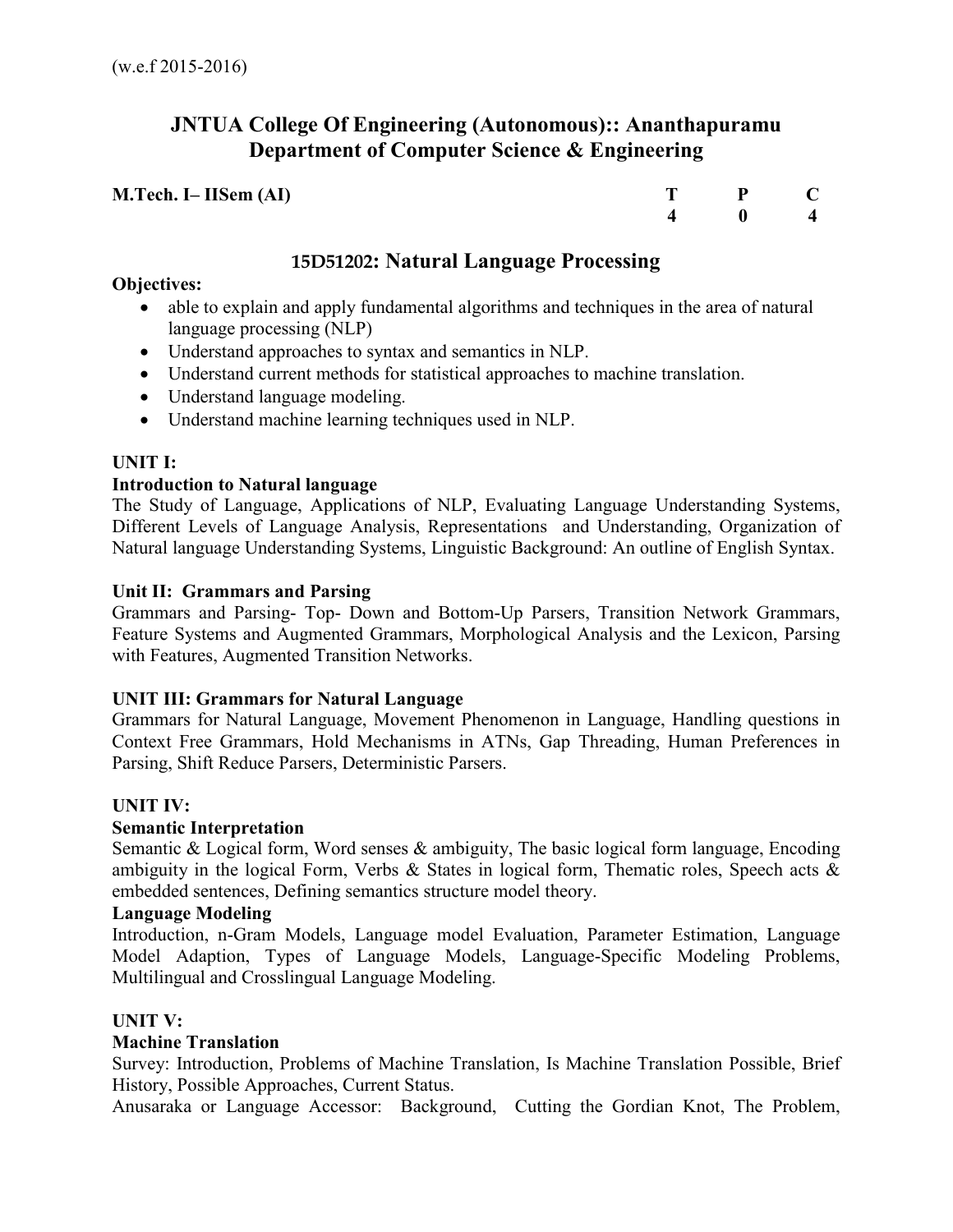Structure of Anusaraka System, User Interface, Linguistic Area, Giving up Agreement in Anusarsaka Output, Language Bridges.

### **Multilingual Information Retrieval**

Introduction, Document Preprocessing, Monolingual Information Retrieval, CLIR, MLIR, Evaluation in Information Retrieval, Tools, Software and Resources.

## **Multilingual Automatic Summarization**

Introduction, Approaches to Summarization, Evaluation, How to Build a Summarizer, Competitions and Datasets.

TEXT BOOKS:

1. James Allen, Natural Language Understanding, 2nd Edition, 2003, Pearson Education.

2.Multilingual Natural Language Processing Applications : From Theory To Practice-Daniel M.Bikel and Imed Zitouni , Pearson Publications.

3.Natural Language Processing, A paninian perspective, Akshar Bharathi,Vineet chaitanya,Prentice –Hall of India.

#### REFERENCES BOOKS:

1. Charniack, Eugene, Statistical Language Learning, MIT Press, 1993.

2. Jurafsky, Dan and Martin, James, Speech and Language Processing, 2nd Edition, Prentice Hall, 2008.

3. Manning, Christopher and Henrich, Schutze, Foundations of Statistical Natural Language Processing, MIT Press, 1999.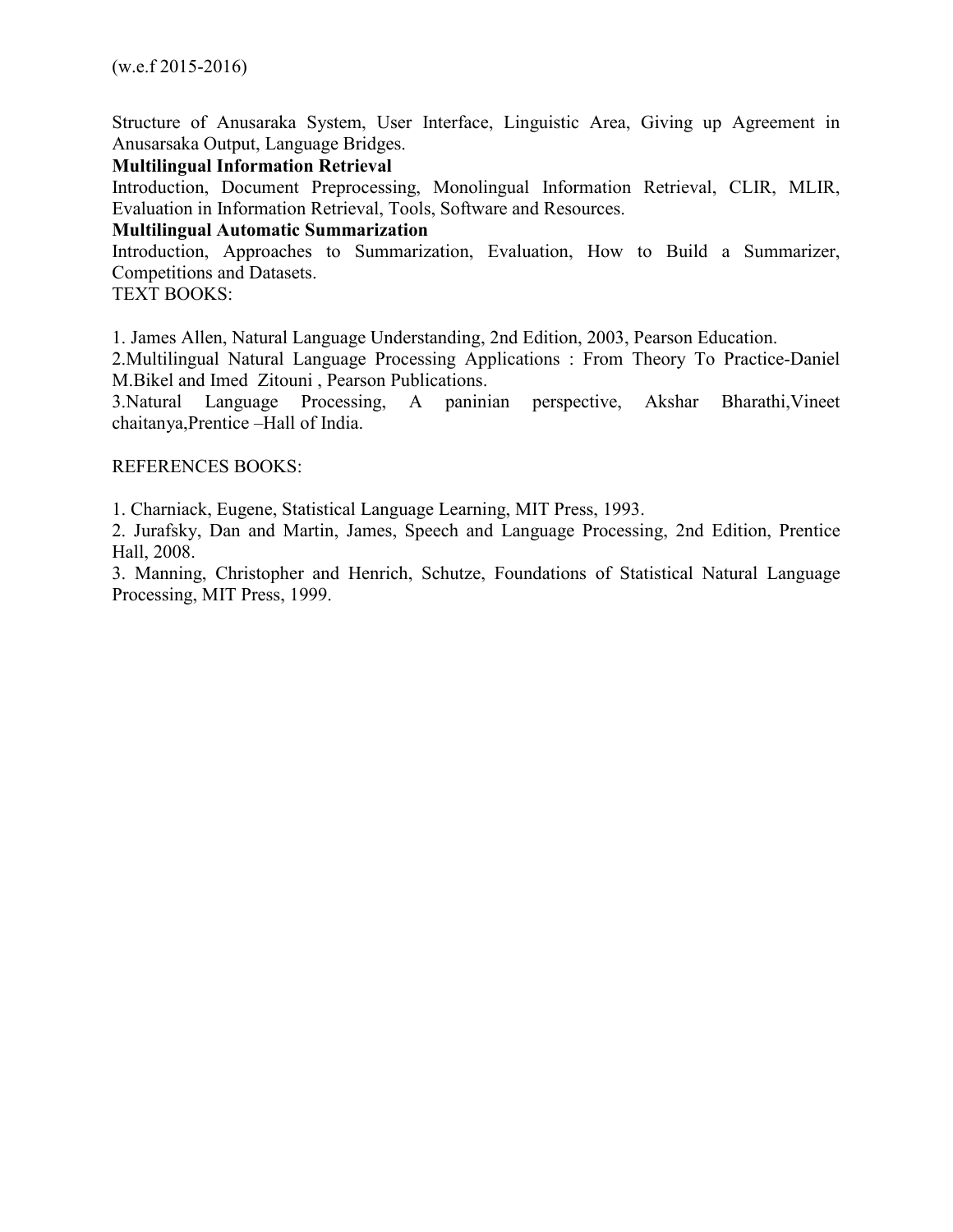# **JNTUA College of Engineering (***Autonomous***) :: Ananthapuramu Department of Computer Science & Engineering**

| $M.Tech. I-II Sem (AI)$                     |  |                |
|---------------------------------------------|--|----------------|
|                                             |  | $\overline{4}$ |
| 15D53203: Genetic Algorithms & Applications |  |                |

## **Objectives:**

- To understand the search methods in the genetic algorithms
- To implement the reproduction concepts.
- To design the techniques of dominance in genetic algorithms.

# **Course Outcomes:**

- An ability to understand and the fundamental concepts of Genetic algorithms
- Understand the consequence of applying various genetic operators
- Ability to analyze GA operators and implement them to solve different types of GA problems
- Creating and understanding about the way the GA is used and the domain of application

# **UNIT- I INTRODUCTION TO GENETIC ALGORITHM**

**Introduction to Genetic Algorithm** – Robustness of Traditional Optimization and Search methods – Goals of optimization-GA versus Traditional methods – Simple GA – GA at work – Similarity templates (Schemata) – Learning the lingo - **Mathematical foundations:** The fundamental theorem - Schema processing at work. – The 2-armed  $\&$  k-armed Bandit problem. – The building Block Hypothesis. – Minimal deceptive problem.

# **UNIT – II GA OPERATORS**

Data structures – Reproduction- Roulette-wheel Selection – Boltzman Selection – Tournament Selection-Rank Selection – Steady –state selection –Crossover mutation – A time to reproduce, a time to cross. – Get with the Main program. – How well does it work. – Mapping objective functions to fitness forum. – Fitness scaling. Coding – A Multi parameter, Mapped, Fixed – point coding – Discretization – constraints

# **UNIT – III APPLICATIONS OF GA**

The rise of  $GA - GA$  application of Historical Interaction. – Dejung & Function optimization – Current applications of GA -**Advanced operators & techniques in genetic search :**Dominance, Diploidy & abeyance – Inversion & other reordering operators. – other mine-operators – Niche & Speciation – Multi objective optimization – Knowledge-Based Techniques. – GA & parallel processes – Real life problem

# **UNIT – IV INTRODUCTION TO GENETICS-BASED MACHINE LEARNING**

Genetics – Based Machine learning – Classifier system – Rule & Message system – Apportionment of credit: The bucket brigade – Genetic Algorithm – A simple classifier system in Pascal. – Results using the simple classifier system.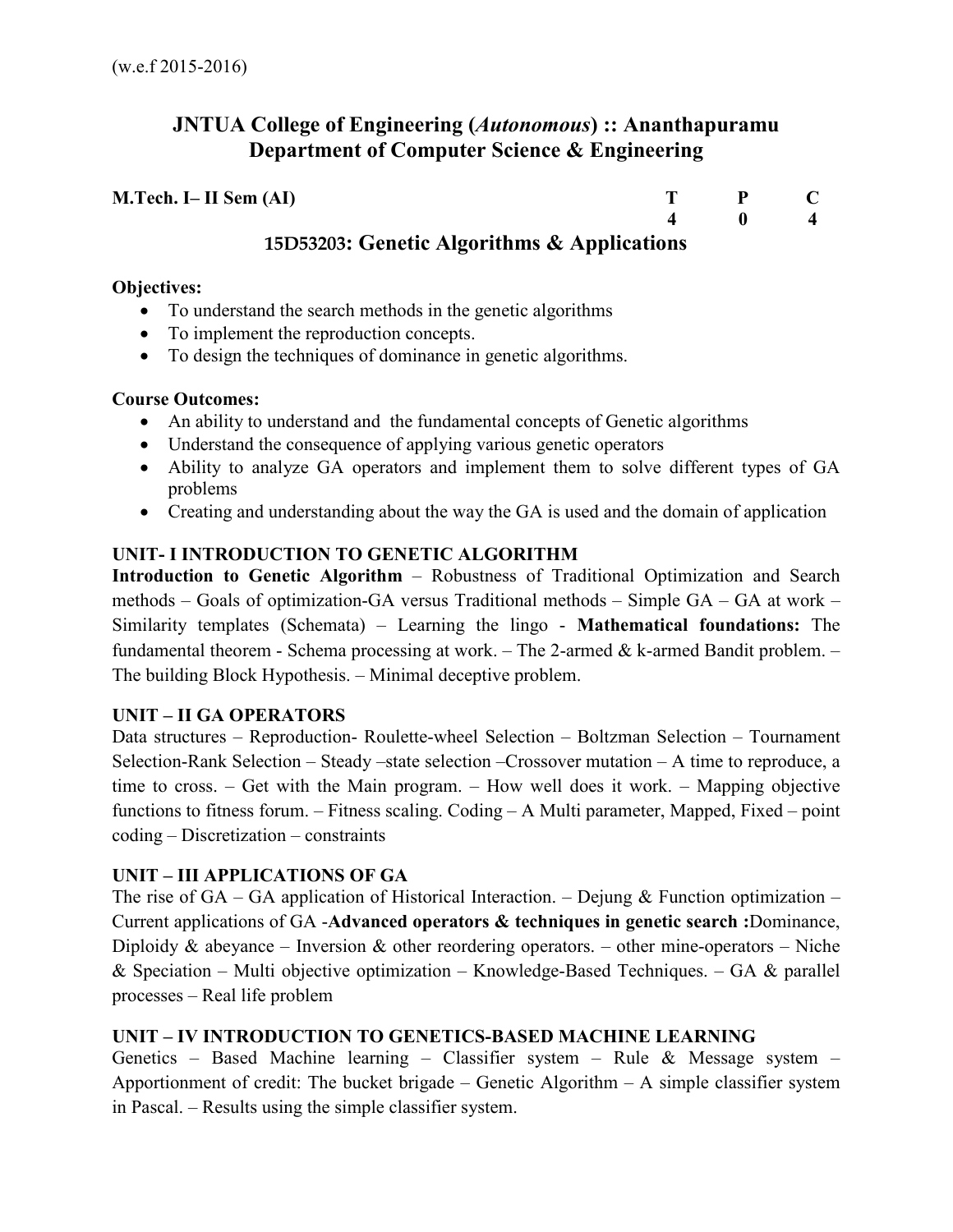## **UNIT –V APPLICATIONS OF GENETICS-BASED MACHINE LEARNING**

The Rise of GBMC – Development of CS-1, the first classifier system. – Smitch's Poker player. – Other Early GBMC efforts. –Current Applications.

## **TEXT BOOKS**

1. David E. Gold Berg, "Genetic Algorithms in Search, Optimization & Machine Learning", Pearson Education, 2001

2. S.Rajasekaran, G.A.Vijayalakshmi Pai, " Neural Networks, Fuzzy Logic and Genetic Algorithms ", PHI , 2003 ( Chapters 8 and 9 )

### **REFERENCE BOOK**

1. Kalyanmoy Deb, "Optimization for Engineering Design, algorithms and examples", PHI 1995

- 2. An Introduction to Genetic Algorithm by Melanie Mitchell
- 3. The Simple Genetic Algorithm Foundation & Theores by Michael P. Vosk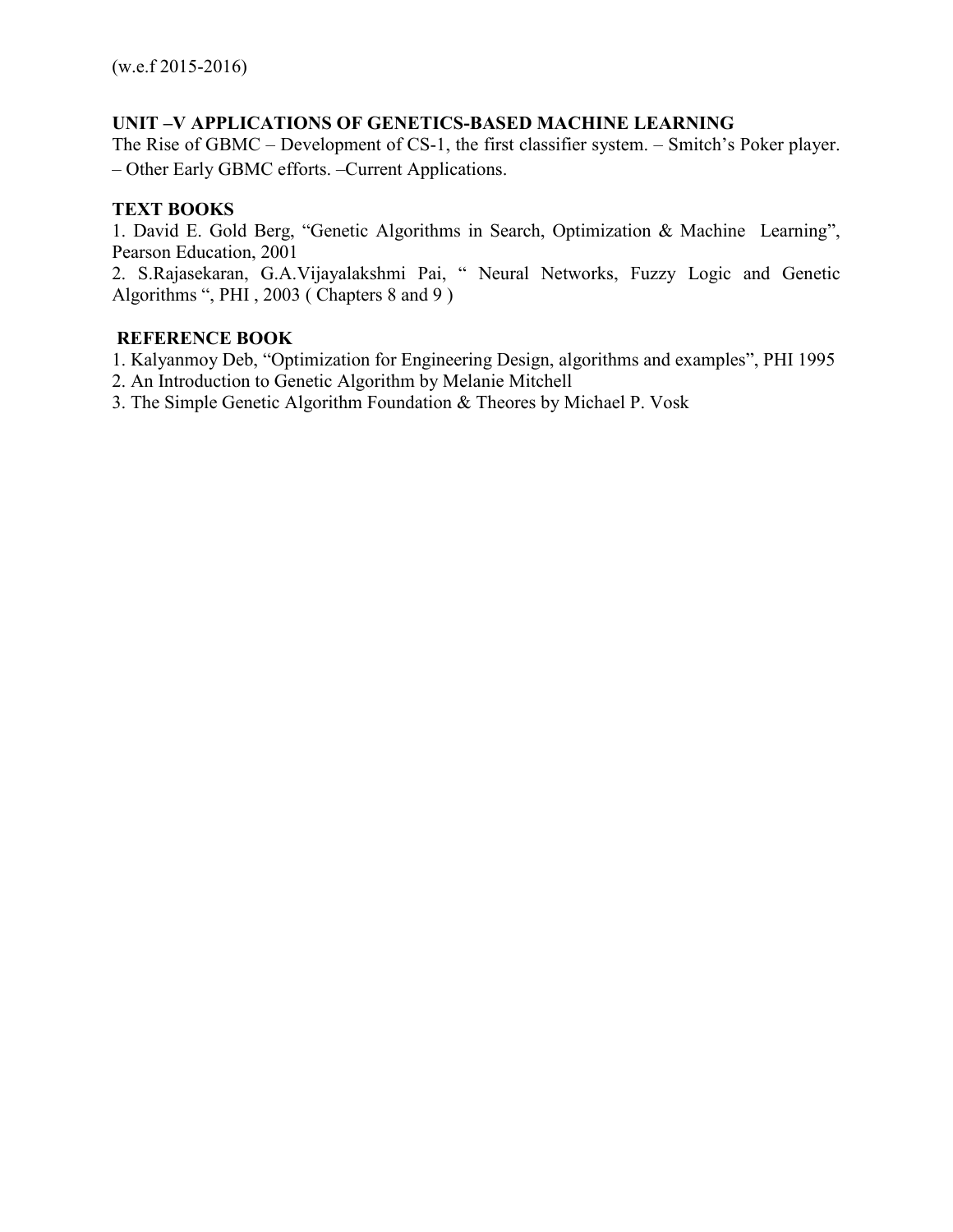# **JNTUA College Of Engineering (Autonomous):: Ananthapuramu Department of Computer Science & Engineering**

**M.Tech. I– IISem (AI)** T P C 4 0 4  **4 0 4** 

# **15D53204: Advanced Data Mining (Elective-III)**

## **Objectives:**

- To develop the abilities of critical analysis to data mining systems and applications.
- To implement practical and theoretical understanding of the technologies for data mining
- To understand the strengths and limitations of various data mining models.

## **UNIT-I**

Introduction about data mining, Need of data mining, Business data mining, data mining tools, Data Mining Process: CRISP Data Mining, Business Understanding, data understanding and data preparation, modeling, evaluation and deployment, SEMMAS Process, Data mining applications, comparison of CRISP & SEMMA.

## **UNIT-II**

Memory-Based Reasoning Methods, Matching ,Weighted Matching, Distance Minimization Data Mining Methods As Tools X Contents, Association Rules in Knowledge Discovery, Market-Basket Analysis, Market Basket Analysis Benefits Demonstration on Small Set of Data, Real Market Basket Data The Counting Method Without Software.

# **UNIT-III**

Fuzzy Sets in Data Mining, Fuzzy Sets and Decision Trees, Fuzzy Sets and Ordinal Classification, Fuzzy Association Rules, Demonstration Model, Computational Results, Testing Inferences.

Rough Sets :Theory of Rough Sets , Information System, Decision Table, Applications of Rough Sets, Rough Sets Software Tools, The Process of Conducting Rough Sets Analysis, Data Pre-Processing, Data Partitioning, Discretization, Reduct Generation, Rule Generation and Rule Filtering, Apply the Discretization Cuts to Test Dataset, Score the Test Dataset on Generated Rule set , Deploying the Rules in a Production System.

# **UNIT-IV**

Support Vector Machines, Formal Explanation of SVM, Primal Form, Dual Form, Soft Margin, Non-linear Classification, Regression, implementation, Kernel Trick.

Use of SVM–A Process-Based Approach, Support Vector Machines versus Artificial Neural Networks, Disadvantages of Support Vector Machines, Genetic Algorithm Support to Data Mining, Demonstration of Genetic Algorithm, Application of Genetic Algorithms in Data Mining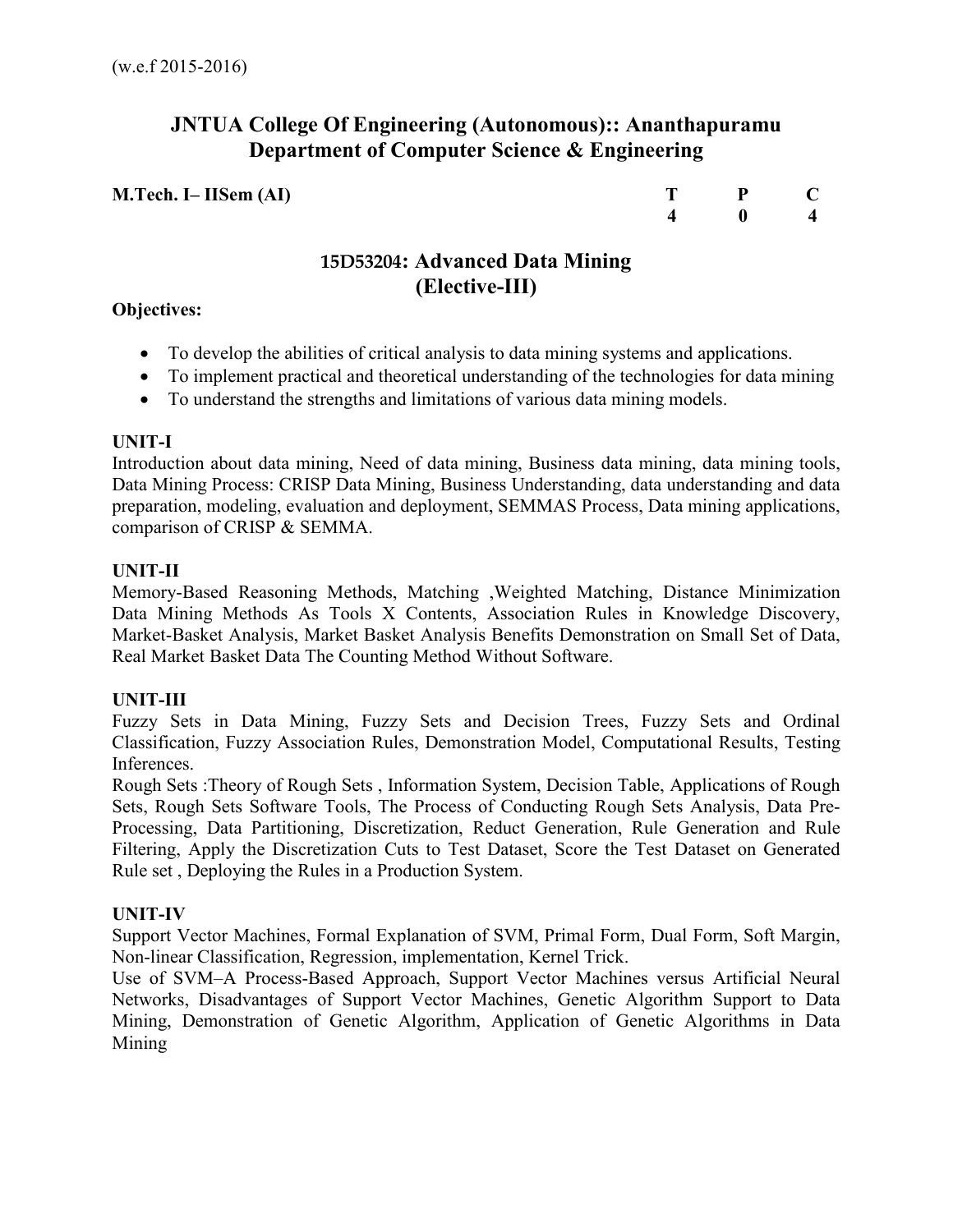# **UNIT-V**

Performance Evaluation for Predictive Modeling, Performance Metrics for Predictive Modeling ,Estimation Methodology for Classification Models, Simple Split, The *k*-Fold Cross Validation Bootstrapping and Jackknifing, Area Under the ROC Curve.

Applications: Applications of Methods Memory-Based Application, Association Rule Application Fuzzy Data Mining, Rough Set Models, Support Vector Machine Application, Genetic Algorithm Applications-Product Quality Testing Design, Customer Targeting .

## **Text Book:**

[1] Advanced Data Mining Techniques Authors: David L. Olson (Author), Dursun Delen.

## **References :**

- [1] Advances in data mining and modeling by Wai-Ki ChingMichael Kwok-Po Ng
- [2] Advanced Techniques in Knowledge Discovery and Data Mining edited by Nikhil R. Pal, Lakhmi C Jain.
- [3] Dynamic and Advanced Data Mining for Progressing Technological Development: Innovations and Systemic ApproachesA B M Shawkat Ali (Central Queensland University, Australia) and Yang Xiang (Central Queensland University, Australia)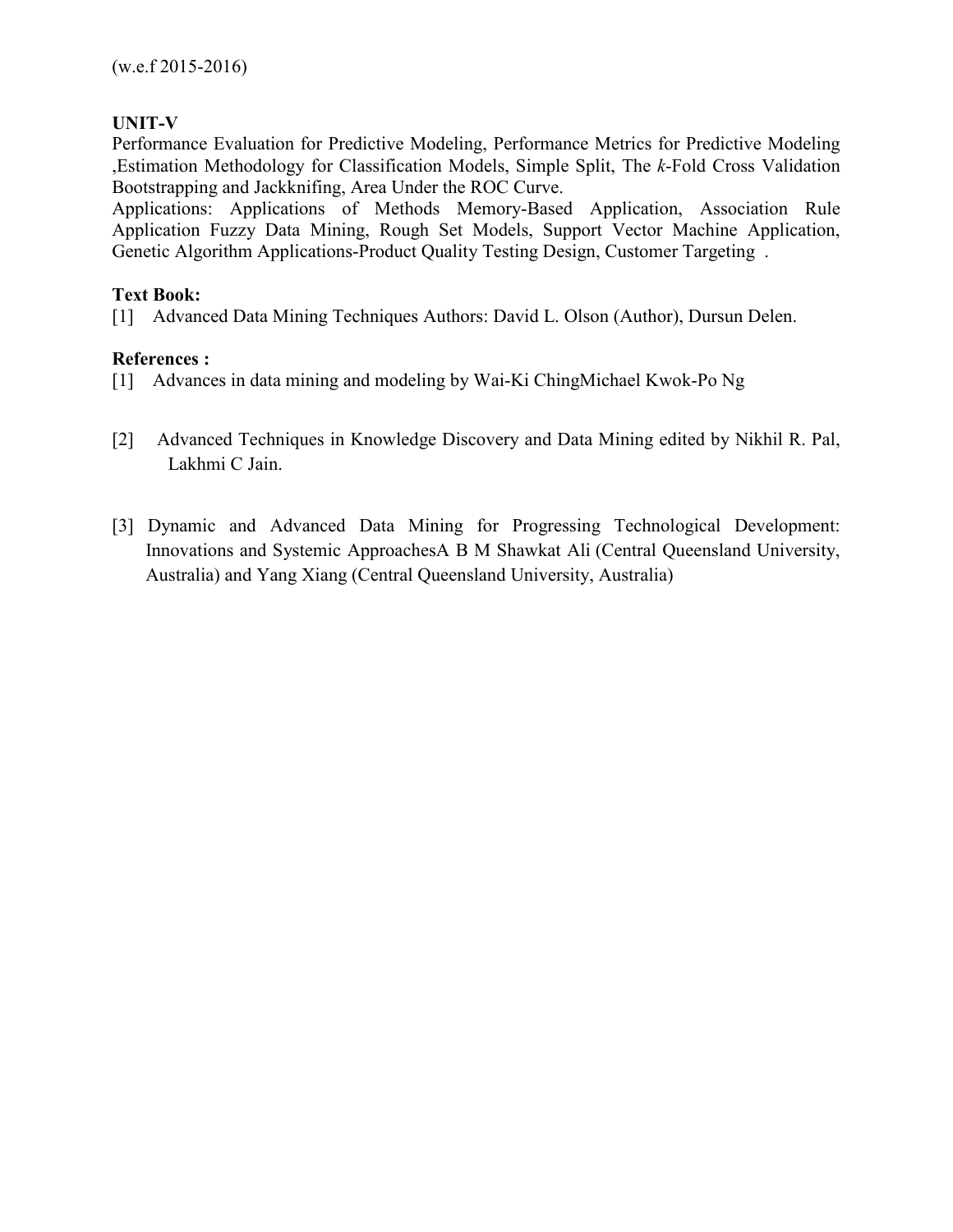# **JNTUA College of Engineering (Autonomous): Ananthapuramu Department of Computer Science & Engineering**

| M.Tech. I– IISem (AI)        |                  | - P |  |
|------------------------------|------------------|-----|--|
|                              | $\boldsymbol{4}$ |     |  |
| 15D51208: Big Data Analytics |                  |     |  |
| (Elective III)               |                  |     |  |
| <b>Course Objectives:</b>    |                  |     |  |

- To understand Big Data Analytics for different systems like Hadoop.
- $\triangleright$  To learn the design of Hadoop File System.
- $\triangleright$  To learn how to analyze Big Data using different tools.
- $\triangleright$  To understand the importance of Big Data in comparison with traditional databases.

## **Course Outcomes:**

- $\triangleright$  To gain knowledge about working of Hadoop File System.
- $\triangleright$  Ability to analyze Big Data using different tools.

## **UNIT- I**

Introduction to Big Data. What is Big Data? Why Big Data is Important. Meet Hadoop Data, Data Storage and Analysis, Comparison with other systems, Grid Computing. A brief history of Hadoop. Apache hadoop and the Hadoop Ecosystem. Linux refresher, VMWare Installation of Hadoop.

# **UNIT-II**

The design of HDFS. HDFS concepts. Command line interface to HDFS.Hadoop File systems. Interfaces. Java Interface to Hadoop. Anatomy of a file read. Anatomy of a file writes. Replica placement and Coherency Model. Parallel copying with distcp, keeping an HDFS cluster balanced.

# **UNIT-III**

 Introduction. Analyzing data with unix tools. Analyzing data with hadoop. Java MapReduce classes (new API). Data flow, combiner functions, Running a distributed MapReduce Job. Configuration API. Setting up the development environment. Managing configuration. Writing a unit test with MRUnit. Running a job in local job runner. Running on a cluster, Launching a job. The MapReduce WebUl.

# **UNIT-IV**

Classic Mapreduce. Job submission. Job Initialization. Task Assignment. Task execution .Progress and status updates. Job Completion. Shuffle and sort on Map and reducer side.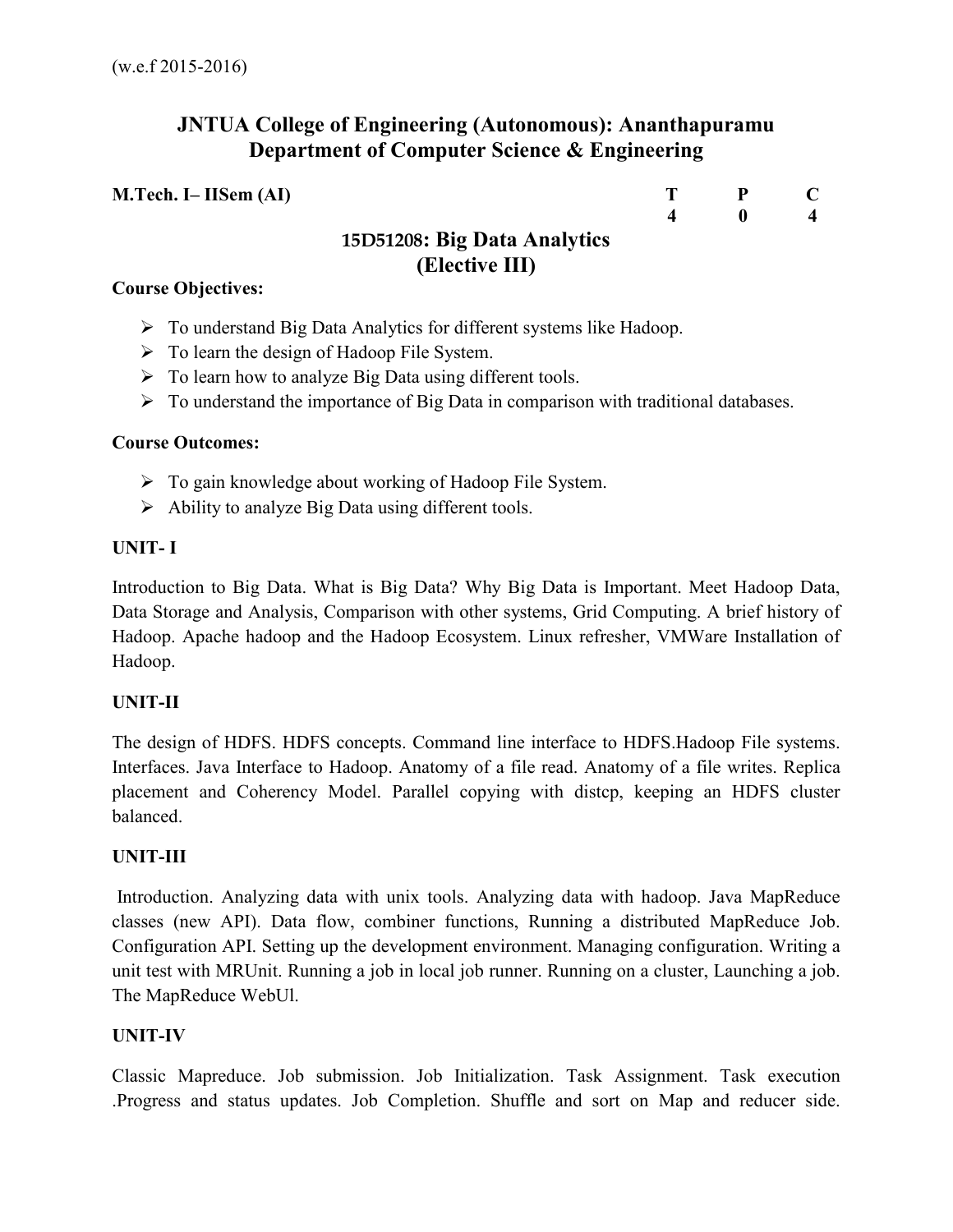Configuration tuning. Map Reduce Types. Input formats. Output cormats. Sorting. Map side and Reduce side joins.

# **UNIT-V**

The Hive Shell. Hive services. Hive clients. The meta store. Comparison with traditional databases. Hive QI. Hbasics. Concepts. Implementation. Java and Map reduce clients. Loading data, web queries.

# **Text Books:**

1. Tom White, Hadoop,"The Definitive Guide", 3rd Edition, O'Reilly Publications, 2012.

2. Dirk deRoos, Chris Eaton, George Lapis, Paul Zikopoulos, Tom Deutsch ,"Understanding Big Data Analytics for Enterprise Class Hadoop and Streaming Data", 1st Edition, TMH,2012.

# **References:**

- 1. Big Data and Health Analytics Hardcover Katherine Marconi (Editor), Harold Lehmann (Editor)
- 2. Analytics in a Big Data World: The Essential Guide to Data Science and its Applications by bart baesens, Wiley publications.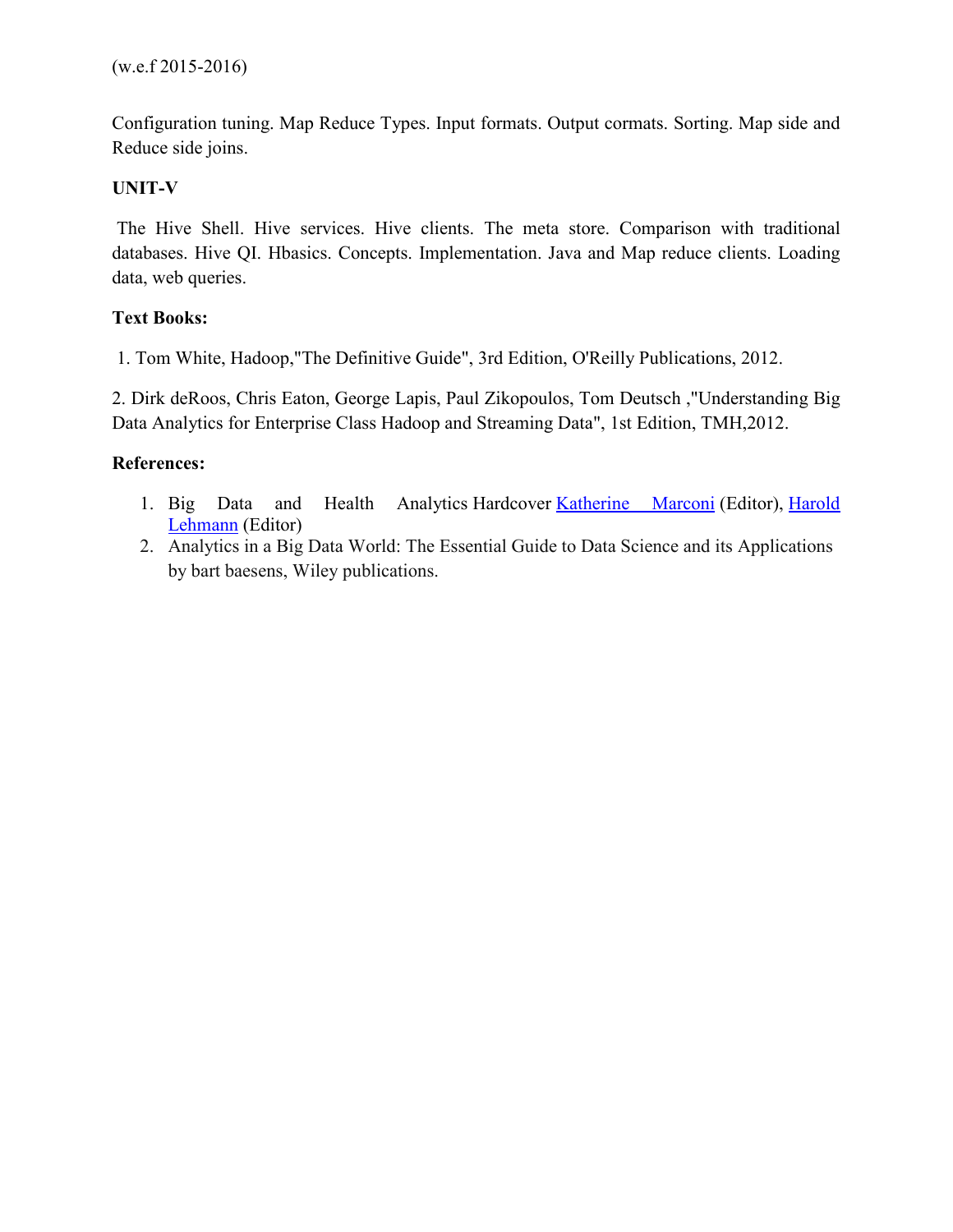# **JNTUA College of Engineering (***Autonomous***) :: Ananthapuramu Department of Computer Science & Engineering**

| $M.Tech. I-II Sem (AI)$              | $\mathbf{p}$ |  |
|--------------------------------------|--------------|--|
|                                      |              |  |
| 15D53205: Computational Intelligence |              |  |
| (ELECTIVE-III)                       |              |  |

## **Course Objectives:**

- Computational Intelligence is the successor to Artificial Intelligence
- Offering special benefits in its applications in certain areas like Classification, Regression, Pattern Matching, Control, Robotics, Data Mining etc.
- To introduce the basic tools and techniques in Computational Intelligence such as Neural Networks and Genetic Algorithms from an application perspective to the students.

# **UNIT I**

**Introduction:** Background and history of evolutionary computation, Behavioral Motivations for Fuzzy Logic, Myths and Applications areas of Computational Intelligence. Adaption, Self organization and Evolution, Historical Views of Computational Intelligence, Adaption and Self organization for Computational Intelligence, Ability to Generalize, Computational Intelligence and Soft Computing Vs Artificial Intelligence and Hard Computing.

# **UNIT II**

**Review of evolutionary computation theory and concepts:** History of Evolutionary Computation, Evolution Computation Overview, Genetic algorithms, Evolutionary programming, Evolution strategies, genetic programming, and particle swarm optimization.

# **UNIT III**

**Review of basic neural network theory and concepts:** Neural Network History, What Neural Networks are and Why they are useful, Neural Networks Components and Terminology, Neural Networks Topology, Neural Network Adaption, Comparing Neural Networks and Other information Processing Methods, Preprocessing and Post Processing.

#### **UNIT IV**:

**Fuzzy Systems Concepts and Paradigms:** Fuzzy sets and Fuzzy Logic, Theory of Fuzzy sets , Approximate Reasoning , Fuzzy Systems Implementations , Fuzzy Rule System Implementation.

#### **UNIT V:**

**Computational Intelligence Implementations:** Implementation Issues, Fuzzy Evolutionary Fuzzy Rule System Implementation, Best tools, Applying Computational Intelligence to Data Mining.

**Performance Metrics:** General Issues, Percent Correct, Average Sum-squared Error.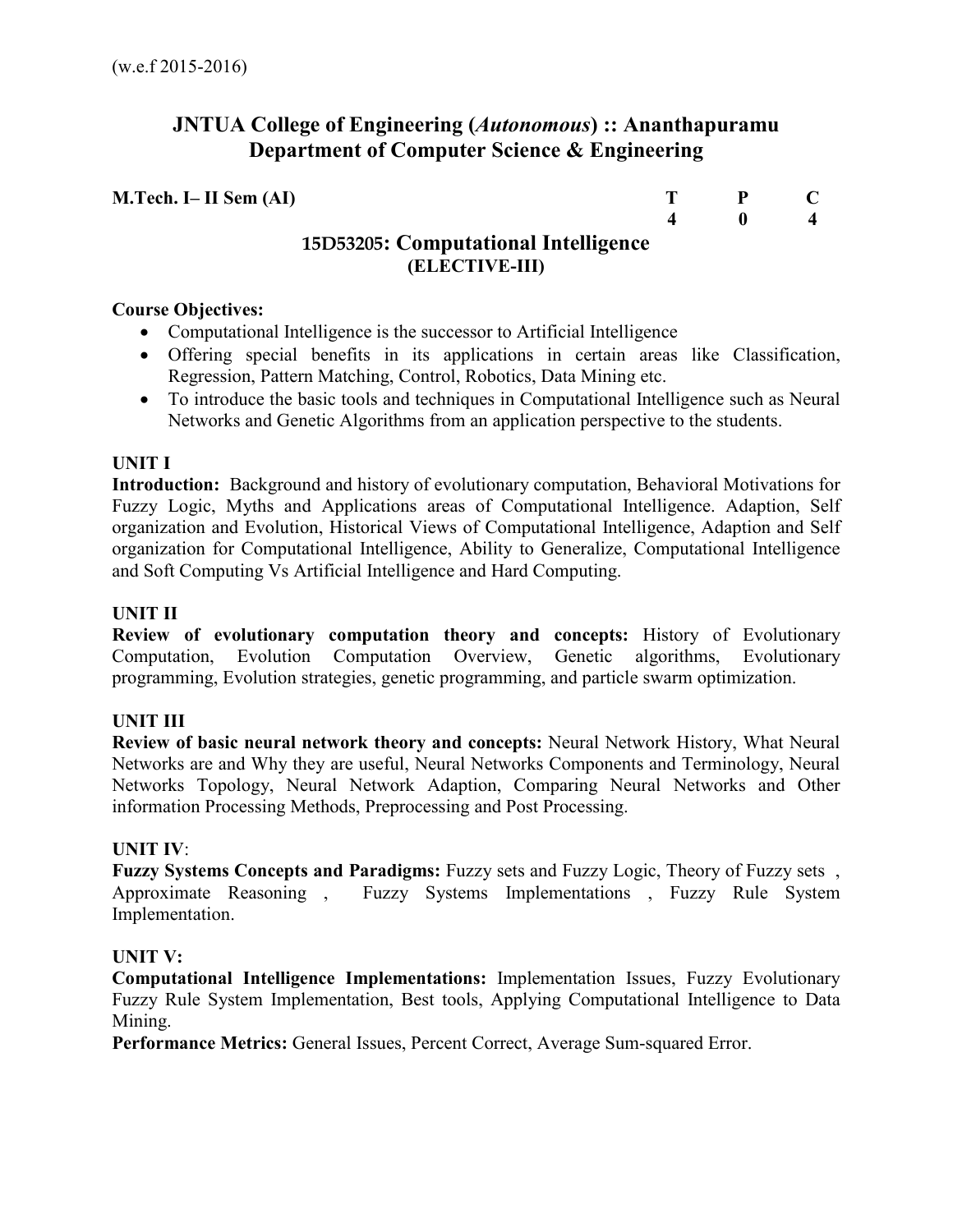# **Textbooks:**

1. Computational Intelligence - Concepts to Implementations by Eberhart & Shi

# **References:**

- 1. Introduction to Genetic Algorithms by Melanie Mitchell
- 2. Handbook of Genetic Algorithms by Davis
- 3. Machine Learning by Tom Mitchell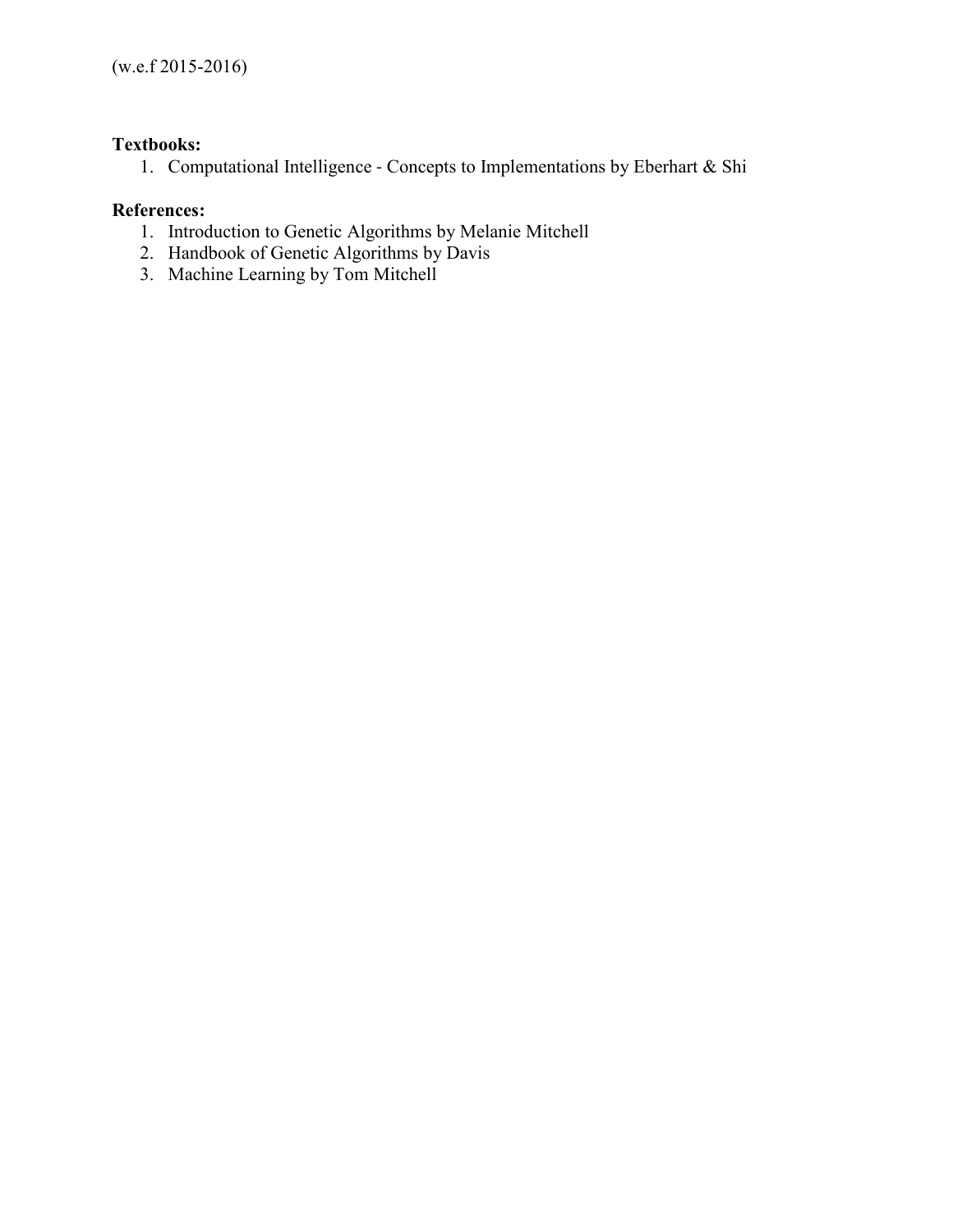# **JNTUA College Of Engineering (Autonomous):: Ananthapuramu Department of Computer Science & Engineering**

**M.Tech. I– IISem (AI)** T P C 4 0 4  **4 0 4** 

# **15D53206: Text Processing (Elective IV)**

## **OBJECTIVES:**

To understand:

- various static methods of the Character wrapper class
- additional methods of the String class
- the difference between a String object and a String Buffer object
- the use of a String Tokenizer object that extracts tokens from a string
- the processing of delimited values read in from a text file

#### **UNIT-I**

The Information Environment- Automatic information processing, Types of information. The Automated Office - The Office Environment, Analyzing Office Systems, File Management Systems, Office Display Systems, Office-Information Retrieval. Text Editing and Formatting-Introduction, Approaches to word Processing, Text Editing & Formatting, Typical processing systems, Automatic typesetting systems.

#### **UNIT-II**

Text Compression-Statistical language characteristics, rationale for text compression, Text compression methods. Text Encryption- Basic cryptographic concepts, Conventional cryptographic systems, DES. File Accessing Systems- Basic concepts, Sequential search, single key Indexed searches, Tree searching, Balanced Search Trees, Multiway Search Trees, Hash-Table Access, Indexed Searches for Multikey Access, Bitmap Encoding for Multikey Access.

#### **UNIT-III**

Conventional Text-Retrieval Systems- Database Management and Information Retrieval, Text Retrieval Using Inverted Indexing Methods, Typical File Organization, Text-scanning systems, Hardware aids to text searching. Automatic Indexing - Indexing Environment, Indexing Aims, Single – term Indexing Theories, Term Relationships in Indexing, Term-phrase Formation, Thesaurus-Group Generation, A blue print for Automatic indexing.

#### **UNIT-IV**

Advanced Information-Retrieval Models- The Vector Space Model, Automatic Document Classification, Probabilistic Retrieval Model, Extended Boolean Retrieval Model, Integrated System for Processing Text and Data, Advanced Interface Systems. Language Analysis and Understanding- The Linguistic Approach, Dictionary Operations, Syntactic Analysis, Knowledge-based Processing, Specialized Language Processing.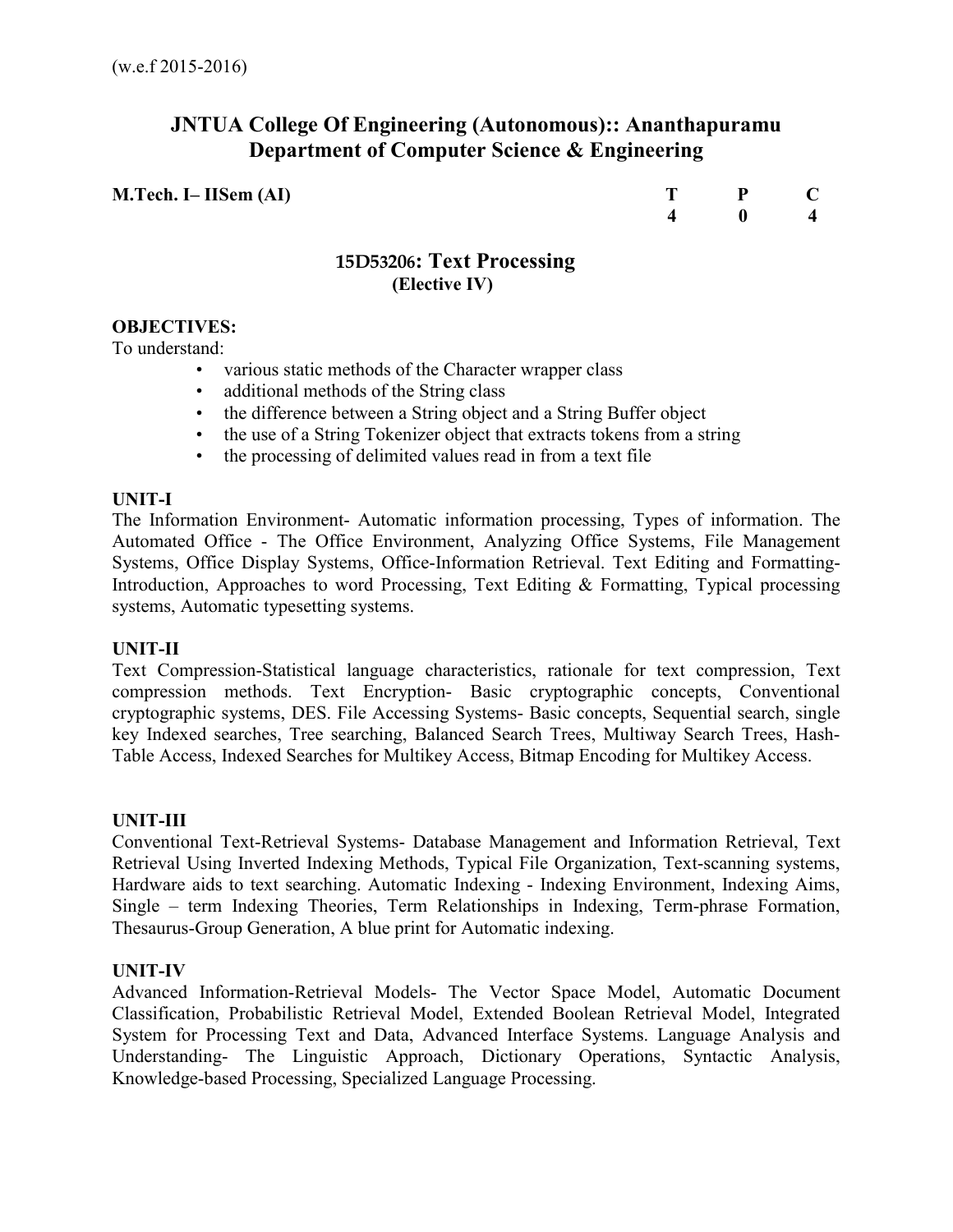## **UNIT-V**

Automatic Text Transformations- Text transformations, Automatic writing Aids, Automatic abstracting systems, Automatic Text Generation, Automatic Translation. Paperless Information Systems- Paperless Processing, Processing Complex Documents, Graphics Processing, Speech Processing, Electronic Mail and Messages, Electronic Information Services, Electronic Publications and the Electronic Library.

## **Text Books:**

1. Gerald Salton, "Automatic Text Processing", Addison-Wesley, 1989.

## **References:**

- 1. Bran Boguraev, Ted Briscoe (Eds), "Computational Lexicography for Natural Language Processing", Longman, 1989.
- 2. A V Aho, Ravi Sethi, J D Ullman, "Compilers: Principles, Techniques and Tools", Addison-Wesley.
- 3. Robert Sedgewick, "Algorithms in C", Addison Wesley, 1990.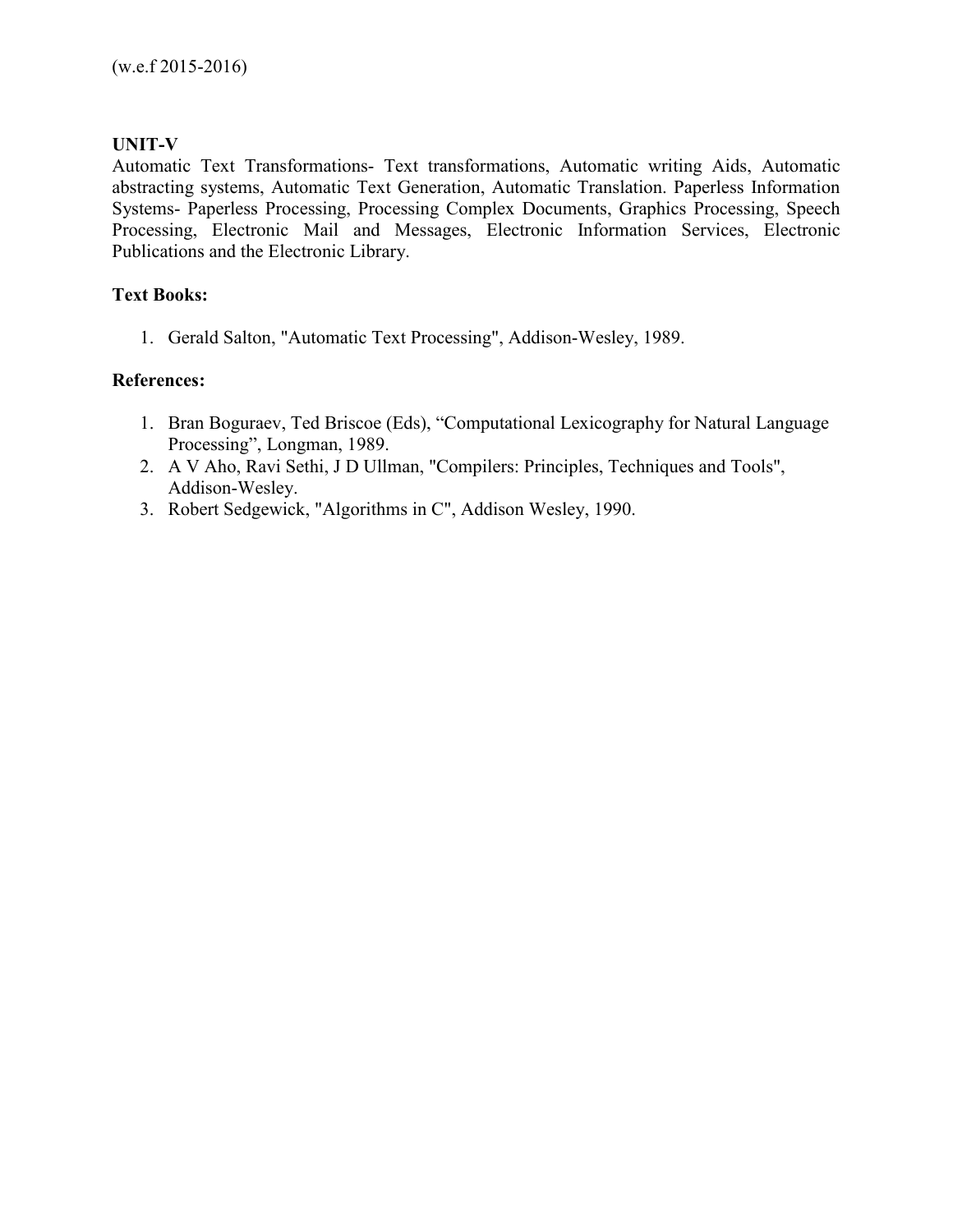# **JNTUA College of Engineering (***Autonomous***) :: Ananthapuramu**

# **Department of Computer Science & Engineering**

| M.Tech. I– II Sem (AI) | T P C                 |  |
|------------------------|-----------------------|--|
|                        | $4 \qquad 0 \qquad 4$ |  |

# **15D53207: Geographical Information Systems & Spatial Decision Support Systems**

**(Elective-IV)** 

## **Course Outcomes:**

- Analyse the Fundamental mechanism of GIS
- Process spatial and attribute data to prepare thematic maps
- Identify decision support models, methods, and technologies
- Analyse and prepare the DSS for the remote sensing and GIS applications

# **UNIT 1**

Map – mapping concepts, analysis with paper based maps, limitations, Computer Automated Cartography – History and Developments, GIS- Definition, advantages of digital maps.

# **UNIT 2**

Fundamentals of GIS – Information Systems, Modeling Real World Features Data , Data Formats – Spatial and Non-spatial, Components, Data Collection and Input, Data Conversion, Database Management – Database Structures, Files; Standard Data Formats, Compression Techniques, Hardware – Computing, printing and scanning systems; Software – Standard Packages like Arcview, ArcGIS, Autocad Map, Map Info etc.

# **UNIT 3**

Spatial Analysis and Modeling – Proximity Analysis, Overlay Analysis, Buffer Analysis, Network Analysis, Spatial Auto Correlation, Gravity Modeling, DTM/DEM, Integration with Remote Sensing data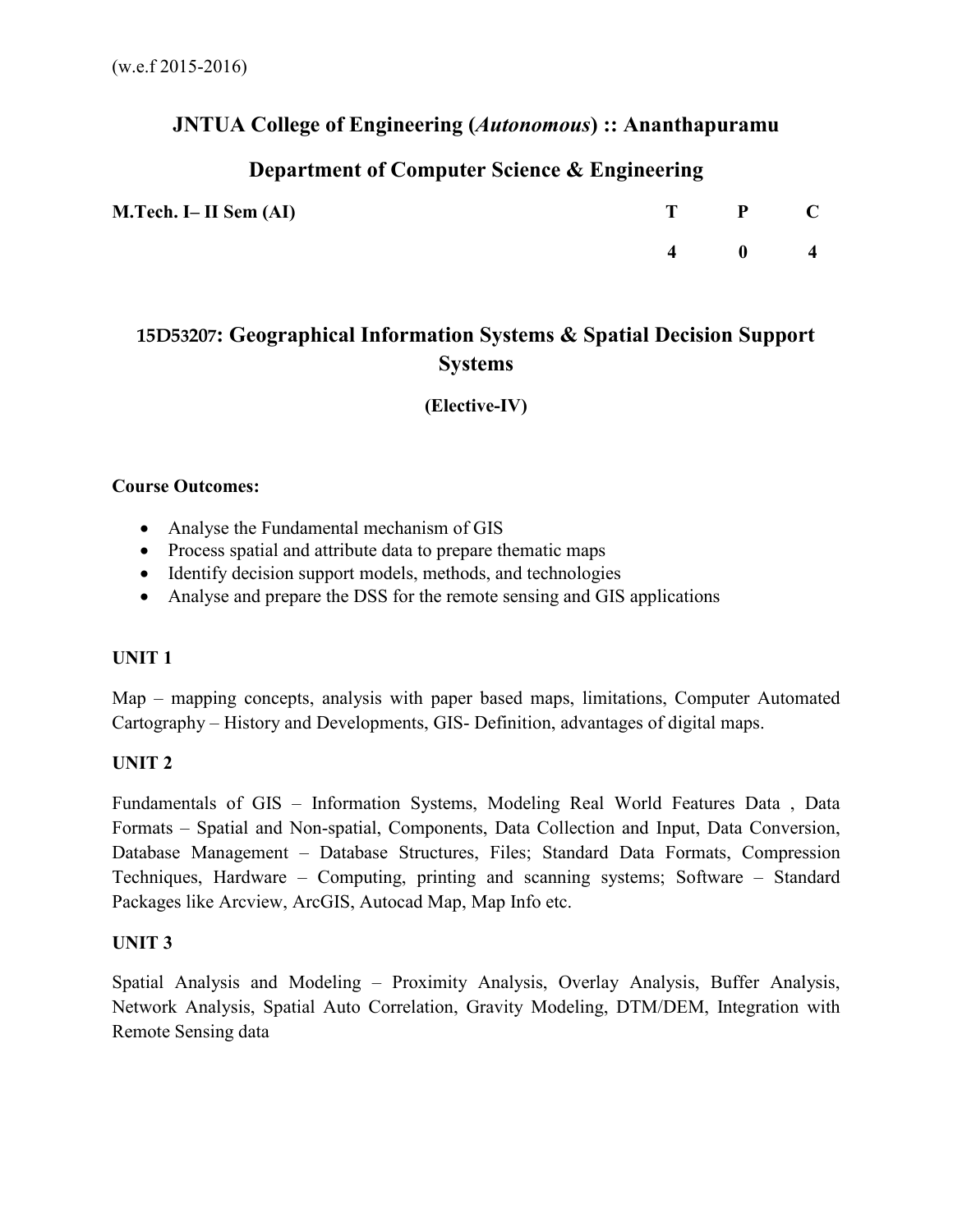# **UNIT 4**

Introduction: Concepts of decision making, systems and modeling, Need for DSS, Expert Systems.

Decision Analysis and Decision Making: Decision environments, Decision making under certainty, risk and uncertainty, Concepts of multicriteria decision making, Value and utility concepts in decision making, overview of methods of multicriteria decision making.

# **UNIT 5**

Overview of DSS: Characteristics and capabilities of DSS, Components of DSS, Data management, model management and user interface subsystems, Classification of DSS, Development of DSS, Approaches to DSS construction, DSS development tools.

# **Text Books:**

- 1. Thanappan Subash., Geographical Information System, Lambert Academic Publishing, 2011.
- 2. Paul Longley., Geographic Information systems and Science, John Wiley & Sons, 2005
- 3. Efraim Turban and Jay E. Aronson, Decision Support Systems and Intelligent Systems, Prentice Hall College Div; 5 edition.,1997.

# **References:**

- 1. Marble, D.F & Calkins, H.W., Basic Readings in Geographic Information System, Spad System Ltd, 1990. ArcGIS 10.1 Manuals, 2013.
- 2. Kang Tsung Chang., Introduction to Geographic Information Systems, Tata Mc Graw Hill Publishing Company Ltd, New Delhi, 2008.
- 3. Burrough, P.A., Principles of GIS for Land Resource Assessment, Oxford Publications, 2005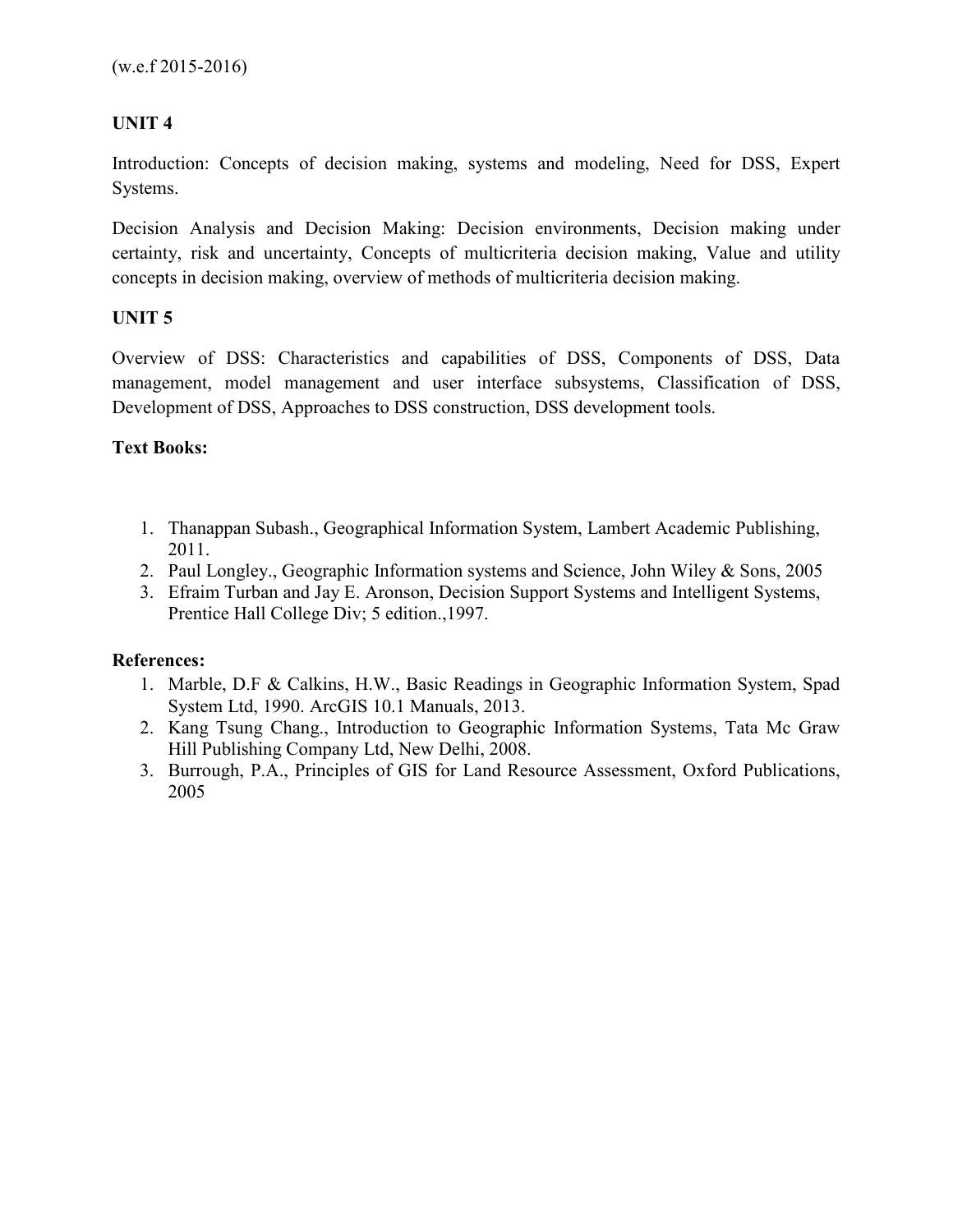# **JNTUA College Of Engineering (Autonomous):: Ananthapuramu Department of Computer Science & Engineering**

| M.Tech. I– IISem (AI) | $P$ C                                      |  |
|-----------------------|--------------------------------------------|--|
|                       | $\begin{array}{ccc} 4 & 0 & 4 \end{array}$ |  |

# **15D53208: Logic and Engineering (Elective IV)**

# **OBJECTIVES:**

- To understand fuzzy logic basics and operations,
- To understand fuzzy arithmetic and representations and classical logic.
- Able to understand automated methods for fuzzy systems.
- Able to apply fuzzy logic for engineering problems.

## **UNIT-I**

**Introduction:**The Case for Imprecision, A Historical Perspective, The Utility of Fuzzy Systems, Limitations of Fuzzy Systems, The Illusion: Ignoring Uncertainty and Accuracy, Uncertainty and Information, The Unknown, Fuzzy Sets and Membership, Chance Versus Fuzziness, Sets as Points in Hypercubes.

**Classical Sets and Fuzzy Sets:** Classical Sets, Fuzzy Sets

**Classical Relations and Fuzzy Relations:** Cartesian Product, Crisp Relations, Fuzzy Relations, Tolerance and Equivalence Relations, Fuzzy Tolerance and Equivalence Relations, Value Assignments, Other Forms of the Composition Operation.

**Properties of Membership Functions, Fuzzification, and Defuzzification**: Features of the Membership Function, Various Forms, Fuzzification, Defuzzification to Crisp Sets, λ-Cuts for Fuzzy Relations, Defuzzification to Scalars.

#### **UNIT-II:**

**Logic and Fuzzy Systems**: Logic, Fuzzy Systems. **Development of Membership Functions**: Membership Value Assignments.

# **UNIT-III:**

**Automated Methods for Fuzzy System**: Definitions, Batch Least Squares Algorithm, Recursive Least Squares Algorithm, Gradient Method, Clustering Method, Learning From Examples, Modified Learning From Examples,

**Decision Making with Fuzzy Information**: Fuzzy Synthetic Evaluation, Fuzzy Ordering, Nontransitive Ranking, Preference and Consensus, Multiobjective Decision Making, Fuzzy Bayesian Decision Method, Decision Making Under Fuzzy States and Fuzzy Actions.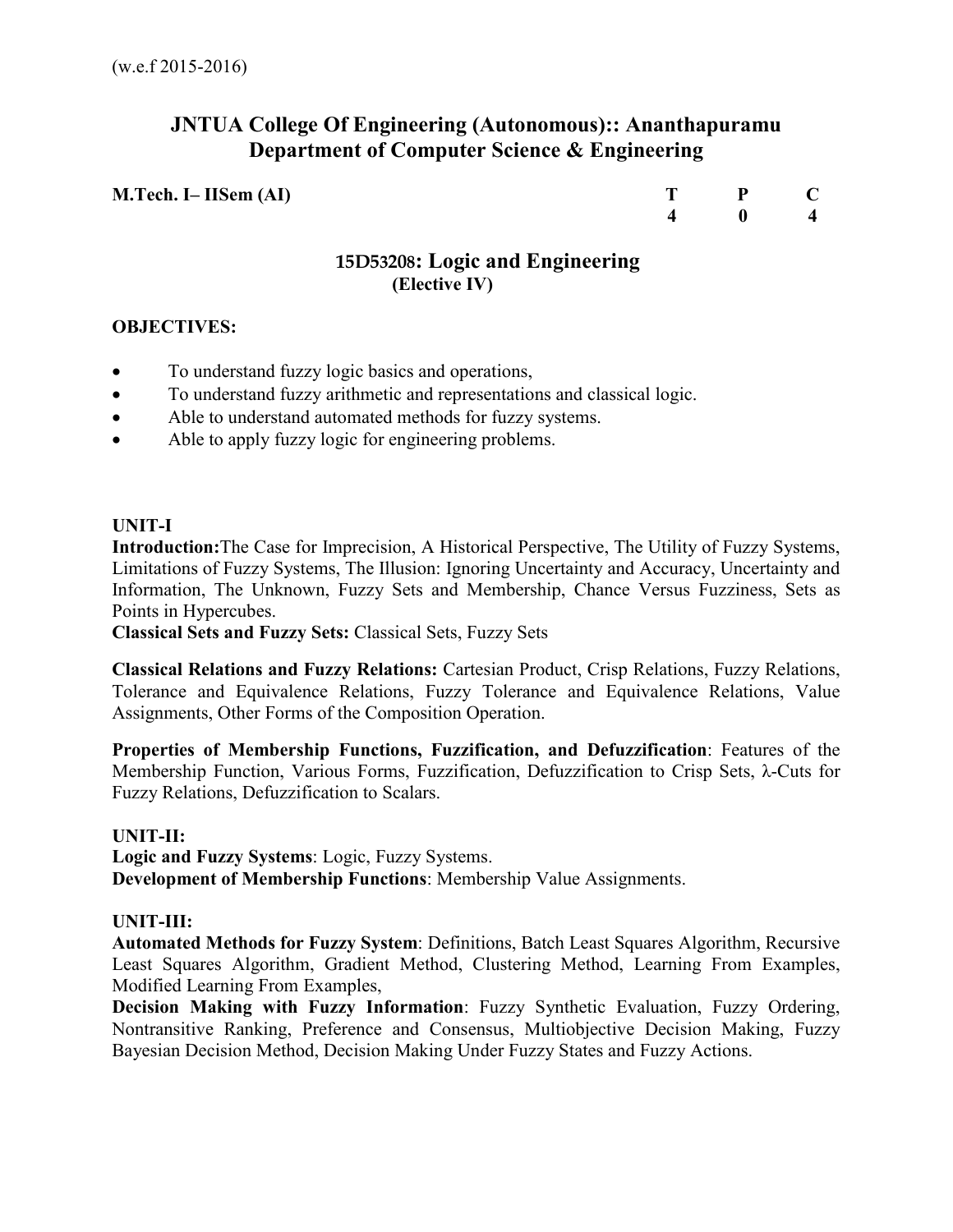## **UNIT-IV:**

**Fuzzy Classification:** Classification by Equivalence Relations, Cluster Analysis, Cluster Validity, *c*-Means Clustering, Hard *c*-Means (HCM), Fuzzy *c*-Means (FCM), Classification Metric, Hardening the Fuzzy *c*-Partition, Similarity Relations from Clustering.

**Fuzzy Pattern Recognition:** Feature Analysis, Partitions of the Feature Space, Single-Sample Identification, Multifeature Pattern Recognition, Image Processing.

## **UNIT-V:**

**Fuzzy Arithmetic and the Extension Principle:** Extension Principle, Fuzzy Arithmetic, Interval Analysis in Arithmetic, Approximate Methods of Extension

**Fuzzy Control Systems:** Control System Design Problem, Examples of Fuzzy Control System Design, Fuzzy Engineering Process Control, Fuzzy Statistical Process Control, Industrial Applications.

## **Text Book:**

Timothy J. Ross, Fuzzy Logic with Engineering Applications, third edition, Willey, 2010.

## **Text Books:**

2. Gerald Salton, "Automatic Text Processing", Addison-Wesley, 1989.

## **References:**

- 4. Bran Boguraev, Ted Briscoe (Eds), "Computational Lexicography for Natural Language Processing", Longman, 1989.
- 5. A V Aho, Ravi Sethi, J D Ullman, "Compilers: Principles, Techniques and Tools", Addison-Wesley.
- 6. Robert Sedgewick, "Algorithms in C", Addison Wesley, 1990.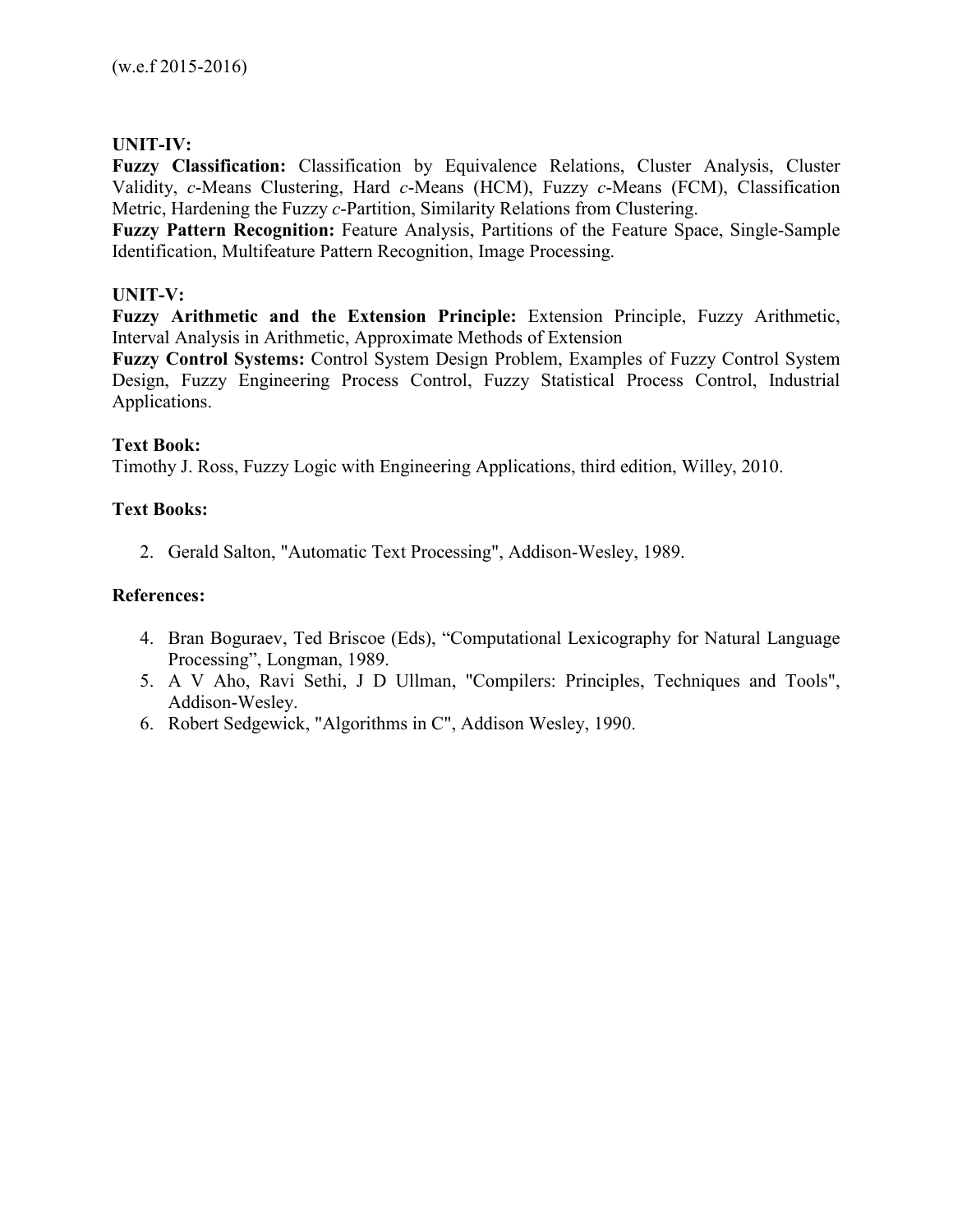# **JNTUA COLLEGE OF ENGINEERING (***AUTONOMOUS***) : : ANANTAPUR**

# **Department Of Computer Science & Engineering**

## **M.Tech. I – II Sem.(AI)**

#### **15D54201: Research Methodology (Audit Course)**

## **(Audit Course For M.Tech. –II Semester Program from 2015 admitted batches onwards)**

# **UNIT I**

Meaning of Research – Objectives of Research – Types of Research – Research Approaches – Guidelines for Selecting and Defining a Research Problem – research Design – Concepts related to Research Design – Basic Principles of Experimental Design.

## **UNIT II**

Sampling Design – steps in Sampling Design –Characteristics of a Good Sample Design – Random Sampling Design.

Measurement and Scaling Techniques-Errors in Measurement – Tests of Sound Measurement – Scaling and Scale Construction Techniques – Time Series Analysis – Interpolation and Extrapolation. Data Collection Methods – Primary Data – Secondary data – Questionnaire Survey and Interviews.

# **UNIT III**

Correlation and Regression Analysis – Method of Least Squares – Regression vs Correlation – Correlation vs Determination – Types of Correlations and Their Applications

# **UNIT IV**

Statistical Inference: Tests of Hypothesis – Parametric vs Non-parametric Tests – Hypothesis Testing Procedure – Sampling Theory – Sampling Distribution – Chi-square Test – Analysis of variance and Covariance – Multi-variate Analysis.

# **UNIT V**

Report Writing and Professional Ethics: Interpretation of Data – Report Writing – Layout of a Research Paper – Techniques of Interpretation- Making Scientific Presentations in Conferences and Seminars – Professional Ethics in Research.

#### **Text books:**

**1. Research Methodology:Methods and Techniques – C.R.Kothari, 2nd Edition,New Age International Publishers.**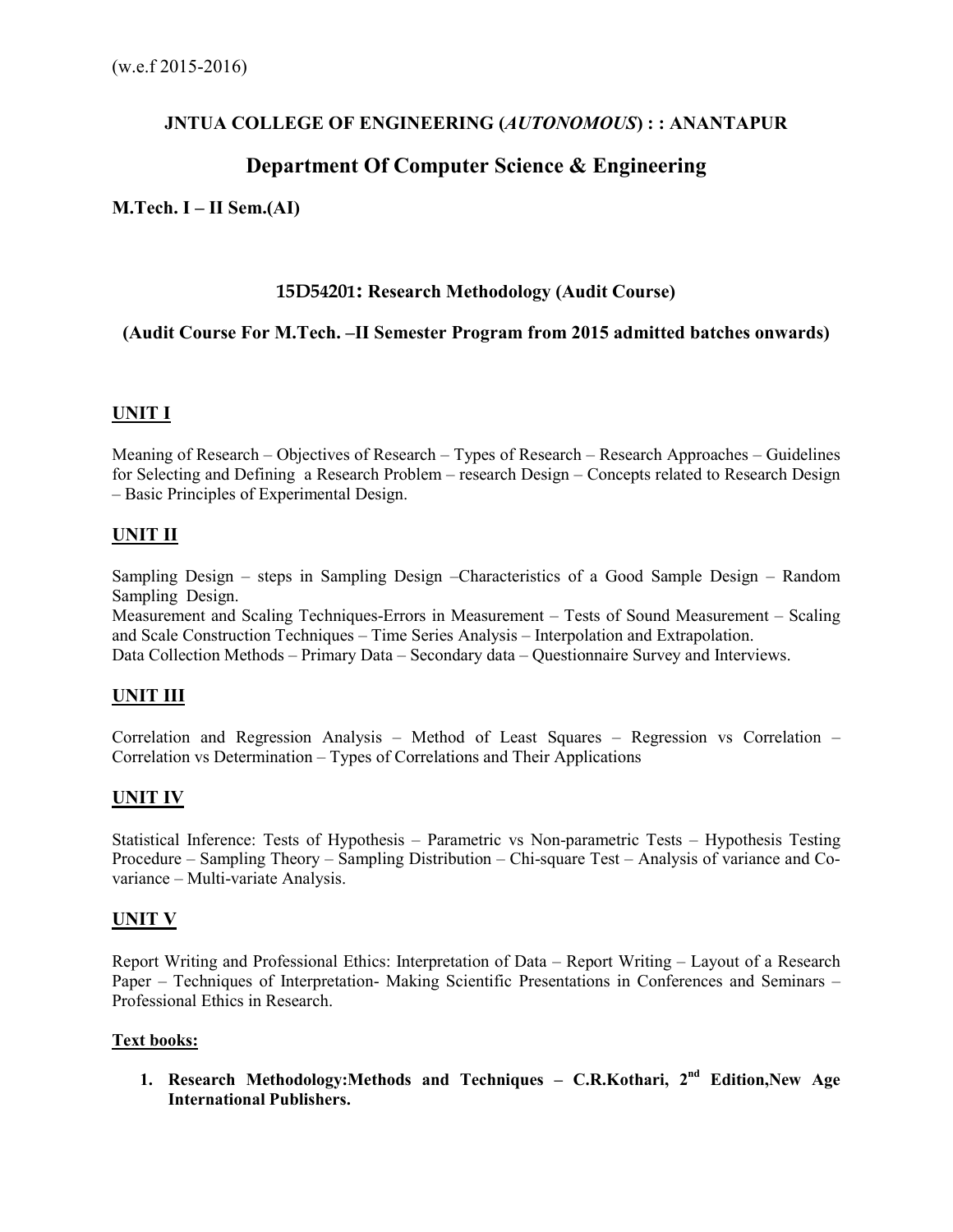- **2. Research Methodology: A Step by Step Guide for Beginners- Ranjit Kumar, Sage Publications (Available as pdf on internet)**
- **3. Research Methodology and Statistical Tools P.Narayana Reddy and G.V.R.K.Acharyulu, 1 st Edition,Excel Books,New Delhi.**

#### **REFERENCES:**

- **1. Scientists must Write Robert Barrass (Available as pdf on internet)**
- **2. Crafting Your Research Future –Charles X. Ling and Quiang Yang (Available as pdf on internet)**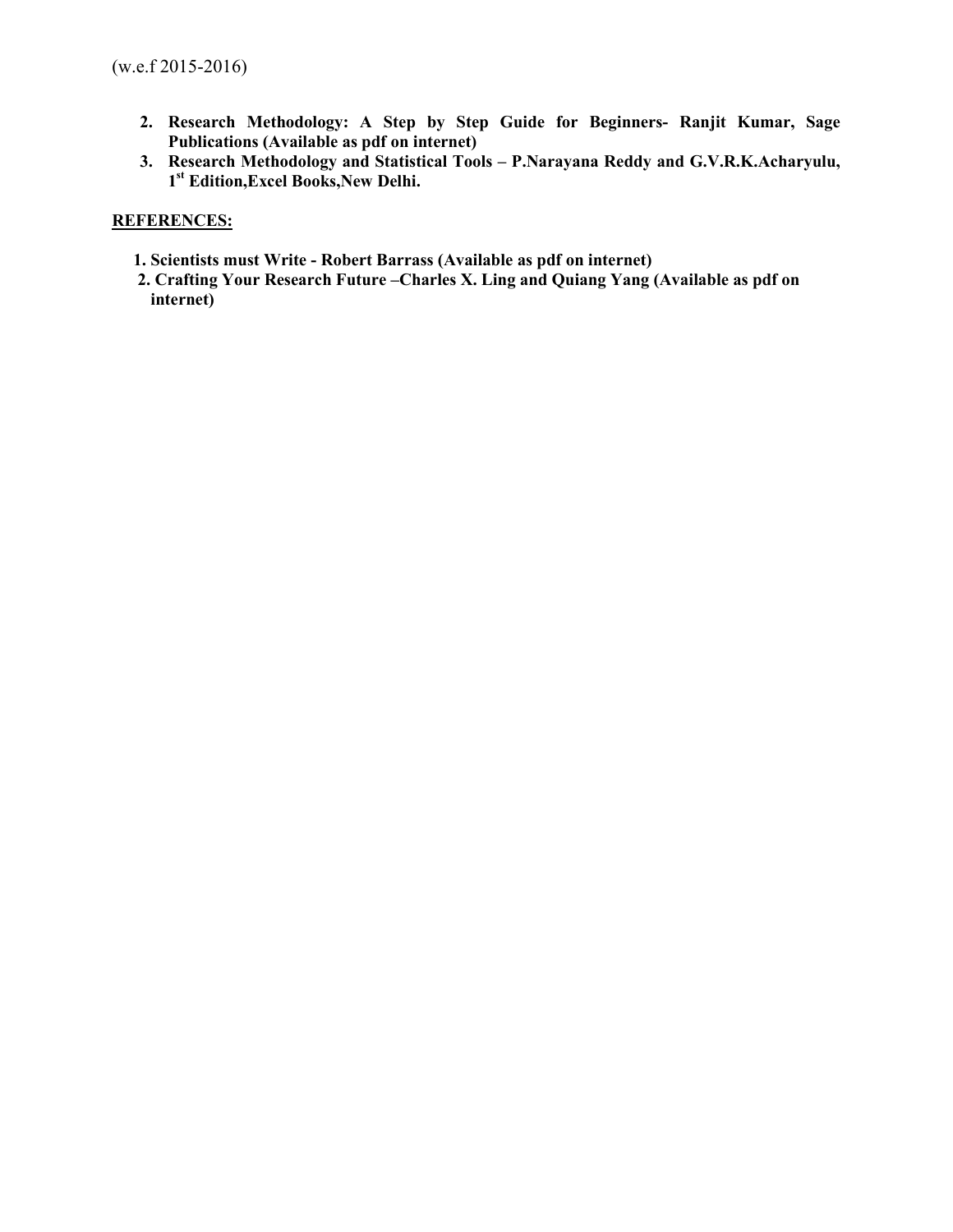# **JNTUA College Of Engineering (Autonomous):: Ananthapuramu Department of Computer Science & Engineering**

| M.Tech. I– II Sem (AI) | $T \t P \t C$                              |  |
|------------------------|--------------------------------------------|--|
|                        | $\begin{array}{ccc} 0 & 4 & 2 \end{array}$ |  |

# **15D53209: Natural Language Processing & Genetic Algorithms Lab**

## **Objectives:**

- able to explain and apply fundamental algorithms and techniques in the area of natural language processing (NLP)
- Understand language modeling.
- To implement the reproduction concepts.
- To design the techniques of dominance in genetic algorithms

# **Part A: Natural Language Processing**

1. Write a program given a piece of text, we want to split the text at all spaces (including new line characters and carriage returns) and punctuation marks.

2. Write a program to remove the first and last characters if they are not letters or numbers from a given sentence.

3. Write a program to split a word into pair's at all possible positions. For example, carried will be split into {c, arried, ca ,rried, car, ried, carr, Ied, carri, ed, carri, d}.

4. Write a program to find out the frequencies of distinct words, given a sentence.

5. Write a program to remove digits from a given sentence using Greedy Tokenizer.

# **Part B**: **Genetic Algorithms**

- 1. Write a program that generates a pseudorandom integer between some specified lower limit and some specified upper limit. Test the program by generating 1000 numbers between 3 and 12.
- 2. Create a procedure that receives two binary strings and a crossing site value, performs simple crossover, and returns two offspring strings. Test the program by crossover the following strings of length 10:1011101011, 0000110100. Try crossing site values of -3, 1, 6 and 20.